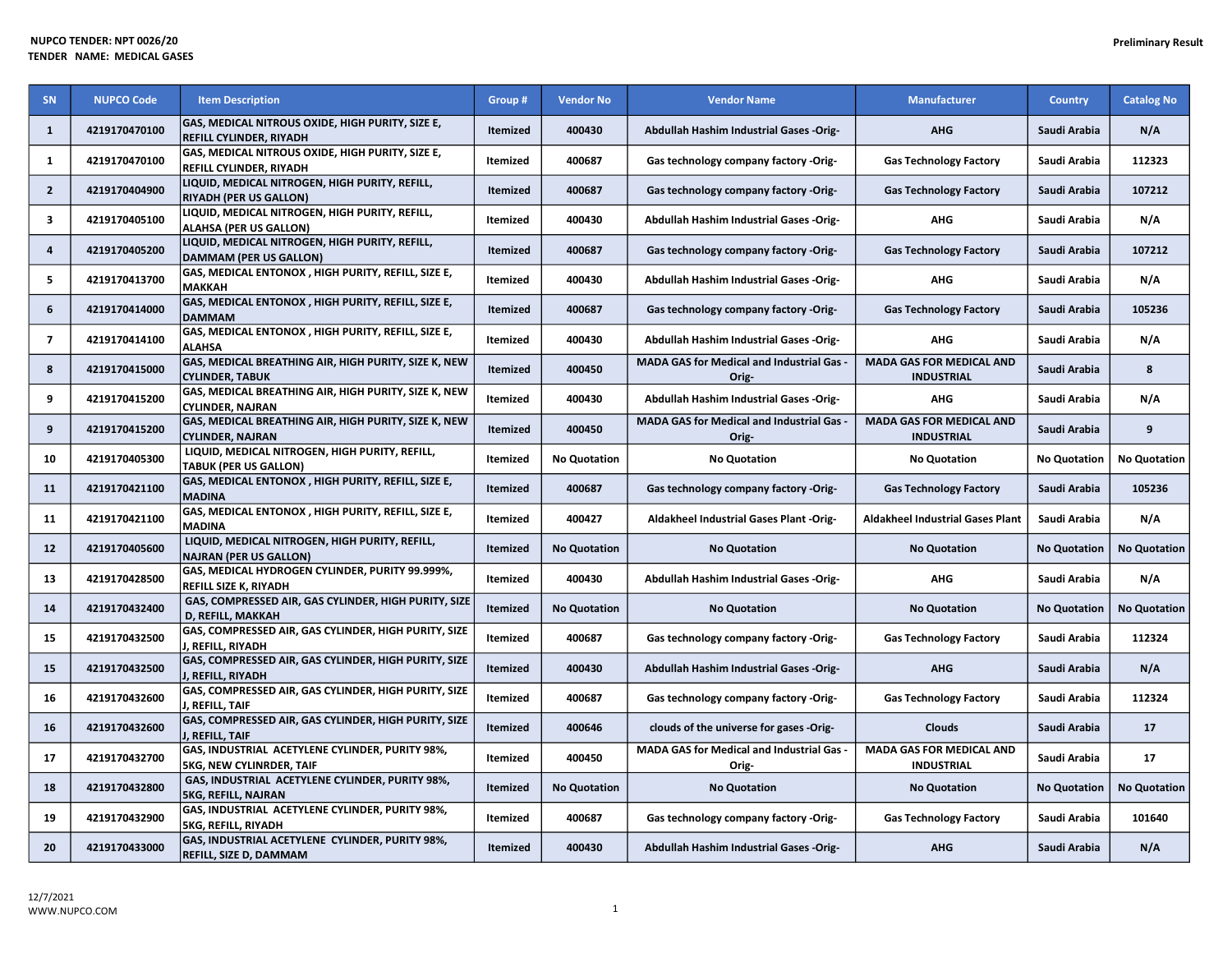| SN | <b>NUPCO Code</b> | <b>Item Description</b>                                                               | Group #         | <b>Vendor No</b>    | <b>Vendor Name</b>                                        | <b>Manufacturer</b>                     | <b>Country</b>      | <b>Catalog No</b>   |
|----|-------------------|---------------------------------------------------------------------------------------|-----------------|---------------------|-----------------------------------------------------------|-----------------------------------------|---------------------|---------------------|
| 21 | 4219170433100     | GAS, INDUSTRIAL ACETYLENE CYLINDER, PURITY 98%,<br>REFILL, SIZE D, JEDDAH             | Itemized        | <b>No Quotation</b> | <b>No Quotation</b>                                       | <b>No Quotation</b>                     | <b>No Quotation</b> | <b>No Quotation</b> |
| 22 | 4219170433200     | GAS, INDUSTRIAL ACETYLENE CYLINDER, PURITY 98%,<br>REFILL. SIZE J. DAMMAM             | <b>Itemized</b> | 400687              | Gas technology company factory -Orig-                     | <b>Gas Technology Factory</b>           | Saudi Arabia        | 101640              |
| 22 | 4219170433200     | GAS, INDUSTRIAL ACETYLENE CYLINDER, PURITY 98%,<br>REFILL, SIZE J, DAMMAM             | Itemized        | 400430              | <b>Abdullah Hashim Industrial Gases -Orig-</b>            | <b>AHG</b>                              | Saudi Arabia        | N/A                 |
| 23 | 4219170433300     | GAS, INDUSTRIAL ACETYLENE CYLINDER, PURITY 98%,<br>REFILL, SIZE J, JEDDAH             | Itemized        | <b>No Quotation</b> | <b>No Quotation</b>                                       | <b>No Quotation</b>                     | <b>No Quotation</b> | <b>No Quotation</b> |
| 24 | 4219170433400     | GAS, INDUSTRIAL ACETYLENE CYLINDER, PURITY 98%,<br>REFILL, SIZE K, DAMMAM             | Itemized        | 400687              | Gas technology company factory -Orig-                     | <b>Gas Technology Factory</b>           | Saudi Arabia        | 101640              |
| 24 | 4219170433400     | GAS, INDUSTRIAL ACETYLENE CYLINDER, PURITY 98%,<br>REFILL, SIZE K, DAMMAM             | <b>Itemized</b> | 400430              | Abdullah Hashim Industrial Gases -Orig-                   | <b>AHG</b>                              | Saudi Arabia        | N/A                 |
| 25 | 4219170433500     |                                                                                       | Itemized        | 400315              | Jacko Gases Company -Orig-                                | <b>JACKO Gas</b>                        | Saudi Arabia        | 2080001             |
| 25 | 4219170433500     | GAS, INDUSTRIAL ACETYLENE CYLINDER, PURITY 98%, SIZE<br>D, REFILL, RIYADH             | <b>Itemized</b> | 400687              | Gas technology company factory -Orig-                     | <b>Gas Technology Factory</b>           | Saudi Arabia        | 101640              |
| 26 | 4219170433600     | GAS, INDUSTRIAL ACETYLENE CYLINDER, PURITY 98%, SIZE<br>J, REFILL, RIYADH             | Itemized        | 400315              | Jacko Gases Company -Orig-                                | <b>JACKO Gas</b>                        | Saudi Arabia        | 2080004             |
| 27 | 4219170433700     | GAS, INDUSTRIAL ACETYLENE CYLINDER, PURITY 98%, SIZE<br>K, NEW CYLINDER, RIYADH       | <b>Itemized</b> | 400315              | Jacko Gases Company -Orig-                                | <b>JACKO Gas</b>                        | Saudi Arabia        | 5110003             |
| 27 | 4219170433700     | GAS, INDUSTRIAL ACETYLENE CYLINDER, PURITY 98%, SIZE<br>K, NEW CYLINDER, RIYADH       | Itemized        | 400450              | <b>MADA GAS for Medical and Industrial Gas -</b><br>Orig- | 400450                                  | Saudi Arabia        | 27                  |
| 28 | 4219170433800     | GAS, INDUSTRIAL ACETYLENE CYLINDER, PURITY 98%, SIZE<br>K, REFILL, RIYADH             | <b>Itemized</b> | 400315              | Jacko Gases Company -Orig-                                | <b>JACKO Gas</b>                        | Saudi Arabia        | 2080003             |
| 29 | 4219170433900     | GAS, INDUSTRIAL ARGON CYLINDER, PURITY 99.99%, SIZE<br>E, REFILL, MAKKAH              | Itemized        | <b>No Quotation</b> | <b>No Quotation</b>                                       | <b>No Quotation</b>                     | <b>No Quotation</b> | <b>No Quotation</b> |
| 30 | 4219170434000     | GAS, INDUSTRIAL ARGON, PURITY 99.997%, SIZE K, REFILL<br><b>CYLINDER, RIYADH</b>      | Itemized        | 400687              | Gas technology company factory -Orig-                     | <b>Gas Technology Factory</b>           | Saudi Arabia        | 106904              |
| 31 | 4219170434100     | GAS, INDUSTRIAL CARBON DIOXIDE CYLINDER,<br>INDUSTRIAL PURITY, SIZE K, REFILL, RIYADH | <b>Itemized</b> | 400315              | Jacko Gases Company -Orig-                                | <b>JACKO Gas</b>                        | Saudi Arabia        | 2032008             |
| 31 | 4219170434100     | GAS, INDUSTRIAL CARBON DIOXIDE CYLINDER,<br>INDUSTRIAL PURITY, SIZE K, REFILL, RIYADH | Itemized        | 400687              | Gas technology company factory -Orig-                     | <b>Gas Technology Factory</b>           | Saudi Arabia        | 106911              |
| 32 | 4219170434200     | GAS, INDUSTRIAL LIQUID PROPANE, PURITY 99.5%, REFILL<br><b>CYLINDER, RIYADH</b>       | <b>Itemized</b> | 400430              | <b>Abdullah Hashim Industrial Gases -Orig-</b>            | <b>AHG</b>                              | Saudi Arabia        | N/A                 |
| 33 | 4219170419600     | LIQUID, MEDICAL NITROGEN, HIGH PURITY, REFILL,<br><b>MADINA (PER US GALLON)</b>       | Itemized        | 400427              | Aldakheel Industrial Gases Plant -Orig-                   | <b>Aldakheel Industrial Gases Plant</b> | Saudi Arabia        | N/A                 |
| 34 | 4219170427200     | GAS, MEDICAL NITROGEN GAS CYLINDER, PURITY<br>99.9999%, REFILL, SIZE K, DAMMAM        | Itemized        | 400430              | <b>Abdullah Hashim Industrial Gases -Orig-</b>            | <b>AHG</b>                              | Saudi Arabia        | N/A                 |
| 35 | 4219170434500     | GAS, INDUSTRIAL OXYGEN GAS CYLINDER, SIZE D, REFILL,<br><b>RIYADH</b>                 | Itemized        | 400430              | Abdullah Hashim Industrial Gases -Orig-                   | <b>AHG</b>                              | Saudi Arabia        | N/A                 |
| 36 | 4219170434600     | GAS, INDUSTRIAL OXYGEN GAS CYLINDER, SIZE K, REFILL,<br><b>MADINA</b>                 | Itemized        | 400427              | Aldakheel Industrial Gases Plant -Orig-                   | <b>Aldakheel Industrial Gases Plant</b> | Saudi Arabia        | N/A                 |
| 37 | 4219170434700     | GAS, INDUSTRIAL OXYGEN GAS CYLINDER, SIZE K, REFILL,<br><b>RIYADH</b>                 | Itemized        | 400430              | Abdullah Hashim Industrial Gases -Orig-                   | <b>AHG</b>                              | Saudi Arabia        | N/A                 |
| 38 | 4219170434800     | GAS, INDUSTRIAL OXYGEN GAS, PURITY 99.5%, REFILL<br>CYLINDER, SIZE 1.5 KG, DAMMAM     | Itemized        | 400430              | Abdullah Hashim Industrial Gases -Orig-                   | <b>AHG</b>                              | Saudi Arabia        | N/A                 |
| 39 | 4219170434900     | GAS, INDUSTRIAL OXYGEN GAS, PURITY 99.5%, REFILL<br>CYLINDER, SIZE 1.5 KG, JEDDAH     | Itemized        | <b>No Quotation</b> | <b>No Quotation</b>                                       | <b>No Quotation</b>                     | <b>No Quotation</b> | <b>No Quotation</b> |
| 40 | 4219170435000     | GAS, INDUSTRIAL OXYGEN GAS, PURITY 99.5%, REFILL<br><b>CYLINDER, SIZE K, DAMMAM</b>   | Itemized        | 400430              | Abdullah Hashim Industrial Gases -Orig-                   | <b>AHG</b>                              | Saudi Arabia        | N/A                 |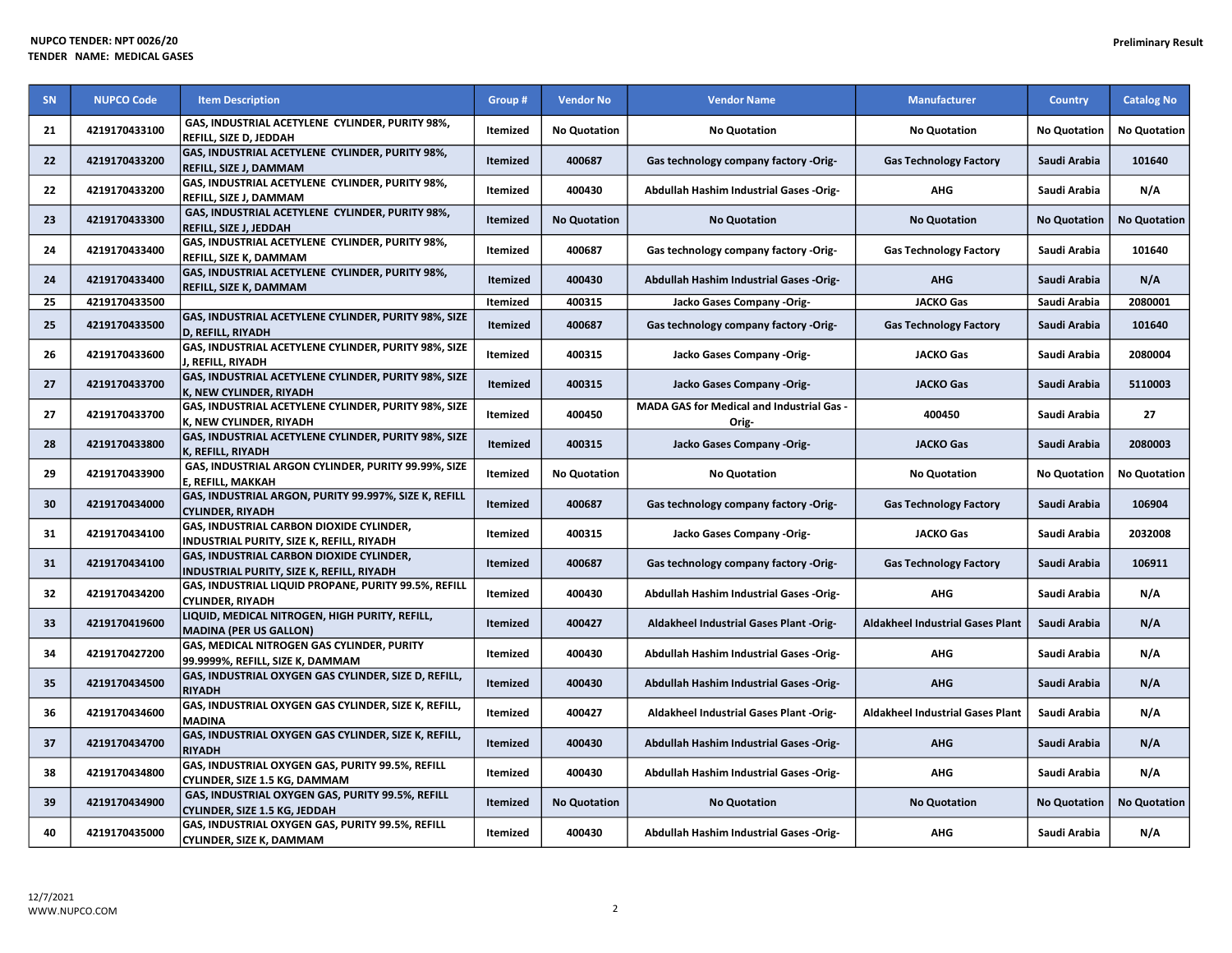| SN | <b>NUPCO Code</b> | <b>Item Description</b>                                                                 | Group #         | <b>Vendor No</b>    | <b>Vendor Name</b>                                        | <b>Manufacturer</b>                                  | <b>Country</b>      | <b>Catalog No</b>   |
|----|-------------------|-----------------------------------------------------------------------------------------|-----------------|---------------------|-----------------------------------------------------------|------------------------------------------------------|---------------------|---------------------|
| 41 | 4219170435100     | GAS, INDUSTRIAL OXYGEN, PURITY 99.5%, K SIZE, NEW<br>CYLINDER, RIYADH.                  | Itemized        | 400450              | MADA GAS for Medical and Industrial Gas -<br>Orig-        | <b>MADA GAS FOR MEDICAL AND</b><br><b>INDUSTRIAL</b> | Saudi Arabia        | 41                  |
| 41 | 4219170435100     | GAS, INDUSTRIAL OXYGEN, PURITY 99.5%, K SIZE, NEW<br>CYLINDER, RIYADH.                  | Itemized        | 400430              | Abdullah Hashim Industrial Gases -Orig-                   | AHG                                                  | Saudi Arabia        | N/A                 |
| 42 | 4219170435200     | GAS, INDUSTRIAL OXYGEN, PURITY 99.5%, K SIZE, REFILL<br><b>CYLINDER, RIYADH.</b>        | Itemized        | 400687              | Gas technology company factory -Orig-                     | <b>Gas Technology Factory</b>                        | Saudi Arabia        | 105224              |
| 42 | 4219170435200     | GAS, INDUSTRIAL OXYGEN, PURITY 99.5%, K SIZE, REFILL<br>CYLINDER, RIYADH.               | Itemized        | 400430              | Abdullah Hashim Industrial Gases -Orig-                   | AHG                                                  | Saudi Arabia        | N/A                 |
| 43 | 4219170435300     | GAS, INDUSTRIAL OXYGEN, PURITY 99.5%, SIZE J, REFILL<br><b>CYLINDER, DAMMAM</b>         | Itemized        | 400315              | Jacko Gases Company -Orig-                                | <b>JACKO Gas</b>                                     | Saudi Arabia        | 2012011             |
| 43 | 4219170435300     | GAS, INDUSTRIAL OXYGEN, PURITY 99.5%, SIZE J, REFILL<br><b>CYLINDER, DAMMAM</b>         | Itemized        | 400430              | Abdullah Hashim Industrial Gases -Orig-                   | AHG                                                  | Saudi Arabia        | N/A                 |
| 44 | 4219170435400     | GAS, INDUSTRIAL OXYGEN, PURITY 99.5%, SIZE J, REFILL<br><b>CYLINDER, JEDDAH</b>         | <b>Itemized</b> | <b>No Quotation</b> | <b>No Quotation</b>                                       | <b>No Quotation</b>                                  | <b>No Quotation</b> | <b>No Quotation</b> |
| 45 | 4219170435500     | GAS, INDUSTRIAL OXYGEN, PURITY 99.5%, SIZE J, REFILL<br><b>CYLINDER, RIYADH</b>         | Itemized        | 400430              | Abdullah Hashim Industrial Gases -Orig-                   | <b>AHG</b>                                           | Saudi Arabia        | N/A                 |
| 46 | 4219170435600     | GAS, MEDICAL ACETYLENE CYLINDER, PURITY 99.999%,<br>NEW CYLINDER, 5 KG, NAJRAN          | Itemized        | <b>No Quotation</b> | <b>No Quotation</b>                                       | <b>No Quotation</b>                                  | <b>No Quotation</b> | <b>No Quotation</b> |
| 47 | 4219170435700     | GAS, MEDICAL ACETYLENE CYLINDER, PURITY 99.999%,<br>NEW CYLINDER, 5 KG, RIYADH          | Itemized        | 400315              | Jacko Gases Company -Orig-                                | <b>JACKO Gas</b>                                     | Saudi Arabia        | 5110003             |
| 48 | 4219170435800     | GAS, MEDICAL ACETYLENE CYLINDER, PURITY 99.999%,<br>NEW CYLINDER, 5 KG, TAIF            | Itemized        | 400315              | Jacko Gases Company -Orig-                                | <b>JACKO Gas</b>                                     | Saudi Arabia        | 5110003             |
| 49 | 4219170435900     | GAS, MEDICAL ACETYLENE CYLINDER, PURITY<br>99.999%, REFILL, 5 KG, RIYADH                | Itemized        | 400315              | Jacko Gases Company -Orig-                                | <b>JACKO Gas</b>                                     | Saudi Arabia        | 2080003             |
| 50 | 4219170436000     | GAS, MEDICAL ACETYLENE CYLINDER, PURITY<br>99.999%, REFILL, 5 KG, TAIF                  | Itemized        | <b>No Quotation</b> | <b>No Quotation</b>                                       | <b>No Quotation</b>                                  | <b>No Quotation</b> | <b>No Quotation</b> |
| 51 | 4219170436100     | GAS, MEDICAL AIR CYLINDER, PURITY 99.999%, SIZE F,<br><b>REFILL, MAKKAH</b>             | Itemized        | 400430              | Abdullah Hashim Industrial Gases -Orig-                   | AHG                                                  | Saudi Arabia        | N/A                 |
| 52 | 4219170436200     | GAS, MEDICAL AIR GAS CYLINDER, PURITY 99.99%, SIZE E,<br><b>NEW CYLINDER, RIYADH</b>    | <b>Itemized</b> | 400430              | Abdullah Hashim Industrial Gases -Orig-                   | <b>AHG</b>                                           | Saudi Arabia        | N/A                 |
| 53 | 4219170436300     | GAS, MEDICAL AIR GAS CYLINDER, PURITY 99.99%, SIZE E,<br><b>REFILL, RIYADH</b>          | Itemized        | 400687              | Gas technology company factory -Orig-                     | <b>Gas Technology Factory</b>                        | Saudi Arabia        | 112324              |
| 54 | 4219170436400     | GAS, MEDICAL AIR GAS CYLINDER, PURITY 99.99%, SIZE J,<br>NEW CYLINDER, RIYADH           | <b>Itemized</b> | 400450              | MADA GAS for Medical and Industrial Gas -<br>Orig-        | <b>MADA GAS FOR MEDICAL AND</b><br><b>INDUSTRIAL</b> | Saudi Arabia        | 54                  |
| 55 | 4219170436500     | GAS, MEDICAL AIR GAS CYLINDER, PURITY 99.99%, SIZE J,<br><b>NEW CYLINDER, TABUK</b>     | Itemized        | 400450              | MADA GAS for Medical and Industrial Gas -<br>Orig-        | MADA GAS FOR MEDICAL AND<br><b>INDUSTRIAL</b>        | Saudi Arabia        | 55                  |
| 55 | 4219170436500     | GAS, MEDICAL AIR GAS CYLINDER, PURITY 99.99%, SIZE J,<br>NEW CYLINDER, TABUK            | <b>Itemized</b> | 400349              | albazei gas factory -Orig-                                | <b>ALBAZEI</b>                                       | Saudi Arabia        | N/A                 |
| 56 | 4219170436600     | GAS, MEDICAL AIR GAS CYLINDER, PURITY 99.99%, SIZE J,<br><b>NEW CYLINDER, TAIF</b>      | Itemized        | 400450              | MADA GAS for Medical and Industrial Gas -<br>Orig-        | <b>MADA GAS FOR MEDICAL AND</b><br><b>INDUSTRIAL</b> | Saudi Arabia        | 56                  |
| 57 | 4219170436700     | GAS, MEDICAL AIR GAS CYLINDER, PURITY 99.99%, SIZE J,<br><b>REFILL, RIYADH</b>          | <b>Itemized</b> | 400430              | Abdullah Hashim Industrial Gases -Orig-                   | <b>AHG</b>                                           | Saudi Arabia        | N/A                 |
| 58 | 4219170436800     | GAS, MEDICAL AIR GAS CYLINDER, PURITY 99.99%, SIZE J,<br><b>REFILL, TABUK</b>           | Itemized        | <b>No Quotation</b> | <b>No Quotation</b>                                       | <b>No Quotation</b>                                  | <b>No Quotation</b> | <b>No Quotation</b> |
| 59 | 4219170436900     | GAS, MEDICAL AIR GAS CYLINDER, PURITY 99.99%, SIZE K,<br>NEW CYLINDER, RIYADH           | Itemized        | 400450              | <b>MADA GAS for Medical and Industrial Gas -</b><br>Orig- | <b>MADA GAS FOR MEDICAL AND</b><br><b>INDUSTRIAL</b> | Saudi Arabia        | 59                  |
| 59 | 4219170436900     | GAS, MEDICAL AIR GAS CYLINDER, PURITY 99.99%, SIZE K,<br><b>NEW CYLINDER, RIYADH</b>    | Itemized        | 400430              | Abdullah Hashim Industrial Gases -Orig-                   | <b>AHG</b>                                           | Saudi Arabia        | N/A                 |
| 60 | 4219170437000     | GAS, MEDICAL AIR GAS CYLINDER, PURITY 99.99%, SIZE K,<br><b>NEW CYLINDER, SHAROURAH</b> | Itemized        | 400450              | MADA GAS for Medical and Industrial Gas -<br>Orig-        | <b>MADA GAS FOR MEDICAL AND</b><br><b>INDUSTRIAL</b> | Saudi Arabia        | 60                  |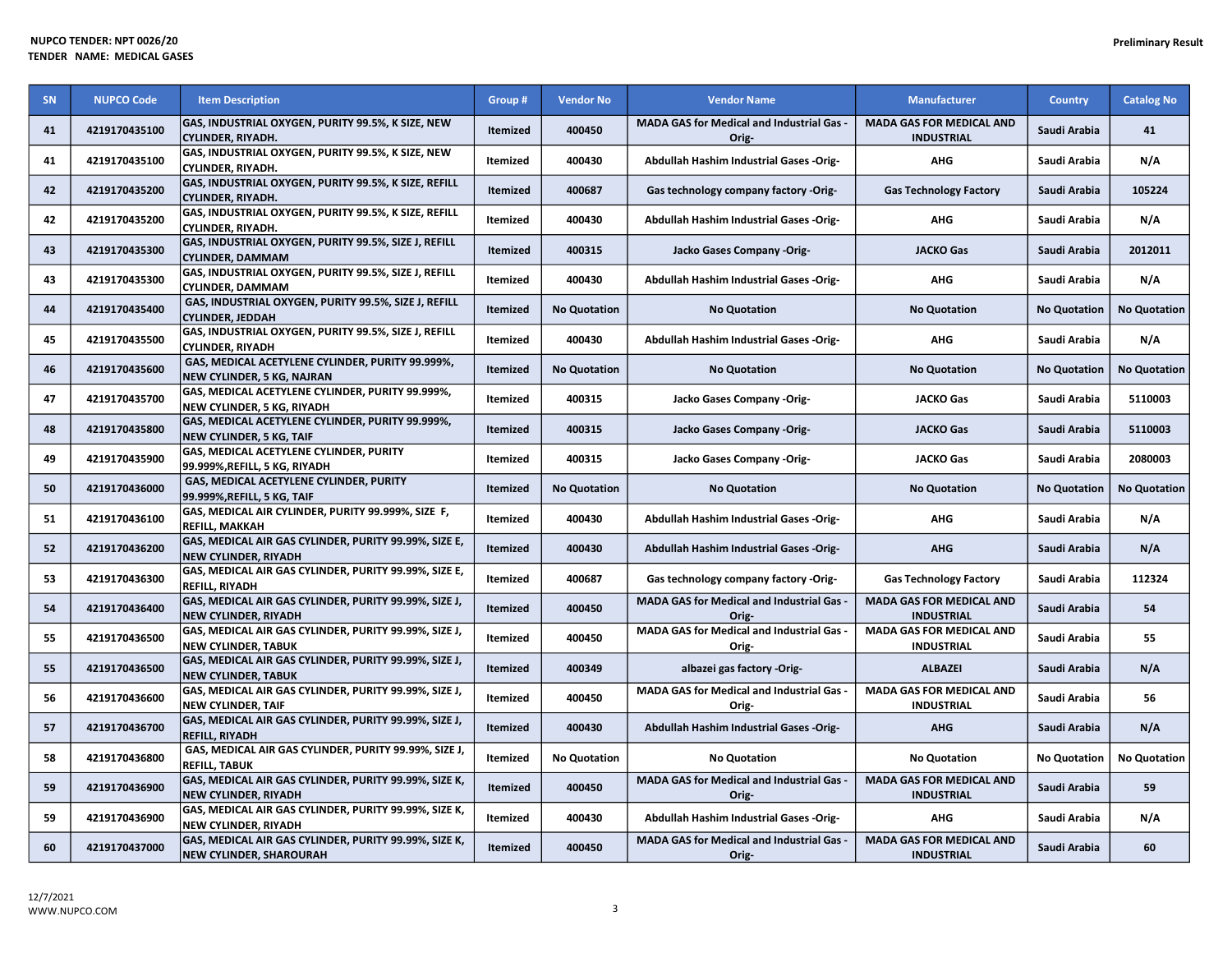| SN | <b>NUPCO Code</b> | <b>Item Description</b>                                                           | Group #         | <b>Vendor No</b>    | <b>Vendor Name</b>                                 | <b>Manufacturer</b>                                  | <b>Country</b>      | <b>Catalog No</b>   |
|----|-------------------|-----------------------------------------------------------------------------------|-----------------|---------------------|----------------------------------------------------|------------------------------------------------------|---------------------|---------------------|
| 61 | 4219170437100     | GAS, MEDICAL AIR GAS CYLINDER, PURITY 99.99%, SIZE K,<br>REFILL, DAMMAM           | Itemized        | 400430              | <b>Abdullah Hashim Industrial Gases -Orig-</b>     | <b>AHG</b>                                           | Saudi Arabia        | N/A                 |
| 61 | 4219170437100     | GAS, MEDICAL AIR GAS CYLINDER, PURITY 99.99%, SIZE K,<br><b>REFILL, DAMMAM</b>    | Itemized        | 400687              | Gas technology company factory -Orig-              | <b>Gas Technology Factory</b>                        | Saudi Arabia        | 112324              |
| 62 | 4219170437200     | GAS, MEDICAL AIR GAS CYLINDER, PURITY 99.99%, SIZE K,<br>REFILL, JEDDAH           | Itemized        | <b>No Quotation</b> | <b>No Quotation</b>                                | <b>No Quotation</b>                                  | <b>No Quotation</b> | <b>No Quotation</b> |
| 63 | 4219170437300     | GAS, MEDICAL AIR GAS CYLINDER, PURITY 99.99%, SIZE K,<br><b>REFILL, RIYADH</b>    | Itemized        | 400687              | Gas technology company factory -Orig-              | <b>Gas Technology Factory</b>                        | Saudi Arabia        | 112324              |
| 64 | 4219170437400     | GAS, MEDICAL AIR GAS CYLINDER, PURITY 99.99%, SIZE K,<br><b>REFILL, SHAROURAH</b> | Itemized        | <b>No Quotation</b> | <b>No Quotation</b>                                | <b>No Quotation</b>                                  | <b>No Quotation</b> | <b>No Quotation</b> |
| 65 | 4219170437500     | GAS, MEDICAL ARGON, PURITY 99.997%, NEW CYLINDER,<br><b>SIZE K, TAIF</b>          | Itemized        | 400450              | MADA GAS for Medical and Industrial Gas -<br>Orig- | <b>MADA GAS FOR MEDICAL AND</b><br><b>INDUSTRIAL</b> | Saudi Arabia        | 65                  |
| 66 | 4219170437600     | GAS, MEDICAL ARGON, PURITY 99.997%, REFILL<br>CYLINDER, SIZE J, RIYADH            | Itemized        | 400315              | Jacko Gases Company -Orig-                         | <b>JACKO Gas</b>                                     | Saudi Arabia        | 2042007             |
| 66 | 4219170437600     | GAS, MEDICAL ARGON, PURITY 99.997%, REFILL<br><b>CYLINDER, SIZE J, RIYADH</b>     | Itemized        | 400430              | Abdullah Hashim Industrial Gases -Orig-            | <b>AHG</b>                                           | Saudi Arabia        | N/A                 |
| 67 | 4219170437700     | GAS, MEDICAL ARGON, PURITY 99.997%, REFILL<br><b>CYLINDER, SIZE K, TAIF</b>       | Itemized        | <b>No Quotation</b> | <b>No Quotation</b>                                | <b>No Quotation</b>                                  | <b>No Quotation</b> | <b>No Quotation</b> |
| 68 | 4219170437800     | GAS, MEDICAL ARGON, PURITY 99.997%, SIZE K, NEW<br><b>CYLINDER, RIYADH</b>        | Itemized        | 400450              | MADA GAS for Medical and Industrial Gas -<br>Orig- | <b>MADA GAS FOR MEDICAL AND</b><br><b>INDUSTRIAL</b> | Saudi Arabia        | 68                  |
| 69 | 4219170437900     | GAS, MEDICAL ARGON, PURITY 99.997%, SIZE K, REFILL<br>CYLINDER. ALAHSA            | Itemized        | 400430              | Abdullah Hashim Industrial Gases -Orig-            | <b>AHG</b>                                           | Saudi Arabia        | N/A                 |
| 70 | 4219170438000     | GAS, MEDICAL ARGON, PURITY 99.997%, SIZE K, REFILL<br>CYLINDER, RIYADH            | <b>Itemized</b> | 400687              | Gas technology company factory -Orig-              | <b>Gas Technology Factory</b>                        | Saudi Arabia        | 106904              |
| 71 | 4219170438100     | GAS, MEDICAL ARGON CYLINDER, PURITY 99.999%, REFILL,<br>SIZE D, DAMMAM            | Itemized        | 400430              | Abdullah Hashim Industrial Gases -Orig-            | <b>AHG</b>                                           | Saudi Arabia        | N/A                 |
| 72 | 4219170438200     | GAS, MEDICAL ARGON CYLINDER, PURITY 99.999%, REFILL,<br><b>SIZE K, DAMMAM</b>     | Itemized        | 400687              | Gas technology company factory -Orig-              | <b>Gas Technology Factory</b>                        | Saudi Arabia        | 106904              |
| 73 | 4219170438300     | GAS, MEDICAL ARGON CYLINDER, PURITY 99.9999%,<br>REFILL, SIZE K, DAMMAM           | Itemized        | 400430              | Abdullah Hashim Industrial Gases -Orig-            | AHG                                                  | Saudi Arabia        | N/A                 |
| 74 | 4219170438400     | GAS, MEDICAL ARGON GAS CYLINDER, PURITY 99.999%,<br>SIZE D, NEW CYLINDER, RIYADH  | Itemized        | 400430              | Abdullah Hashim Industrial Gases -Orig-            | <b>AHG</b>                                           | Saudi Arabia        | N/A                 |
| 74 | 4219170438400     | GAS, MEDICAL ARGON GAS CYLINDER, PURITY 99.999%,<br>SIZE D, NEW CYLINDER, RIYADH  | Itemized        | 400687              | Gas technology company factory -Orig-              | <b>Gas Technology Factory</b>                        | Saudi Arabia        | 106904              |
| 75 | 4219170438500     | GAS, MEDICAL ARGON GAS CYLINDER, PURITY 99.999%,<br>SIZE D, REFILL, RIYADH        | <b>Itemized</b> | 400687              | Gas technology company factory -Orig-              | <b>Gas Technology Factory</b>                        | Saudi Arabia        | 106904              |
| 76 | 4219170438600     | GAS, MEDICAL ARGON GAS CYLINDER, PURITY 99.999%,<br>SIZE E, REFILL, MAKKAH        | Itemized        | 400430              | Abdullah Hashim Industrial Gases -Orig-            | AHG                                                  | Saudi Arabia        | N/A                 |
| 77 | 4219170438700     | GAS, MEDICAL ARGON GAS CYLINDER, PURITY 99.999%,<br>SIZE F, REFILL, MAKKAH        | <b>Itemized</b> | 400430              | Abdullah Hashim Industrial Gases -Orig-            | <b>AHG</b>                                           | Saudi Arabia        | N/A                 |
| 78 | 4219170438800     | GAS, MEDICAL ARGON GAS CYLINDER, PURITY 99.999%,<br>SIZE F, REFILL, RIYADH        | Itemized        | 400687              | Gas technology company factory -Orig-              | <b>Gas Technology Factory</b>                        | Saudi Arabia        | 106904              |
| 79 | 4219170438900     | GAS, MEDICAL ARGON GAS CYLINDER, PURITY 99.999%,<br>SIZE M, REFILL, MAKKAH        | <b>Itemized</b> | 400430              | <b>Abdullah Hashim Industrial Gases -Orig-</b>     | <b>AHG</b>                                           | Saudi Arabia        | N/A                 |
| 80 | 4219170439000     | GAS, MEDICAL ARGON GAS CYLINDER, PURITY 99.999%,<br>SIZE M, REFILL, RIYADH        | Itemized        | 400687              | Gas technology company factory -Orig-              | <b>Gas Technology Factory</b>                        | Saudi Arabia        | 106904              |
| 81 | 4219170439100     | GAS, MEDICAL ARGON GAS, PURITY 99.999%, SIZE E, NEW<br>CYLINDER, RIYADH           | Itemized        | 400430              | Abdullah Hashim Industrial Gases -Orig-            | <b>AHG</b>                                           | Saudi Arabia        | N/A                 |
| 81 | 4219170439100     | GAS, MEDICAL ARGON GAS, PURITY 99.999%, SIZE E, NEW<br><b>CYLINDER, RIYADH</b>    | Itemized        | 400450              | MADA GAS for Medical and Industrial Gas -<br>Orig- | MADA GAS FOR MEDICAL AND<br><b>INDUSTRIAL</b>        | Saudi Arabia        | 81                  |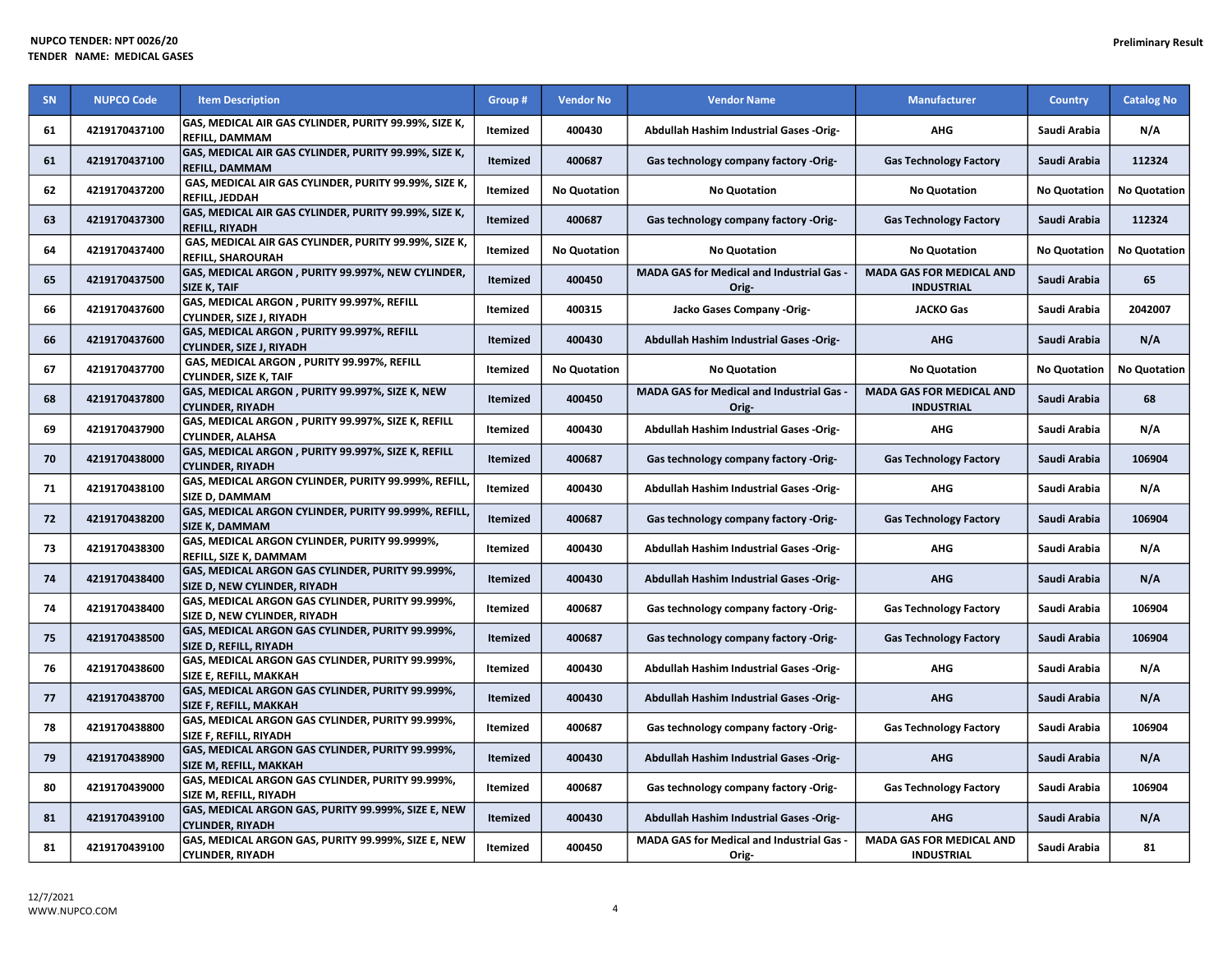| SN  | <b>NUPCO Code</b> | <b>Item Description</b>                                                                      | Group #         | <b>Vendor No</b>    | <b>Vendor Name</b>                                 | <b>Manufacturer</b>                                  | <b>Country</b>      | <b>Catalog No</b>   |
|-----|-------------------|----------------------------------------------------------------------------------------------|-----------------|---------------------|----------------------------------------------------|------------------------------------------------------|---------------------|---------------------|
| 82  | 4219170439200     | GAS, MEDICAL ARGON GAS, PURITY 99.999%, SIZE E,<br><b>REFILL CYLINDER, RIYADH</b>            | Itemized        | 400687              | Gas technology company factory -Orig-              | <b>Gas Technology Factory</b>                        | Saudi Arabia        | 106904              |
| 83  | 4219170439300     | <b>GAS, MEDICAL BREATHING AIR GAS CYLINDER, HIGH</b><br>PURITY, SIZE D, REFILL, RIYADH       | Itemized        | 400430              | <b>Abdullah Hashim Industrial Gases -Orig-</b>     | <b>AHG</b>                                           | Saudi Arabia        | N/A                 |
| 84  | 4219170439400     | <b>GAS, MEDICAL BREATHING AIR GAS CYLINDER, HIGH</b><br>PURITY, SIZE E, NEW CYLINDER, RIYADH | <b>Itemized</b> | 400430              | Abdullah Hashim Industrial Gases -Orig-            | <b>AHG</b>                                           | Saudi Arabia        | N/A                 |
| 84  | 4219170439400     | <b>GAS, MEDICAL BREATHING AIR GAS CYLINDER, HIGH</b><br>PURITY, SIZE E, NEW CYLINDER, RIYADH | Itemized        | 400687              | Gas technology company factory -Orig-              | <b>Gas Technology Factory</b>                        | Saudi Arabia        | 112324              |
| 85  | 4219170439500     | GAS, MEDICAL BREATHING AIR GAS CYLINDER, HIGH<br>PURITY, SIZE E, REFILL, MAKKAH              | <b>Itemized</b> | 400687              | Gas technology company factory -Orig-              | <b>Gas Technology Factory</b>                        | Saudi Arabia        | 112324              |
| 86  | 4219170439600     | <b>GAS, MEDICAL BREATHING AIR GAS CYLINDER, HIGH</b><br>PURITY, SIZE E, REFILL, RIYADH       | Itemized        | 400687              | Gas technology company factory -Orig-              | <b>Gas Technology Factory</b>                        | Saudi Arabia        | 112324              |
| 87  | 4219170439700     | <b>GAS, MEDICAL BREATHING AIR GAS CYLINDER, HIGH</b><br>PURITY, SIZE H, REFILL, RIYADH       | <b>Itemized</b> | 400430              | Abdullah Hashim Industrial Gases -Orig-            | <b>AHG</b>                                           | Saudi Arabia        | N/A                 |
| 88  | 4219170439800     | <b>GAS, MEDICAL BREATHING AIR GAS CYLINDER, HIGH</b><br>PURITY, SIZE J, REFILL, RIYADH       | Itemized        | 400687              | Gas technology company factory -Orig-              | <b>Gas Technology Factory</b>                        | Saudi Arabia        | 112324              |
| 89  | 4219170439900     | <b>GAS, MEDICAL BREATHING AIR GAS CYLINDER, HIGH</b><br>PURITY, SIZE K, REFILL, AL KHARJ     | Itemized        | 400687              | Gas technology company factory -Orig-              | <b>Gas Technology Factory</b>                        | Saudi Arabia        | 112324              |
| 90  | 4219170440000     | <b>GAS, MEDICAL BREATHING AIR GAS CYLINDER, HIGH</b><br>PURITY, SIZE K, REFILL, DAMMAM       | Itemized        | 400430              | Abdullah Hashim Industrial Gases -Orig-            | <b>AHG</b>                                           | Saudi Arabia        | N/A                 |
| 90  | 4219170440000     | <b>GAS, MEDICAL BREATHING AIR GAS CYLINDER, HIGH</b><br>PURITY, SIZE K, REFILL, DAMMAM       | Itemized        | 400687              | Gas technology company factory -Orig-              | <b>Gas Technology Factory</b>                        | Saudi Arabia        | 112324              |
| 91  | 4219170440100     | GAS, MEDICAL BREATHING AIR GAS CYLINDER, HIGH<br>PURITY, SIZE K, REFILL, JEDDAH              | Itemized        | <b>No Quotation</b> | <b>No Quotation</b>                                | <b>No Quotation</b>                                  | <b>No Quotation</b> | <b>No Quotation</b> |
| 92  | 4219170440200     | <b>GAS, MEDICAL BREATHING AIR GAS CYLINDER, HIGH</b><br>PURITY, SIZE K, REFILL, MADINA       | <b>Itemized</b> | 400427              | Aldakheel Industrial Gases Plant -Orig-            | <b>Aldakheel Industrial Gases Plant</b>              | Saudi Arabia        | N/A                 |
| 93  | 4219170440300     | <b>GAS, MEDICAL BREATHING AIR GAS CYLINDER, HIGH</b><br>PURITY, SIZE K, REFILL, MAKKAH       | Itemized        | 400687              | Gas technology company factory -Orig-              | <b>Gas Technology Factory</b>                        | Saudi Arabia        | 112324              |
| 94  | 4219170440400     | GAS, MEDICAL BREATHING AIR GAS CYLINDER, HIGH<br>PURITY, SIZE K, REFILL, NAJRAN              | <b>Itemized</b> | <b>No Quotation</b> | <b>No Quotation</b>                                | <b>No Quotation</b>                                  | <b>No Quotation</b> | <b>No Quotation</b> |
| 95  | 4219170440500     | GAS, MEDICAL BREATHING AIR GAS CYLINDER, HIGH<br>PURITY, SIZE K, REFILL, RIYADH              | Itemized        | 400687              | Gas technology company factory -Orig-              | <b>Gas Technology Factory</b>                        | Saudi Arabia        | 112324              |
| 96  | 4219170440600     | <b>GAS, MEDICAL BREATHING AIR GAS CYLINDER, HIGH</b><br>PURITY, SIZE K, REFILL, TAIF         | <b>Itemized</b> | 400687              | Gas technology company factory -Orig-              | <b>Gas Technology Factory</b>                        | Saudi Arabia        | 112324              |
| 97  | 4219170440700     | <b>GAS, MEDICAL BREATHING AIR GAS CYLINDER, HIGH</b><br>PURITY, SIZE M, REFILL, RIYADH       | Itemized        | 400687              | Gas technology company factory -Orig-              | <b>Gas Technology Factory</b>                        | Saudi Arabia        | 112324              |
| 98  | 4219170440800     | <b>GAS, MEDICAL BREATHING AIR, HIGH PURITY, SIZE E,</b><br><b>REFILL CYLINDER, MADINA</b>    | Itemized        | 400427              | <b>Aldakheel Industrial Gases Plant -Orig-</b>     | Aldakheel Industrial Gases Plant                     | Saudi Arabia        | N/A                 |
| 99  | 4219170440900     | GAS, MEDICAL BREATHING AIR, HIGH PURITY, SIZE K, NEW<br><b>CYLINDER, RIYADH</b>              | Itemized        | 400450              | MADA GAS for Medical and Industrial Gas -<br>Orig- | <b>MADA GAS FOR MEDICAL AND</b><br><b>INDUSTRIAL</b> | Saudi Arabia        | 99                  |
| 99  | 4219170440900     | GAS, MEDICAL BREATHING AIR, HIGH PURITY, SIZE K, NEW<br><b>CYLINDER, RIYADH</b>              | <b>Itemized</b> | 400430              | Abdullah Hashim Industrial Gases -Orig-            | <b>AHG</b>                                           | Saudi Arabia        | N/A                 |
| 100 | 4219170441000     | GAS, MEDICAL BREATHING AIR, HIGH PURITY, SIZE K, NEW<br><b>CYLINDER, TAIF</b>                | Itemized        | 400450              | MADA GAS for Medical and Industrial Gas -<br>Orig- | <b>MADA GAS FOR MEDICAL AND</b><br><b>INDUSTRIAL</b> | Saudi Arabia        | 100                 |
| 100 | 4219170441000     | GAS, MEDICAL BREATHING AIR, HIGH PURITY, SIZE K, NEW<br><b>CYLINDER, TAIF</b>                | <b>Itemized</b> | 400687              | Gas technology company factory -Orig-              | <b>Gas Technology Factory</b>                        | Saudi Arabia        | 112324              |
| 100 | 4219170441000     | GAS, MEDICAL BREATHING AIR, HIGH PURITY, SIZE K, NEW<br><b>CYLINDER, TAIF</b>                | Itemized        | 400430              | Abdullah Hashim Industrial Gases -Orig-            | <b>AHG</b>                                           | Saudi Arabia        | N/A                 |
| 101 | 4219170441100     | <b>GAS, MEDICAL CARBON DIOXIDE, HIGH PURITY, NEW</b><br><b>CYLINDER, SIZE D, NAJRAN</b>      | Itemized        | 400450              | MADA GAS for Medical and Industrial Gas -<br>Orig- | <b>MADA GAS FOR MEDICAL AND</b><br><b>INDUSTRIAL</b> | Saudi Arabia        | 101                 |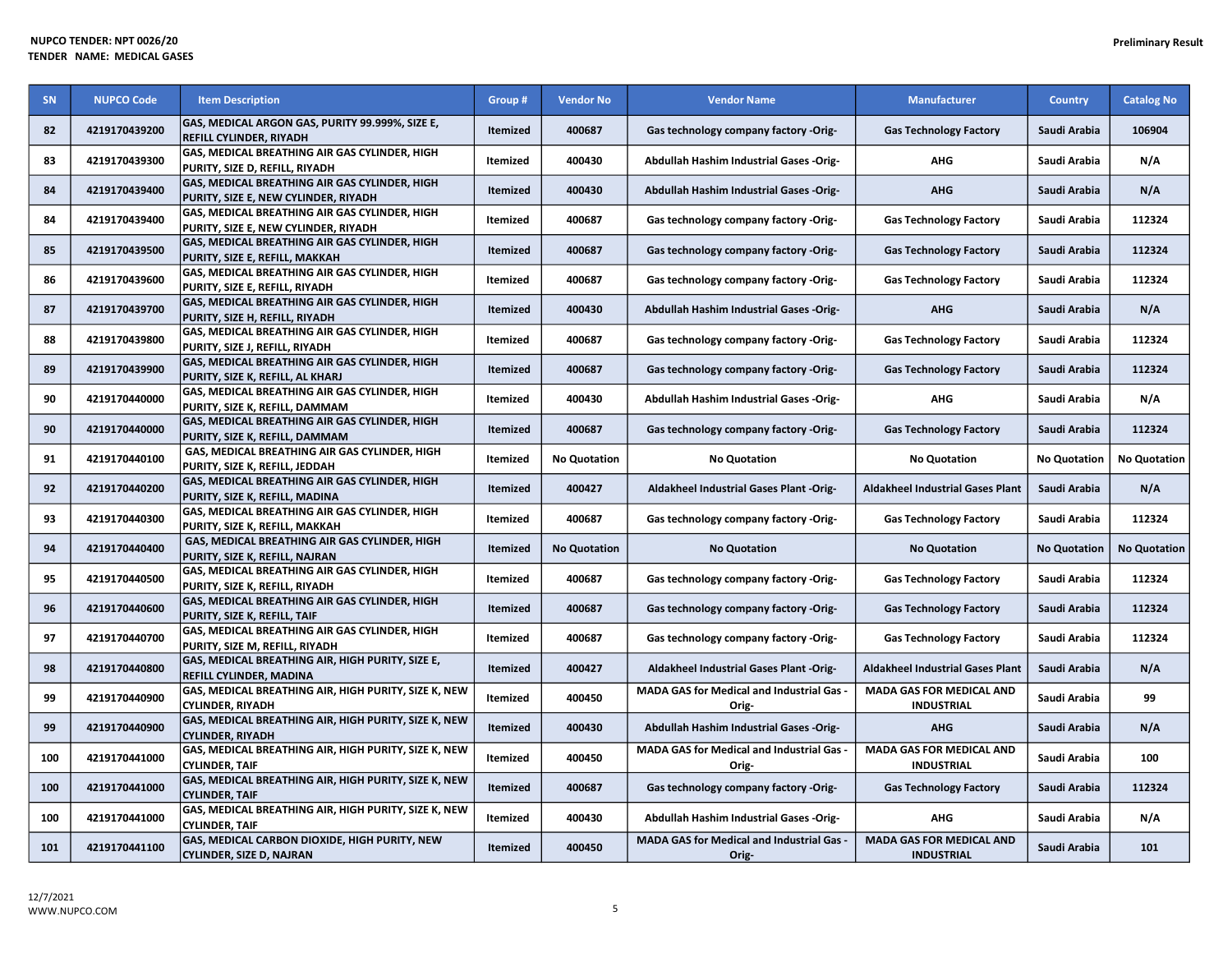| <b>SN</b> | <b>NUPCO Code</b> | <b>Item Description</b>                                                                | Group #         | <b>Vendor No</b>    | <b>Vendor Name</b>                                      | <b>Manufacturer</b>                                  | <b>Country</b>      | <b>Catalog No</b>   |
|-----------|-------------------|----------------------------------------------------------------------------------------|-----------------|---------------------|---------------------------------------------------------|------------------------------------------------------|---------------------|---------------------|
| 102       | 4219170441200     | GAS, MEDICAL CARBON DIOXIDE, HIGH PURITY, NEW<br>CYLINDER, SIZE D, RIYADH              | Itemized        | 400430              | Abdullah Hashim Industrial Gases -Orig-                 | AHG                                                  | Saudi Arabia        | N/A                 |
| 102       | 4219170441200     | GAS, MEDICAL CARBON DIOXIDE, HIGH PURITY, NEW<br>CYLINDER, SIZE D, RIYADH              | <b>Itemized</b> | 400450              | MADA GAS for Medical and Industrial Gas -<br>Orig-      | <b>MADA GAS FOR MEDICAL AND</b><br><b>INDUSTRIAL</b> | Saudi Arabia        | 102                 |
| 103       | 4219170441300     | GAS, MEDICAL CARBON DIOXIDE, HIGH PURITY, NEW<br><b>CYLINDER, SIZE D, TABUK</b>        | Itemized        | 400349              | albazei gas factory -Orig-                              | <b>ALBAZEI</b>                                       | Saudi Arabia        | N/A                 |
| 104       | 4219170441400     | GAS, MEDICAL CARBON DIOXIDE, HIGH PURITY, NEW<br><b>CYLINDER, SIZE D, TAIF</b>         | <b>Itemized</b> | 400450              | <b>MADA GAS for Medical and Industrial Gas</b><br>Orig- | <b>MADA GAS FOR MEDICAL AND</b><br><b>INDUSTRIAL</b> | Saudi Arabia        | 104                 |
| 105       | 4219170441500     | GAS, MEDICAL CARBON DIOXIDE, HIGH PURITY, , 0.525 L,<br>CGA940, NEW CYLINDER, RIYADH.  | Itemized        | 400315              | Jacko Gases Company -Orig-                              | <b>JACKO Gas</b>                                     | Saudi Arabia        | 5103043             |
| 105       | 4219170441500     | GAS, MEDICAL CARBON DIOXIDE, HIGH PURITY, , 0.525 L,<br>CGA940, NEW CYLINDER, RIYADH.  | <b>Itemized</b> | 400430              | Abdullah Hashim Industrial Gases -Orig-                 | <b>AHG</b>                                           | Saudi Arabia        | N/A                 |
| 106       | 4219170441600     | GAS, MEDICAL CARBON DIOXIDE, HIGH PURITY, REFILL<br>CYLINDER, 0.525 L, CGA940, RIYADH. | Itemized        | 400687              | Gas technology company factory -Orig-                   | <b>Gas Technology Factory</b>                        | Saudi Arabia        | 106911              |
| 107       | 4219170441700     | GAS, MEDICAL CARBON DIOXIDE, HIGH PURITY, REFILL<br>CYLINDER, SIZE K, ALAHSA           | <b>Itemized</b> | 400430              | Abdullah Hashim Industrial Gases -Orig-                 | <b>AHG</b>                                           | Saudi Arabia        | N/A                 |
| 108       | 4219170441800     | GAS, MEDICAL CARBON DIOXIDE, HIGH PURITY, REFILL<br>CYLINDER, SIZE K, DAMMAM           | Itemized        | 400430              | <b>Abdullah Hashim Industrial Gases -Orig-</b>          | AHG                                                  | Saudi Arabia        | N/A                 |
| 108       | 4219170441800     | GAS, MEDICAL CARBON DIOXIDE, HIGH PURITY, REFILL<br>CYLINDER, SIZE K, DAMMAM           | <b>Itemized</b> | 400687              | Gas technology company factory -Orig-                   | <b>Gas Technology Factory</b>                        | Saudi Arabia        | 106911              |
| 109       | 4219170441900     | GAS, MEDICAL CARBON DIOXIDE, HIGH PURITY, REFILL<br>CYLINDER, SIZE K, JEDDAH           | Itemized        | <b>No Quotation</b> | <b>No Quotation</b>                                     | <b>No Quotation</b>                                  | <b>No Quotation</b> | <b>No Quotation</b> |
| 110       | 4219170442000     | GAS, MEDICAL CARBON DIOXIDE, HIGH PURITY, REFILL<br>CYLINDER, SIZE K, MADINA           | <b>Itemized</b> | 400427              | Aldakheel Industrial Gases Plant -Orig-                 | <b>Aldakheel Industrial Gases Plant</b>              | Saudi Arabia        | N/A                 |
| 111       | 4219170442100     | GAS, MEDICAL CARBON DIOXIDE, HIGH PURITY, SIZE D,<br>REFILL CYLINDER, DHAHRAN          | Itemized        | 400430              | Abdullah Hashim Industrial Gases -Orig-                 | <b>AHG</b>                                           | Saudi Arabia        | N/A                 |
| 112       | 4219170442200     | GAS, MEDICAL CARBON DIOXIDE, HIGH PURITY, SIZE D,<br>REFILL CYLINDER, JAZAN            | <b>Itemized</b> | 400426              | jazan industrial gases plant -Orig-                     | JAZAN INDUSTRIAL GASES PLANT                         | Saudi Arabia        | N/A                 |
| 113       | 4219170442300     | GAS, MEDICAL CARBON DIOXIDE, HIGH PURITY, SIZE D,<br>REFILL CYLINDER, MADINA           | Itemized        | 400427              | Aldakheel Industrial Gases Plant -Orig-                 | <b>Aldakheel Industrial Gases Plant</b>              | Saudi Arabia        | N/A                 |
| 114       | 4219170442400     | GAS, MEDICAL CARBON DIOXIDE, HIGH PURITY, SIZE D,<br>REFILL CYLINDER, MAKKAH           | Itemized        | 400430              | Abdullah Hashim Industrial Gases -Orig-                 | <b>AHG</b>                                           | Saudi Arabia        | N/A                 |
| 115       | 4219170442500     | GAS, MEDICAL CARBON DIOXIDE, HIGH PURITY, SIZE D,<br>REFILL CYLINDER, RIYADH           | <b>Itemized</b> | 400430              | Abdullah Hashim Industrial Gases -Orig-                 | <b>AHG</b>                                           | Saudi Arabia        | N/A                 |
| 116       | 4219170442600     | GAS, MEDICAL CARBON DIOXIDE, HIGH PURITY, SIZE D,<br>REFILL CYLINDER, SHAROURAH        | Itemized        | <b>No Quotation</b> | <b>No Quotation</b>                                     | <b>No Quotation</b>                                  | <b>No Quotation</b> | <b>No Quotation</b> |
| 117       | 4219170442700     | GAS, MEDICAL CARBON DIOXIDE, HIGH PURITY, SIZE D,<br><b>REFILL CYLINDER, TABUK</b>     | Itemized        | 400349              | albazei gas factory -Orig-                              | <b>ALBAZEI</b>                                       | Saudi Arabia        | N/A                 |
| 118       | 4219170442800     | GAS, MEDICAL CARBON DIOXIDE, HIGH PURITY, SIZE E,<br>NEW CYLINDER, RIYADH              | Itemized        | 400430              | Abdullah Hashim Industrial Gases -Orig-                 | <b>AHG</b>                                           | Saudi Arabia        | N/A                 |
| 118       | 4219170442800     | GAS, MEDICAL CARBON DIOXIDE, HIGH PURITY, SIZE E,<br>NEW CYLINDER, RIYADH              | Itemized        | 400687              | Gas technology company factory -Orig-                   | <b>Gas Technology Factory</b>                        | Saudi Arabia        | 106911              |
| 119       | 4219170442900     | GAS, MEDICAL CARBON DIOXIDE, HIGH PURITY, SIZE E,<br>REFILL CYLINDER, ALAHASA          | Itemized        | 400430              | Abdullah Hashim Industrial Gases -Orig-                 | <b>AHG</b>                                           | Saudi Arabia        | N/A                 |
| 120       | 4219170443000     | GAS, MEDICAL CARBON DIOXIDE, HIGH PURITY, SIZE E,<br>REFILL CYLINDER, DAMMAM           | Itemized        | 400430              | Abdullah Hashim Industrial Gases -Orig-                 | AHG                                                  | Saudi Arabia        | N/A                 |
| 120       | 4219170443000     | GAS, MEDICAL CARBON DIOXIDE, HIGH PURITY, SIZE E,<br>REFILL CYLINDER, DAMMAM           | <b>Itemized</b> | 400687              | Gas technology company factory -Orig-                   | <b>Gas Technology Factory</b>                        | Saudi Arabia        | 106911              |
| 121       | 4219170443100     | GAS, MEDICAL CARBON DIOXIDE, HIGH PURITY, SIZE E,<br>REFILL CYLINDER, MADINA           | Itemized        | 400427              | Aldakheel Industrial Gases Plant -Orig-                 | <b>Aldakheel Industrial Gases Plant</b>              | Saudi Arabia        | N/A                 |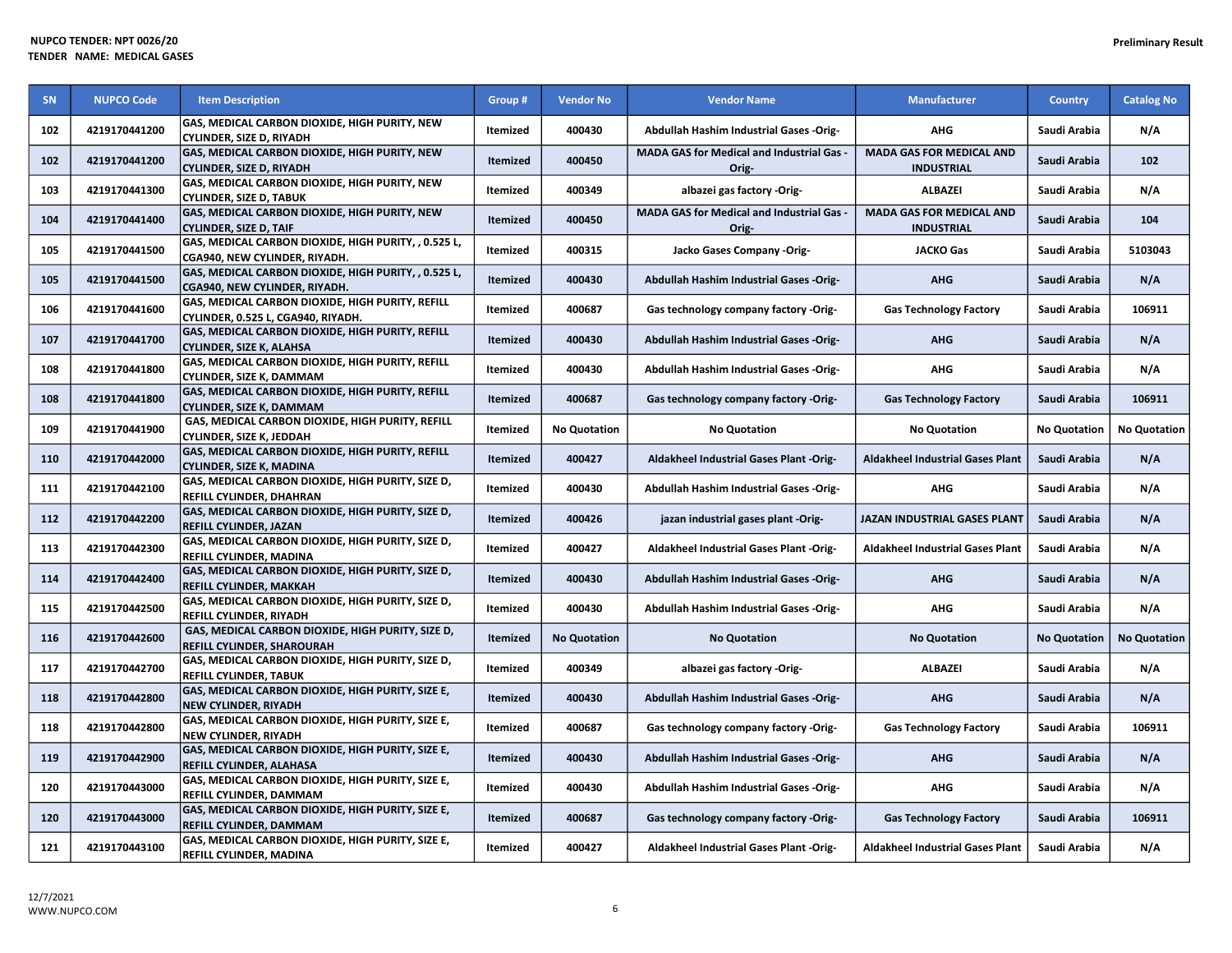| <b>SN</b> | <b>NUPCO Code</b> | <b>Item Description</b>                                                                     | Group #         | <b>Vendor No</b>    | <b>Vendor Name</b>                                 | <b>Manufacturer</b>                                  | <b>Country</b>      | <b>Catalog No</b>   |
|-----------|-------------------|---------------------------------------------------------------------------------------------|-----------------|---------------------|----------------------------------------------------|------------------------------------------------------|---------------------|---------------------|
| 122       | 4219170443200     | GAS, MEDICAL CARBON DIOXIDE, HIGH PURITY, SIZE E,<br><b>REFILL CYLINDER, RIYADH</b>         | Itemized        | 400687              | Gas technology company factory -Orig-              | <b>Gas Technology Factory</b>                        | Saudi Arabia        | 106911              |
| 123       | 4219170443300     | <b>GAS, MEDICAL CARBON DIOXIDE, HIGH PURITY, SIZE J,</b><br><b>REFILL CYLINDER, DHAHRAN</b> | Itemized        | 400430              | Abdullah Hashim Industrial Gases -Orig-            | <b>AHG</b>                                           | Saudi Arabia        | N/A                 |
| 124       | 4219170443400     | <b>GAS, MEDICAL CARBON DIOXIDE, HIGH PURITY, SIZE J,</b><br><b>REFILL CYLINDER, RIYADH</b>  | <b>Itemized</b> | 400687              | Gas technology company factory -Orig-              | <b>Gas Technology Factory</b>                        | Saudi Arabia        | 106911              |
| 124       | 4219170443400     | <b>GAS, MEDICAL CARBON DIOXIDE, HIGH PURITY, SIZE J,</b><br><b>REFILL CYLINDER, RIYADH</b>  | Itemized        | 400430              | Abdullah Hashim Industrial Gases -Orig-            | <b>AHG</b>                                           | Saudi Arabia        | N/A                 |
| 125       | 4219170443500     | GAS, MEDICAL CARBON DIOXIDE, HIGH PURITY, SIZE K,<br><b>NEW CYLINDER, RIYADH</b>            | Itemized        | 400450              | MADA GAS for Medical and Industrial Gas -<br>Orig- | <b>MADA GAS FOR MEDICAL AND</b><br><b>INDUSTRIAL</b> | Saudi Arabia        | 125                 |
| 125       | 4219170443500     | GAS, MEDICAL CARBON DIOXIDE, HIGH PURITY, SIZE K,<br><b>NEW CYLINDER, RIYADH</b>            | Itemized        | 400430              | Abdullah Hashim Industrial Gases -Orig-            | AHG                                                  | Saudi Arabia        | N/A                 |
| 126       | 4219170443600     | GAS, MEDICAL CARBON DIOXIDE, HIGH PURITY, SIZE K,<br><b>NEW CYLINDER, TABUK</b>             | <b>Itemized</b> | 400450              | MADA GAS for Medical and Industrial Gas -<br>Orig- | <b>MADA GAS FOR MEDICAL AND</b><br><b>INDUSTRIAL</b> | Saudi Arabia        | 126                 |
| 126       | 4219170443600     | <b>GAS, MEDICAL CARBON DIOXIDE, HIGH PURITY, SIZE K,</b><br>NEW CYLINDER, TABUK             | Itemized        | 400430              | Abdullah Hashim Industrial Gases -Orig-            | AHG                                                  | Saudi Arabia        | N/A                 |
| 127       | 4219170443700     | GAS, MEDICAL CARBON DIOXIDE, HIGH PURITY, SIZE K,<br><b>NEW CYLINDER, TAIF</b>              | Itemized        | 400687              | Gas technology company factory -Orig-              | <b>Gas Technology Factory</b>                        | Saudi Arabia        | 106911              |
| 127       | 4219170443700     | GAS, MEDICAL CARBON DIOXIDE, HIGH PURITY, SIZE K,<br><b>NEW CYLINDER, TAIF</b>              | <b>Itemized</b> | 400450              | MADA GAS for Medical and Industrial Gas -<br>Orig- | <b>MADA GAS FOR MEDICAL AND</b><br><b>INDUSTRIAL</b> | Saudi Arabia        | 127                 |
| 127       | 4219170443700     | GAS, MEDICAL CARBON DIOXIDE, HIGH PURITY, SIZE K,<br><b>NEW CYLINDER, TAIF</b>              | Itemized        | 400430              | Abdullah Hashim Industrial Gases -Orig-            | <b>AHG</b>                                           | Saudi Arabia        | N/A                 |
| 128       | 4219170443800     | GAS, MEDICAL CARBON DIOXIDE, HIGH PURITY, SIZE K,<br>REFILL CYLINDER, AL KHARJ              | Itemized        | 400430              | Abdullah Hashim Industrial Gases -Orig-            | <b>AHG</b>                                           | Saudi Arabia        | N/A                 |
| 129       | 4219170443900     | GAS, MEDICAL CARBON DIOXIDE, HIGH PURITY, SIZE K,<br><b>REFILL CYLINDER, ALAHSA</b>         | <b>Itemized</b> | 400430              | Abdullah Hashim Industrial Gases -Orig-            | <b>AHG</b>                                           | Saudi Arabia        | N/A                 |
| 130       | 4219170444000     | <b>GAS, MEDICAL CARBON DIOXIDE, HIGH PURITY, SIZE K,</b><br>REFILL CYLINDER, HAFAR AL BATEN | Itemized        | 400430              | Abdullah Hashim Industrial Gases -Orig-            | AHG                                                  | Saudi Arabia        | N/A                 |
| 131       | 4219170444100     | <b>GAS, MEDICAL CARBON DIOXIDE, HIGH PURITY, SIZE K,</b><br><b>REFILL CYLINDER, JUBAIL</b>  | <b>Itemized</b> | 400687              | Gas technology company factory -Orig-              | <b>Gas Technology Factory</b>                        | Saudi Arabia        | 106911              |
| 132       | 4219170444200     | GAS, MEDICAL CARBON DIOXIDE, HIGH PURITY, SIZE K,<br><b>REFILL CYLINDER, MADINA</b>         | Itemized        | 400427              | Aldakheel Industrial Gases Plant -Orig-            | <b>Aldakheel Industrial Gases Plant</b>              | Saudi Arabia        | N/A                 |
| 133       | 4219170444300     | <b>GAS, MEDICAL CARBON DIOXIDE, HIGH PURITY, SIZE K,</b><br>REFILL CYLINDER, RIYADH         | Itemized        | 400430              | Abdullah Hashim Industrial Gases -Orig-            | <b>AHG</b>                                           | Saudi Arabia        | N/A                 |
| 133       | 4219170444300     | GAS, MEDICAL CARBON DIOXIDE, HIGH PURITY, SIZE K,<br><b>REFILL CYLINDER, RIYADH</b>         | Itemized        | 400687              | Gas technology company factory -Orig-              | <b>Gas Technology Factory</b>                        | Saudi Arabia        | 106911              |
| 134       | 4219170444400     | GAS, MEDICAL CARBON DIOXIDE, HIGH PURITY, SIZE K,<br><b>REFILL CYLINDER, SHAROURAH</b>      | <b>Itemized</b> | <b>No Quotation</b> | <b>No Quotation</b>                                | <b>No Quotation</b>                                  | <b>No Quotation</b> | <b>No Quotation</b> |
| 135       | 4219170444500     | GAS, MEDICAL CARBON DIOXIDE, HIGH PURITY, SIZE K,<br><b>REFILL CYLINDER, TABUK</b>          | Itemized        | 400349              | albazei gas factory -Orig-                         | <b>ALBAZEI</b>                                       | Saudi Arabia        | N/A                 |
| 136       | 4219170444600     | GAS, MEDICAL CARBON DIOXIDE, HIGH PURITY, SIZE K,<br><b>REFILL CYLINDER, TAIF</b>           | <b>Itemized</b> | 400687              | Gas technology company factory -Orig-              | <b>Gas Technology Factory</b>                        | Saudi Arabia        | 106911              |
| 137       | 4219170444700     | GAS, MEDICAL CARBON DIOXIDE, NEW CYLINDER, SIZE K,<br>2.5 DTB, RIYADH                       | Itemized        | 400450              | MADA GAS for Medical and Industrial Gas -<br>Orig- | <b>MADA GAS FOR MEDICAL AND</b><br><b>INDUSTRIAL</b> | Saudi Arabia        | 137                 |
| 138       | 4219170444800     | GAS, MEDICAL CARBON DIOXIDE, NEW CYLINDER, SIZE K,<br>2.5 DTB, TABUK                        | Itemized        | 400450              | MADA GAS for Medical and Industrial Gas -<br>Orig- | <b>MADA GAS FOR MEDICAL AND</b><br><b>INDUSTRIAL</b> | Saudi Arabia        | 138                 |
| 139       | 4219170444900     | GAS, MEDICAL CARBON DIOXIDE, NEW CYLINDER, SIZE K,<br>2.5 DTB, TAIF                         | Itemized        | 400687              | Gas technology company factory -Orig-              | <b>Gas Technology Factory</b>                        | Saudi Arabia        | 106911              |
| 139       | 4219170444900     | GAS, MEDICAL CARBON DIOXIDE, NEW CYLINDER, SIZE K,<br>2.5 DTB, TAIF                         | Itemized        | 400450              | MADA GAS for Medical and Industrial Gas -<br>Orig- | <b>MADA GAS FOR MEDICAL AND</b><br><b>INDUSTRIAL</b> | Saudi Arabia        | 139                 |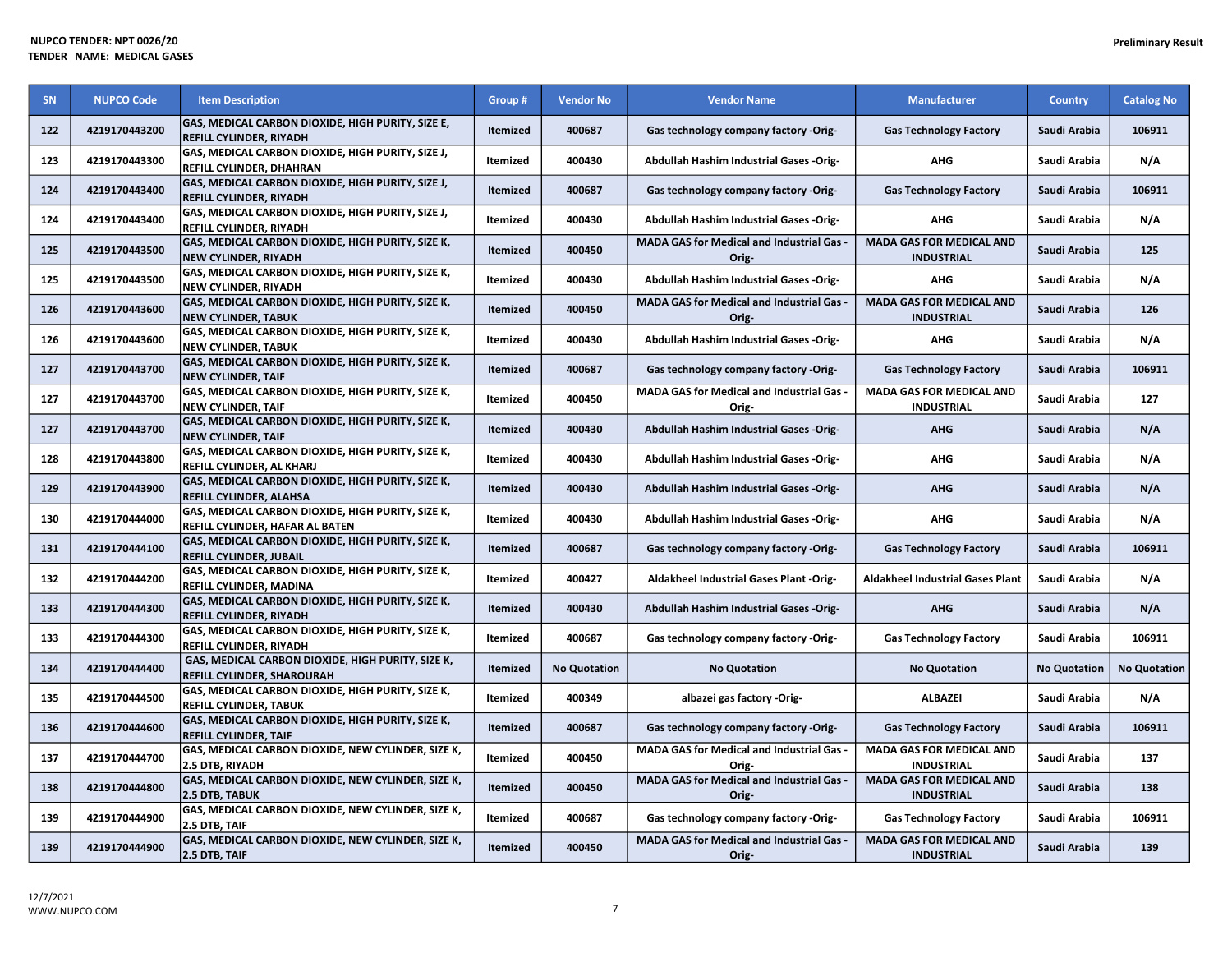| <b>SN</b> | <b>NUPCO Code</b> | <b>Item Description</b>                                                               | Group #         | <b>Vendor No</b>    | <b>Vendor Name</b>                                        | <b>Manufacturer</b>                                  | <b>Country</b>      | <b>Catalog No</b>   |
|-----------|-------------------|---------------------------------------------------------------------------------------|-----------------|---------------------|-----------------------------------------------------------|------------------------------------------------------|---------------------|---------------------|
| 140       | 4219170445000     | GAS, MEDICAL CARBON DIOXIDE, NEW CYLINDER, SIZE K,<br><b>SHAROURAH</b>                | Itemized        | 400450              | <b>MADA GAS for Medical and Industrial Gas -</b><br>Orig- | <b>MADA GAS FOR MEDICAL AND</b><br><b>INDUSTRIAL</b> | Saudi Arabia        | 140                 |
| 141       | 4219170445100     | GAS, MEDICAL CARBON DIOXIDE, PURITY 99.5%, SIZE E,<br><b>NEW CYLINDER, JAZAN</b>      | <b>Itemized</b> | 400450              | MADA GAS for Medical and Industrial Gas -<br>Orig-        | <b>MADA GAS FOR MEDICAL AND</b><br><b>INDUSTRIAL</b> | Saudi Arabia        | 141                 |
| 142       | 4219170445200     | GAS, MEDICAL CARBON DIOXIDE, PURITY 99.5%, SIZE E,<br><b>NEW CYLINDER, TAIF</b>       | Itemized        | 400687              | Gas technology company factory -Orig-                     | <b>Gas Technology Factory</b>                        | Saudi Arabia        | 106911              |
| 143       | 4219170445300     | GAS, MEDICAL CARBON DIOXIDE, PURITY 99.5%, SIZE E,<br>REFILL CYLINDER, AL KHARJ       | Itemized        | 400687              | Gas technology company factory -Orig-                     | <b>Gas Technology Factory</b>                        | Saudi Arabia        | 106911              |
| 144       | 4219170445400     | GAS, MEDICAL CARBON DIOXIDE, PURITY 99.5%, SIZE E,<br>REFILL CYLINDER, HAFAR AL BATEN | Itemized        | 400430              | <b>Abdullah Hashim Industrial Gases -Orig-</b>            | AHG                                                  | Saudi Arabia        | N/A                 |
| 145       | 4219170445500     | GAS, MEDICAL CARBON DIOXIDE, PURITY 99.5%, SIZE E,<br>REFILL CYLINDER, JAZAN          | <b>Itemized</b> | 400426              | jazan industrial gases plant -Orig-                       | JAZAN INDUSTRIAL GASES PLANT                         | Saudi Arabia        | N/A                 |
| 146       | 4219170445600     | GAS, MEDICAL CARBON DIOXIDE, PURITY 99.5%, SIZE E,<br><b>REFILL CYLINDER, JUBAIL</b>  | Itemized        | 400687              | Gas technology company factory -Orig-                     | <b>Gas Technology Factory</b>                        | Saudi Arabia        | 106911              |
| 147       | 4219170445700     | GAS, MEDICAL CARBON DIOXIDE, PURITY 99.5%, SIZE E,<br>REFILL CYLINDER, MADINA         | <b>Itemized</b> | 400427              | <b>Aldakheel Industrial Gases Plant -Orig-</b>            | <b>Aldakheel Industrial Gases Plant</b>              | Saudi Arabia        | N/A                 |
| 148       | 4219170445800     | GAS, MEDICAL CARBON DIOXIDE, PURITY 99.5%, SIZE E,<br><b>REFILL CYLINDER, TAIF</b>    | Itemized        | 400687              | Gas technology company factory -Orig-                     | <b>Gas Technology Factory</b>                        | Saudi Arabia        | 106911              |
| 149       | 4219170445900     | GAS, MEDICAL CARBON DIOXIDE, PURITY 99.5%, SIZE K,<br>REFILL CYLINDER, MADINA         | <b>Itemized</b> | 400427              | Aldakheel Industrial Gases Plant -Orig-                   | <b>Aldakheel Industrial Gases Plant</b>              | Saudi Arabia        | N/A                 |
| 150       | 4219170446000     | GAS, MEDICAL CARBON DIOXIDE, PURITY 99.995%, SIZE K,<br>REFILL CYLINDER, RIYADH       | Itemized        | 400315              | Jacko Gases Company -Orig-                                | <b>JACKO Gas</b>                                     | Saudi Arabia        | 2031008             |
| 150       | 4219170446000     | GAS, MEDICAL CARBON DIOXIDE, PURITY 99.995%, SIZE K,<br>REFILL CYLINDER, RIYADH       | Itemized        | 400430              | Abdullah Hashim Industrial Gases -Orig-                   | <b>AHG</b>                                           | Saudi Arabia        | N/A                 |
| 151       | 4219170446100     | GAS, MEDICAL CARBON DIOXIDE, PURITY 99.9999%,<br>REFILL CYLINDER, SIZE K, JEDDAH      | Itemized        | <b>No Quotation</b> | <b>No Quotation</b>                                       | <b>No Quotation</b>                                  | <b>No Quotation</b> | <b>No Quotation</b> |
| 152       | 4219170446200     | GAS, MEDICAL CARBON DIOXIDE, PURITY 99.9999%,<br>REFILL CYLINDER, SIZE K, RIYADH      | <b>Itemized</b> | 400315              | Jacko Gases Company -Orig-                                | <b>JACKO Gas</b>                                     | Saudi Arabia        | 2033005             |
| 153       | 4219170446300     | GAS, MEDICAL CARBON DIOXIDE, REFILL CYLINDER, SIZE E,<br><b>NAJRAN</b>                | Itemized        | <b>No Quotation</b> | <b>No Quotation</b>                                       | <b>No Quotation</b>                                  | <b>No Quotation</b> | <b>No Quotation</b> |
| 154       | 4219170446400     | GAS, MEDICAL CARBON DIOXIDE, REFILL CYLINDER, SIZE<br><b>E,TAIF</b>                   | <b>Itemized</b> | 400687              | Gas technology company factory -Orig-                     | <b>Gas Technology Factory</b>                        | Saudi Arabia        | 106911              |
| 155       | 4219170446500     | GAS, MEDICAL CARBON DIOXIDE, REFILL CYLINDER, SIZE<br><b>E.WADI AL DAWASER</b>        | Itemized        | 400315              | Jacko Gases Company -Orig-                                | <b>JACKO Gas</b>                                     | Saudi Arabia        | 2031005             |
| 155       | 4219170446500     | GAS, MEDICAL CARBON DIOXIDE, REFILL CYLINDER, SIZE<br><b>E.WADI AL DAWASER</b>        | Itemized        | 400430              | Abdullah Hashim Industrial Gases -Orig-                   | <b>AHG</b>                                           | Saudi Arabia        | N/A                 |
| 156       | 4219170446600     | GAS, MEDICAL CARBON DIOXIDE, REFILL CYLINDER, SIZE K,<br>2.5 DTB, RIYADH              | Itemized        | 400430              | Abdullah Hashim Industrial Gases -Orig-                   | <b>AHG</b>                                           | Saudi Arabia        | N/A                 |
| 157       | 4219170446700     | GAS, MEDICAL CARBON DIOXIDE, REFILL CYLINDER, SIZE K,<br><b>2.5 DTB. TABUK</b>        | <b>Itemized</b> | 400349              | albazei gas factory -Orig-                                | <b>ALBAZEI</b>                                       | Saudi Arabia        | N/A                 |
| 158       | 4219170446800     | GAS, MEDICAL CARBON DIOXIDE, REFILL CYLINDER, SIZE K,<br>2.5 DTB, TAIF                | Itemized        | 400687              | Gas technology company factory -Orig-                     | <b>Gas Technology Factory</b>                        | Saudi Arabia        | 106911              |
| 159       | 4219170446900     | GAS, MEDICAL CARBONDIOXIDE, HIGH PURITY, REFILL<br><b>CYLINDER, SIZE D, DAMMAM</b>    | Itemized        | 400687              | Gas technology company factory -Orig-                     | <b>Gas Technology Factory</b>                        | Saudi Arabia        | 106911              |
| 160       | 4219170447000     | GAS, MEDICAL ENTONOX, HIGH PURITY, REFILL CYLINDER,<br>SIZE E, RIYADH                 | Itemized        | 400315              | Jacko Gases Company -Orig-                                | <b>JACKO Gas</b>                                     | Saudi Arabia        | 2091003             |
| 160       | 4219170447000     | GAS, MEDICAL ENTONOX, HIGH PURITY, REFILL CYLINDER,<br><b>SIZE E, RIYADH</b>          | <b>Itemized</b> | 400430              | Abdullah Hashim Industrial Gases -Orig-                   | <b>AHG</b>                                           | Saudi Arabia        | N/A                 |
| 161       | 4219170447100     | GAS, MEDICAL ENTONOX, HIGH PURITY, REFILL CYLINDER,<br><b>SIZE E, TAIF</b>            | Itemized        | 400687              | Gas technology company factory -Orig-                     | <b>Gas Technology Factory</b>                        | Saudi Arabia        | 105236              |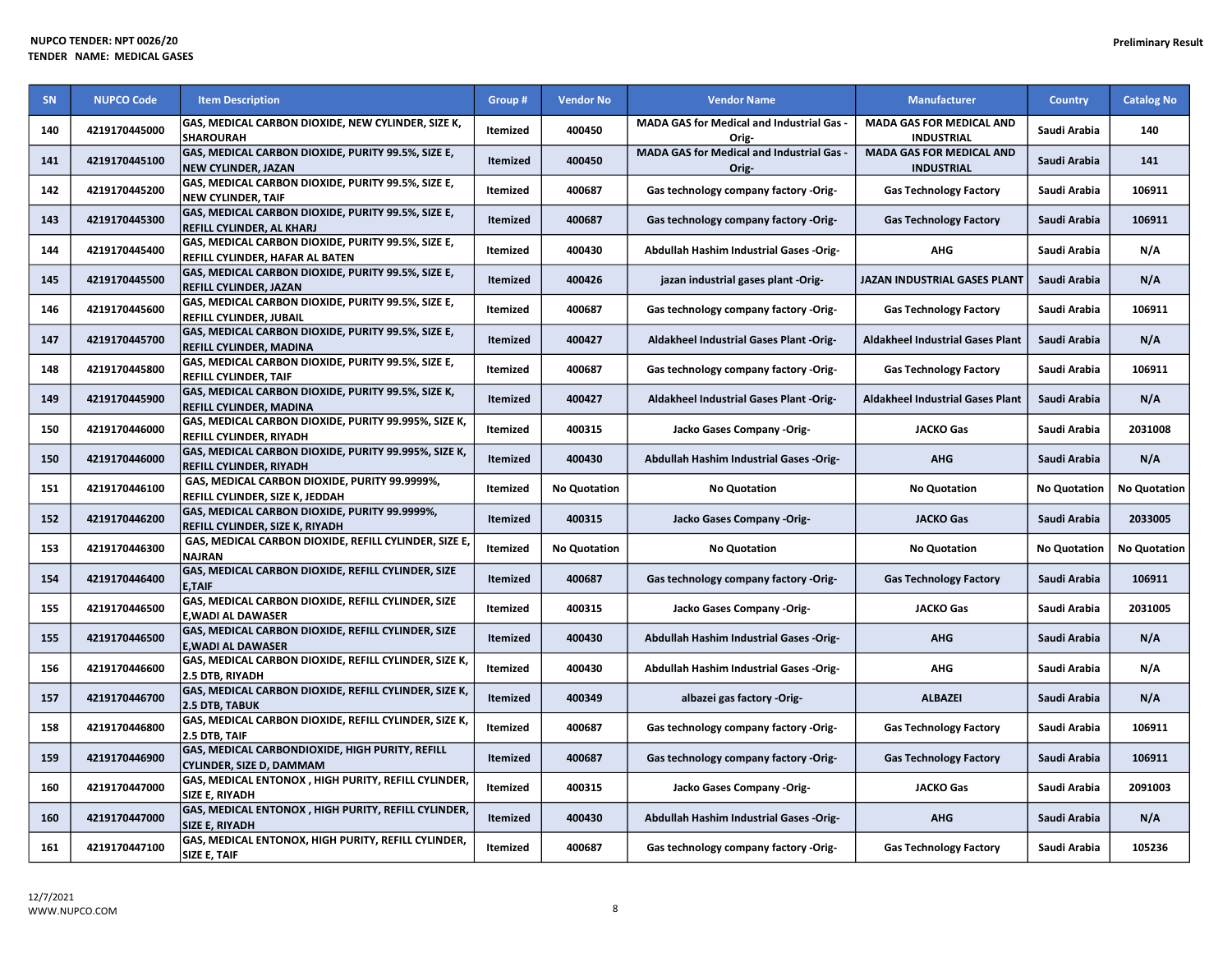| <b>SN</b> | <b>NUPCO Code</b> | <b>Item Description</b>                                                                                                                | Group #         | <b>Vendor No</b>    | <b>Vendor Name</b>                             | <b>Manufacturer</b>                     | <b>Country</b>      | <b>Catalog No</b>   |
|-----------|-------------------|----------------------------------------------------------------------------------------------------------------------------------------|-----------------|---------------------|------------------------------------------------|-----------------------------------------|---------------------|---------------------|
| 162       | 4219170447200     | GAS, MEDICAL ENTONOX, HIGH PURITY, REFILL CYLINDER,<br><b>SIZE F. HAFAR AL BATEN</b>                                                   | Itemized        | 400430              | Abdullah Hashim Industrial Gases -Orig-        | <b>AHG</b>                              | Saudi Arabia        | N/A                 |
| 163       | 4219170447300     | GAS, MEDICAL ENTONOX, HIGH PURITY, REFILL CYLINDER,<br><b>SIZE F, JUBAIL</b>                                                           | <b>Itemized</b> | 400315              | Jacko Gases Company -Orig-                     | <b>JACKO Gas</b>                        | Saudi Arabia        | 2091004             |
| 163       | 4219170447300     | GAS, MEDICAL ENTONOX, HIGH PURITY, REFILL CYLINDER,<br><b>SIZE F, JUBAIL</b>                                                           | <b>Itemized</b> | 400427              | Aldakheel Industrial Gases Plant -Orig-        | <b>Aldakheel Industrial Gases Plant</b> | Saudi Arabia        | N/A                 |
| 164       | 4219170447400     | GAS, MEDICAL ENTONOX, HIGH PURITY, REFILL CYLINDER,<br><b>SIZE F, NAJRAN</b>                                                           | <b>Itemized</b> | <b>No Quotation</b> | <b>No Quotation</b>                            | <b>No Quotation</b>                     | <b>No Quotation</b> | <b>No Quotation</b> |
| 165       | 4219170447500     | GAS, MEDICAL ENTONOX, HIGH PURITY, REFILL CYLINDER,<br><b>SIZE F, RIYADH</b>                                                           | <b>Itemized</b> | 400315              | Jacko Gases Company -Orig-                     | <b>JACKO Gas</b>                        | Saudi Arabia        | 2091004             |
| 165       | 4219170447500     | GAS, MEDICAL ENTONOX, HIGH PURITY, REFILL CYLINDER,<br>SIZE F, RIYADH                                                                  | <b>Itemized</b> | 400430              | <b>Abdullah Hashim Industrial Gases -Orig-</b> | <b>AHG</b>                              | Saudi Arabia        | N/A                 |
| 166       | 4219170447600     | GAS, MEDICAL ENTONOX, HIGH PURITY, REFILL CYLINDER,<br><b>SIZE F, TABUK</b>                                                            | <b>Itemized</b> | <b>No Quotation</b> | <b>No Quotation</b>                            | <b>No Quotation</b>                     | <b>No Quotation</b> | <b>No Quotation</b> |
| 167       | 4219170447700     | GAS, MEDICAL ENTONOX, HIGH PURITY, REFILL CYLINDER,<br><b>SIZE F, TAIF</b>                                                             | <b>Itemized</b> | 400687              | Gas technology company factory -Orig-          | <b>Gas Technology Factory</b>           | Saudi Arabia        | 105236              |
| 168       | 4219170447800     | <b>GAS, MEDICAL ENTONOX, HIGH PURITY, SIZE K, REFILL</b><br><b>CYLINDER, MADINA</b>                                                    | <b>Itemized</b> | 400427              | Aldakheel Industrial Gases Plant -Orig-        | <b>Aldakheel Industrial Gases Plant</b> | Saudi Arabia        | N/A                 |
| 169       | 4219170447900     | GAS, MEDICAL ENTONOX, HIGH PURITY, SIZE K, REFILL<br><b>CYLINDER. RIYADH</b>                                                           | Itemized        | 400315              | Jacko Gases Company -Orig-                     | <b>JACKO Gas</b>                        | Saudi Arabia        | 2091006             |
| 169       | 4219170447900     | <b>GAS, MEDICAL ENTONOX, HIGH PURITY, SIZE K, REFILL</b><br><b>CYLINDER. RIYADH</b>                                                    | <b>Itemized</b> | 400430              | Abdullah Hashim Industrial Gases -Orig-        | <b>AHG</b>                              | Saudi Arabia        | N/A                 |
| 170       | 4219170448000     | GAS, MEDICAL GAS CARBONDIOXIDE, PURITY 99.5%, 2.5<br><b>KG, MAKKAH</b>                                                                 | Itemized        | 400353              | saudi industrial gas company -Orig-            | <b>Linde Sigas</b>                      | Saudi Arabia        | 1                   |
| 171       | 4219170448100     | GAS, MEDICAL GAS CARBONDIOXIDE, PURITY 99.5%, SIZE<br>K, MAKKAH                                                                        | Itemized        | 400430              | <b>Abdullah Hashim Industrial Gases -Orig-</b> | <b>AHG</b>                              | Saudi Arabia        | N/A                 |
| 172       | 4219170448200     | GAS, MEDICAL GAS MIXTURE MEDICAL CALIBRATION, NO<br>70 PPM, NO2 10PPM, N2, 5L SIZE, NEW CYLINDER, RIYADH.                              | <b>Itemized</b> | 400430              | Abdullah Hashim Industrial Gases -Orig-        | <b>AHG</b>                              | Saudi Arabia        | N/A                 |
| 173       | 4219170448300     | <b>GAS, MEDICAL GAS MIXTURE MEDICAL CALIBRATION, NO</b><br>70 PPM, NO2 10PPM, N2, REFILL CYLINDER, 5L SIZE,<br><b>RIYADH.</b>          | <b>Itemized</b> | 400430              | <b>Abdullah Hashim Industrial Gases -Orig-</b> | <b>AHG</b>                              | Saudi Arabia        | N/A                 |
| 174       | 4219170434300     | GAS, INDUSTRIAL NITROGEN, 99.9%, K SIZE, REFILL<br><b>CYLINDER, RIYADH.</b>                                                            | <b>Itemized</b> | 400430              | <b>Abdullah Hashim Industrial Gases -Orig-</b> | <b>AHG</b>                              | Saudi Arabia        | N/A                 |
| 175       | 4219170434400     | GAS, INDUSTRIAL NITROGEN, PURITY 99.5%, SIZE K, REFILL<br><b>CYLINDER, RIYADH</b>                                                      | <b>Itemized</b> | 400430              | <b>Abdullah Hashim Industrial Gases -Orig-</b> | <b>AHG</b>                              | Saudi Arabia        | N/A                 |
| 176       | 4219170448400     | <b>GAS, MEDICAL GAS MIXTURE, CARBON DIOXIDE 5%,</b><br><b>OXYGEN 15.9%, NITROGEN BALANCE, 5L SIZE, NEW</b><br><b>CYLINDER, RIYADH.</b> | Itemized        | 400430              | Abdullah Hashim Industrial Gases -Orig-        | <b>AHG</b>                              | Saudi Arabia        | N/A                 |
| 177       | 4219170448500     | GAS, MEDICAL GAS MIXTURE, CARBON DIOXIDE 5%,<br>OXYGEN 15.9%, NITROGEN BALANCE, E SIZE, NEW<br><b>CYLINDER, RIYADH.</b>                | <b>Itemized</b> | 400430              | Abdullah Hashim Industrial Gases -Orig-        | <b>AHG</b>                              | Saudi Arabia        | N/A                 |
| 178       | 4219170448800     | GAS, MEDICAL GAS MIXTURE, CARBON MONOXIDE<br>.1333%, AIR BALANCE, 10L SIZE, NEW CYLINDER, RIYADH.                                      | Itemized        | 400430              | <b>Abdullah Hashim Industrial Gases -Orig-</b> | <b>AHG</b>                              | Saudi Arabia        | N/A                 |
| 179       | 4219170448900     | <b>GAS, MEDICAL GAS MIXTURE, CARBON MONOXIDE .25%,</b><br>HELIUM .25%, AIR BALANCE, 10L SIZE, NEW CYLINDER,<br><b>RIYADH.</b>          | <b>Itemized</b> | 400430              | Abdullah Hashim Industrial Gases -Orig-        | <b>AHG</b>                              | Saudi Arabia        | N/A                 |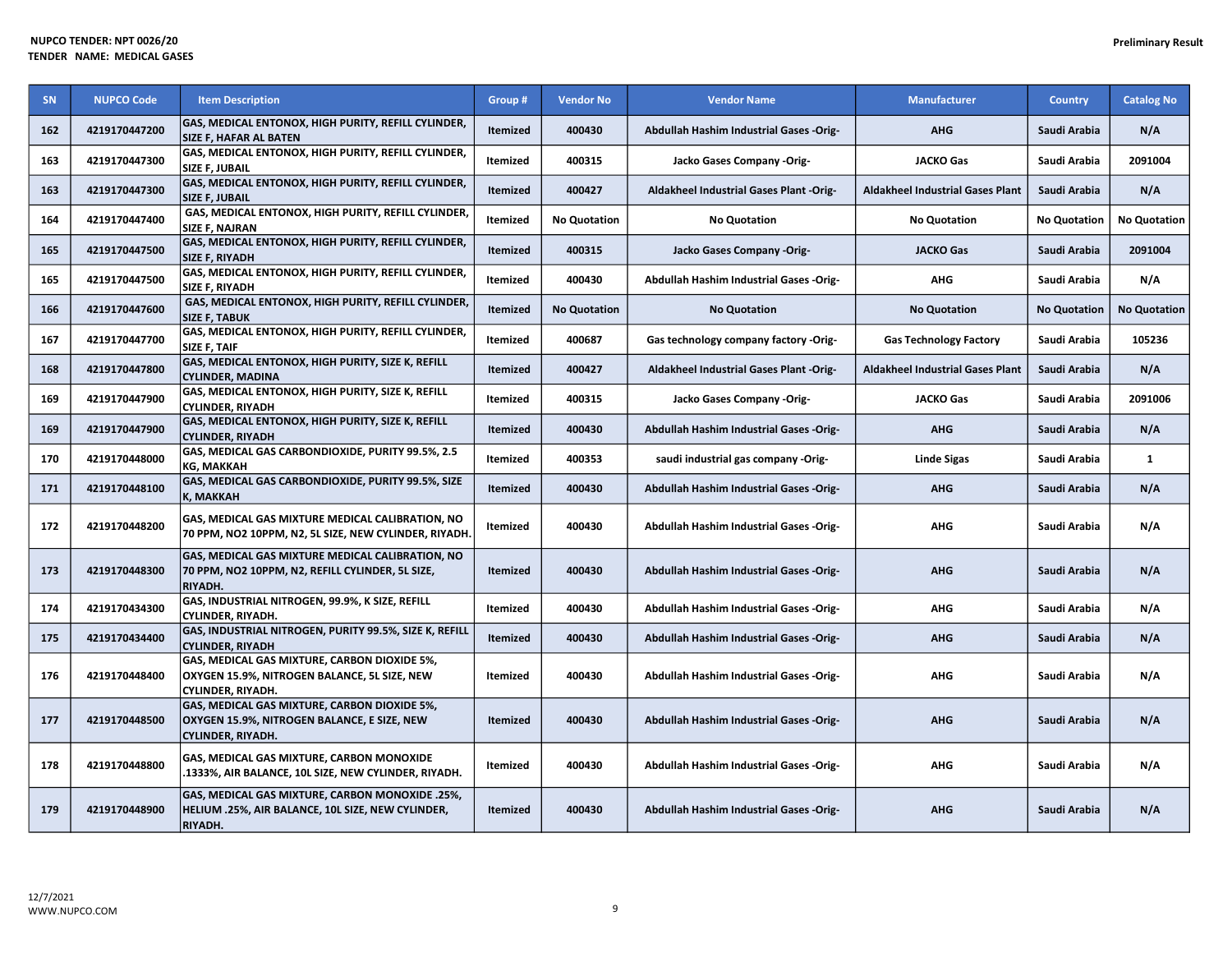| SN  | <b>NUPCO Code</b> | <b>Item Description</b>                                                                                              | Group #         | <b>Vendor No</b> | <b>Vendor Name</b>                           | <b>Manufacturer</b>           | <b>Country</b> | <b>Catalog No</b> |
|-----|-------------------|----------------------------------------------------------------------------------------------------------------------|-----------------|------------------|----------------------------------------------|-------------------------------|----------------|-------------------|
| 180 | 4219170449000     | GAS, MEDICAL GAS MIXTURE, CARBON MONOXIDE,<br>.262%, HELIUM 9.27%, AIR BALANCE, 10L SIZE, NEW<br>CYLINDER, RIYADH.   | Itemized        | 400687           | Gas technology company factory -Orig-        | <b>Gas Technology Factory</b> | Saudi Arabia   | 112324            |
| 181 | 4219170449100     | GAS, MEDICAL GAS MIXTURE, CO2 5%, BALANCE OXYGEN,<br>SIZE K, REFILL CYLINDER, RIYADH                                 | Itemized        | 400315           | Jacko Gases Company -Orig-                   | <b>JACKO Gas</b>              | Saudi Arabia   | 2981044           |
| 181 | 4219170449100     | GAS, MEDICAL GAS MIXTURE, CO2 5%, BALANCE OXYGEN,<br>SIZE K, REFILL CYLINDER, RIYADH                                 | Itemized        | 400430           | Abdullah Hashim Industrial Gases -Orig-      | AHG                           | Saudi Arabia   | N/A               |
| 182 | 4219170448600     | GAS, MEDICAL GAS MIXTURE, CARBON DIOXIDE 5%,<br>OXYGEN 15.9%, NITROGEN BALANCE, REFILL CYLINDER, 5L<br>SIZE. RIYADH. | <b>Itemized</b> | 400315           | Jacko Gases Company -Orig-                   | <b>JACKO Gas</b>              | Saudi Arabia   | 2981036           |
| 182 | 4219170448600     | GAS, MEDICAL GAS MIXTURE, CARBON DIOXIDE 5%,<br>OXYGEN 15.9%, NITROGEN BALANCE, REFILL CYLINDER, 5L<br>SIZE, RIYADH. | Itemized        | 400430           | Abdullah Hashim Industrial Gases -Orig-      | AHG                           | Saudi Arabia   | N/A               |
| 183 | 4219170448700     | GAS, MEDICAL GAS MIXTURE, CARBON DIOXIDE 5%,<br>OXYGEN 15.9%, NITROGEN BALANCE, REFILL CYLINDER, E<br>SIZE, RIYADH.  | <b>Itemized</b> | 400315           | Jacko Gases Company -Orig-                   | <b>JACKO Gas</b>              | Saudi Arabia   | 2981036           |
| 183 | 4219170448700     | GAS, MEDICAL GAS MIXTURE, CARBON DIOXIDE 5%,<br>OXYGEN 15.9%, NITROGEN BALANCE, REFILL CYLINDER, E<br>SIZE, RIYADH.  | Itemized        | 400430           | Abdullah Hashim Industrial Gases -Orig-      | <b>AHG</b>                    | Saudi Arabia   | N/A               |
| 184 | 4219170449200     | GAS, MEDICAL GAS MIXTURE, CO2 5%, O2 12%, BALANCE<br>NITROGEN, SIZE M, REFILL CYLINDER, RIYADH                       | <b>Itemized</b> | 400315           | Jacko Gases Company -Orig-                   | <b>JACKO Gas</b>              | Saudi Arabia   | 2981046           |
| 184 | 4219170449200     | GAS, MEDICAL GAS MIXTURE, CO2 5%, O2 12%, BALANCE<br>NITROGEN, SIZE M, REFILL CYLINDER, RIYADH                       | Itemized        | 400430           | Abdullah Hashim Industrial Gases -Orig-      | <b>AHG</b>                    | Saudi Arabia   | N/A               |
| 185 | 4219170449300     | GAS, MEDICAL GAS MIXTURE, CO2 5%, O2 20%, NITROGEN<br>BALANCE, SIZE K, REFILL CYLINDER, RIYADH                       | <b>Itemized</b> | 400315           | Jacko Gases Company -Orig-                   | <b>JACKO Gas</b>              | Saudi Arabia   | 2981015           |
| 185 | 4219170449300     | GAS, MEDICAL GAS MIXTURE, CO2 5%, O2 20%, NITROGEN<br>BALANCE, SIZE K, REFILL CYLINDER, RIYADH                       | Itemized        | 400430           | Abdullah Hashim Industrial Gases -Orig-      | AHG                           | Saudi Arabia   | N/A               |
| 186 | 4219170449600     | GAS, MEDICAL GAS MIXTURE, HELIUM 9.5%, AIR BALANCE,<br>SIZE M, REFILL CYLINDER, DAMMAM.                              | <b>Itemized</b> | 400430           | Abdullah Hashim Industrial Gases -Orig-      | <b>AHG</b>                    | Saudi Arabia   | N/A               |
| 187 | 4219170449700     | GAS, MEDICAL GAS MIXTURE, HELIUM 9.5%, AIR<br>BALANCE,10L SIZE, NEW CYLINDER, RIYADH.                                | Itemized        | 400315           | Jacko Gases Company -Orig-                   | <b>JACKO Gas</b>              | Saudi Arabia   | 2981022           |
| 187 | 4219170449700     | GAS, MEDICAL GAS MIXTURE, HELIUM 9.5%, AIR<br>BALANCE,10L SIZE, NEW CYLINDER, RIYADH.                                | <b>Itemized</b> | 400430           | Abdullah Hashim Industrial Gases -Orig-      | <b>AHG</b>                    | Saudi Arabia   | N/A               |
| 188 | 4219170449800     | GAS, MEDICAL GAS MIXTURE, MEDICAL HELIUM 70%,<br>OXYGEN 30%, NEW CYLINDER, 40 L SIZE, RIYADH.                        | Itemized        | 400430           | Abdullah Hashim Industrial Gases -Orig-      | AHG                           | Saudi Arabia   | N/A               |
| 189 | 4219170449900     | GAS, MEDICAL GAS MIXTURE, MEDICAL HELIUM 70%,<br>OXYGEN 30%, NEW CYLINDER, 50 L SIZE, RIYADH.                        | <b>Itemized</b> | 400430           | Abdullah Hashim Industrial Gases -Orig-      | <b>AHG</b>                    | Saudi Arabia   | N/A               |
| 190 | 4219170450000     | GAS, MEDICAL GAS MIXTURE, MEDICAL HELIUM 70%,<br>OXYGEN 30%, REFILL CYLINDER, 40 L SIZE, RIYADH.                     | Itemized        | 400687           | Gas technology company factory -Orig-        | <b>Gas Technology Factory</b> | Saudi Arabia   | 105224            |
| 191 | 4219170450100     | GAS, MEDICAL GAS MIXTURE, MEDICAL HELIUM 70%,<br>OXYGEN 30%, REFILL CYLINDER, 50 L SIZE, RIYADH.                     | Itemized        | 400687           | <b>Gas technology company factory -Orig-</b> | <b>Gas Technology Factory</b> | Saudi Arabia   | 105224            |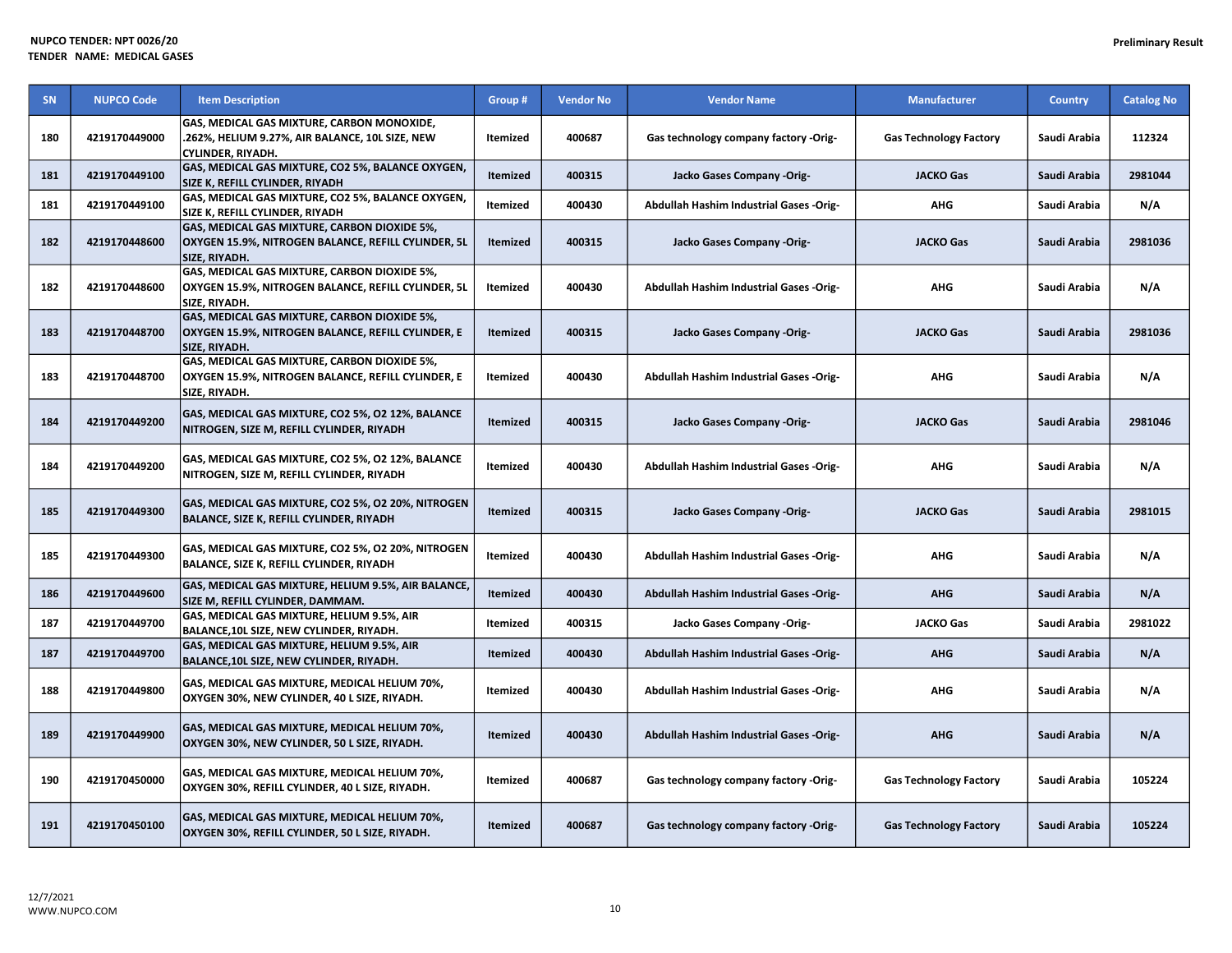| <b>SN</b> | <b>NUPCO Code</b> | <b>Item Description</b>                                                                                                        | Group #         | <b>Vendor No</b> | <b>Vendor Name</b>                             | <b>Manufacturer</b>           | <b>Country</b> | <b>Catalog No</b> |
|-----------|-------------------|--------------------------------------------------------------------------------------------------------------------------------|-----------------|------------------|------------------------------------------------|-------------------------------|----------------|-------------------|
| 192       | 4219170450200     | GAS, MEDICAL GAS MIXTURE, MEDICAL HELIUM 80%,<br>OXYGEN 20%, REFILL CYLINDER, 40 L SIZE, RIYADH.                               | Itemized        | 400687           | Gas technology company factory -Orig-          | <b>Gas Technology Factory</b> | Saudi Arabia   | 105224            |
| 193       | 4219170449400     | GAS, MEDICAL GAS MIXTURE, CO2 5.53%, BALANCE<br>NITROGEN, SIZE K, REFILL CYLINDER, RIYADH                                      | Itemized        | 400315           | Jacko Gases Company -Orig-                     | <b>JACKO Gas</b>              | Saudi Arabia   | 2981010           |
| 193       | 4219170449400     | GAS, MEDICAL GAS MIXTURE, CO2 5.53%, BALANCE<br>NITROGEN, SIZE K, REFILL CYLINDER, RIYADH                                      | Itemized        | 400430           | Abdullah Hashim Industrial Gases -Orig-        | <b>AHG</b>                    | Saudi Arabia   | N/A               |
| 194       | 4219170449500     | GAS, MEDICAL GAS MIXTURE, CO2 7%, BALANCE<br>NITROGEN, SIZE K, REFILL CYLINDER, RIYADH                                         | Itemized        | 400315           | Jacko Gases Company -Orig-                     | <b>JACKO Gas</b>              | Saudi Arabia   | 2981010           |
| 194       | 4219170449500     | GAS, MEDICAL GAS MIXTURE, CO2 7%, BALANCE<br>NITROGEN, SIZE K, REFILL CYLINDER, RIYADH                                         | Itemized        | 400430           | Abdullah Hashim Industrial Gases -Orig-        | AHG                           | Saudi Arabia   | N/A               |
| 195       | 4219170450300     | GAS, MEDICAL GAS MIXTURE, NITRIC OXIDE 400 PPM,<br>BALANCE NITROGEN, NEW CYLINDER, 10L SIZE, RIYADH.                           | Itemized        | 400687           | Gas technology company factory -Orig-          | <b>Gas Technology Factory</b> | Saudi Arabia   | 113332            |
| 196       | 4219170450400     | GAS, MEDICAL GAS MIXTURE, NITRIC OXIDE 400 PPM,<br>BALANCE NITROGEN, REFILL CYLINDER, 10L SIZE, RIYADH.                        | Itemized        | 400430           | Abdullah Hashim Industrial Gases -Orig-        | <b>AHG</b>                    | Saudi Arabia   | N/A               |
| 197       | 4219170450500     | GAS, MEDICAL GAS MIXTURE, NITRIC OXIDE 75 PPM,<br>BALANCE NITROGEN, NEW CYLINDER, 10L SIZE, RIYADH.                            | <b>Itemized</b> | 400687           | Gas technology company factory -Orig-          | <b>Gas Technology Factory</b> | Saudi Arabia   | 113332            |
| 198       | 4219170450600     | GAS, MEDICAL GAS MIXTURE, NITRIC OXIDE 75 PPM,<br>BALANCE NITROGEN, REFILL CYLINDER, 10L SIZE, RIYADH.                         | <b>Itemized</b> | 400430           | <b>Abdullah Hashim Industrial Gases -Orig-</b> | <b>AHG</b>                    | Saudi Arabia   | N/A               |
| 198       | 4219170450600     | GAS, MEDICAL GAS MIXTURE, NITRIC OXIDE 75 PPM,<br>BALANCE NITROGEN, REFILL CYLINDER, 10L SIZE, RIYADH.                         | Itemized        | 400687           | Gas technology company factory -Orig-          | <b>Gas Technology Factory</b> | Saudi Arabia   | 113332            |
| 199       | 4219170450700     | GAS, MEDICAL GAS MIXTURE, NITRIC OXIDE 800 PPM,<br>BALANCE NITROGEN, 10L SIZE, NEW CYLINDER, RIYADH.                           | Itemized        | 400430           | <b>Abdullah Hashim Industrial Gases -Orig-</b> | <b>AHG</b>                    | Saudi Arabia   | N/A               |
| 199       | 4219170450700     | GAS, MEDICAL GAS MIXTURE, NITRIC OXIDE 800 PPM,<br>BALANCE NITROGEN, 10L SIZE, NEW CYLINDER, RIYADH.                           | <b>Itemized</b> | 400687           | Gas technology company factory -Orig-          | <b>Gas Technology Factory</b> | Saudi Arabia   | 113332            |
| 200       | 4219170450800     | GAS, MEDICAL GAS MIXTURE, NITRIC OXIDE 800 PPM,<br>BALANCE NITROGEN, 20L SIZE, NEW CYLINDER, RIYADH.                           | <b>Itemized</b> | 400430           | <b>Abdullah Hashim Industrial Gases -Orig-</b> | <b>AHG</b>                    | Saudi Arabia   | N/A               |
| 201       | 4219170450900     | GAS, MEDICAL GAS MIXTURE, NITRIC OXIDE 800 PPM,<br>BALANCE NITROGEN, NEW CYLINDER, 40L SIZE, RIYADH.                           | <b>Itemized</b> | 400315           | Jacko Gases Company -Orig-                     | <b>JACKO Gas</b>              | Saudi Arabia   | 5198025           |
| 201       | 4219170450900     | GAS, MEDICAL GAS MIXTURE, NITRIC OXIDE 800 PPM,<br>BALANCE NITROGEN, NEW CYLINDER, 40L SIZE, RIYADH.                           | Itemized        | 400430           | Abdullah Hashim Industrial Gases -Orig-        | <b>AHG</b>                    | Saudi Arabia   | N/A               |
| 202       | 4219170451000     | GAS, MEDICAL GAS MIXTURE, NITRIC OXIDE 800 PPM,<br>BALANCE NITROGEN, REFILL CYLINDER, SIZE 30 LITER,<br><b>WADI AL DAWASER</b> | <b>Itemized</b> | 400430           | <b>Abdullah Hashim Industrial Gases -Orig-</b> | <b>AHG</b>                    | Saudi Arabia   | N/A               |
| 203       | 4219170451100     | GAS, MEDICAL GAS MIXTURE, NITRIC OXIDE 800 PPM,<br>BALANCE NITROGEN, REFILL CYLINDER, 40L SIZE K, TABUK                        | Itemized        | 400430           | <b>Abdullah Hashim Industrial Gases -Orig-</b> | <b>AHG</b>                    | Saudi Arabia   | N/A               |
| 204       | 4219170451200     | GAS, MEDICAL GAS MIXTURE, NITRIC OXIDE 800 PPM,<br>BALANCE NITROGEN, REFILL CYLINDER, 40L SIZE, RIYADH.                        | <b>Itemized</b> | 400687           | Gas technology company factory -Orig-          | <b>Gas Technology Factory</b> | Saudi Arabia   | 113332            |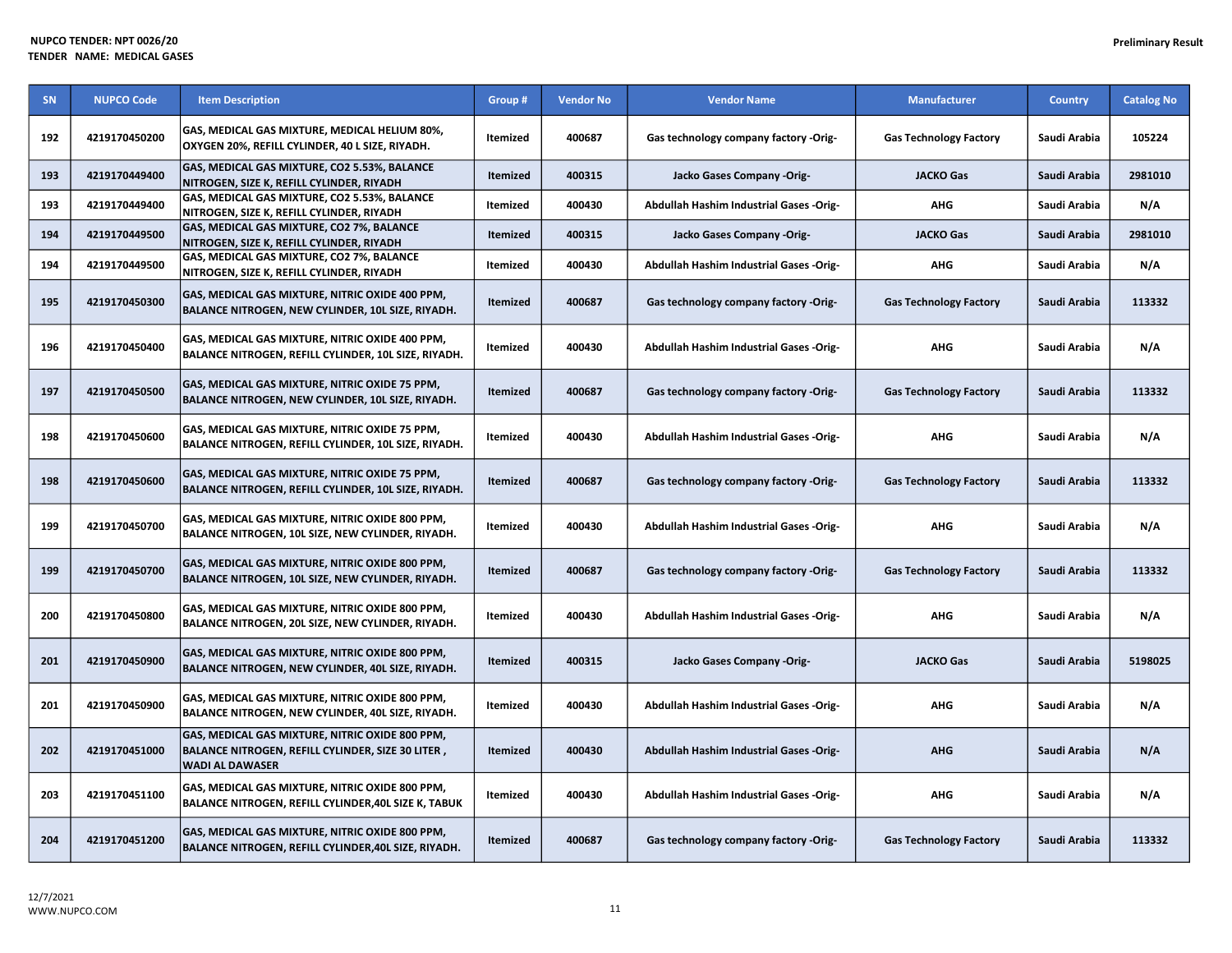| SN  | <b>NUPCO Code</b> | <b>Item Description</b>                                                                                              | Group #         | <b>Vendor No</b> | <b>Vendor Name</b>                                 | <b>Manufacturer</b>                                  | <b>Country</b> | <b>Catalog No</b> |
|-----|-------------------|----------------------------------------------------------------------------------------------------------------------|-----------------|------------------|----------------------------------------------------|------------------------------------------------------|----------------|-------------------|
| 205 | 4219170451300     | GAS, MEDICAL GAS MIXTURE, NITROGEN DIOXIDE 10<br>PPM, AIR BALANCE, 3L SIZE, NEW CYLINDER, RIYADH.                    | <b>Itemized</b> | 400687           | Gas technology company factory -Orig-              | <b>Gas Technology Factory</b>                        | Saudi Arabia   | 112324            |
| 206 | 4219170451400     | GAS, MEDICAL GAS MIXTURE, OXYGEN 15.1%, BALANCE<br>NITROGEN, 10L SIZE, NEW CYLINDER, RIYADH.                         | <b>Itemized</b> | 400315           | Jacko Gases Company -Orig-                         | <b>JACKO Gas</b>                                     | Saudi Arabia   | 5198020           |
| 206 | 4219170451400     | GAS, MEDICAL GAS MIXTURE, OXYGEN 15.1%, BALANCE<br>NITROGEN, 10L SIZE, NEW CYLINDER, RIYADH.                         | Itemized        | 400430           | <b>Abdullah Hashim Industrial Gases -Orig-</b>     | AHG                                                  | Saudi Arabia   | N/A               |
| 207 | 4219170451700     | GAS, MEDICAL HELIUM CYLINDER, HIGH PURITY, REFILL,<br><b>SIZE K, ALAHASA</b>                                         | <b>Itemized</b> | 400687           | Gas technology company factory -Orig-              | <b>Gas Technology Factory</b>                        | Saudi Arabia   | 101640            |
| 208 | 4219170451800     | GAS, MEDICAL HELIUM CYLINDER, HIGH PURITY, REFILL,<br>SIZE K, RIYADH                                                 | Itemized        | 400430           | Abdullah Hashim Industrial Gases -Orig-            | AHG                                                  | Saudi Arabia   | N/A               |
| 209 | 4219170451900     | GAS, MEDICAL HELIUM CYLINDER, PURITY 99.999%, SIZE D,<br><b>NEW CYLINDER, RIYADH</b>                                 | <b>Itemized</b> | 400430           | Abdullah Hashim Industrial Gases -Orig-            | <b>AHG</b>                                           | Saudi Arabia   | N/A               |
| 210 | 4219170452000     | GAS, MEDICAL HELIUM CYLINDER, PURITY 99.999%, SIZE D<br><b>REFILL, MAKKAH</b>                                        | Itemized        | 400430           | Abdullah Hashim Industrial Gases -Orig-            | <b>AHG</b>                                           | Saudi Arabia   | N/A               |
| 211 | 4219170452100     | GAS, MEDICAL HELIUM CYLINDER, PURITY 99.999%, SIZE D,<br><b>REFILL, RIYADH</b>                                       | <b>Itemized</b> | 400430           | Abdullah Hashim Industrial Gases -Orig-            | <b>AHG</b>                                           | Saudi Arabia   | N/A               |
| 212 | 4219170452200     | GAS, MEDICAL HELIUM CYLINDER, PURITY 99.999%, SIZE E,<br>NEW CYLINDER, RIYADH                                        | Itemized        | 400430           | Abdullah Hashim Industrial Gases -Orig-            | AHG                                                  | Saudi Arabia   | N/A               |
| 213 | 4219170452300     | GAS, MEDICAL HELIUM CYLINDER, PURITY 99.999%, SIZE E,<br><b>REFILL, MAKKAH</b>                                       | <b>Itemized</b> | 400430           | <b>Abdullah Hashim Industrial Gases -Orig-</b>     | <b>AHG</b>                                           | Saudi Arabia   | N/A               |
| 214 | 4219170452400     | GAS, MEDICAL HELIUM CYLINDER, PURITY 99.999%, SIZE E,<br><b>REFILL, RIYADH</b>                                       | Itemized        | 400430           | Abdullah Hashim Industrial Gases -Orig-            | AHG                                                  | Saudi Arabia   | N/A               |
| 215 | 4219170452500     | GAS, MEDICAL HELIUM CYLINDER, PURITY 99.999%, SIZE E,<br><b>REFILL, TAIF</b>                                         | <b>Itemized</b> | 400430           | Abdullah Hashim Industrial Gases -Orig-            | <b>AHG</b>                                           | Saudi Arabia   | N/A               |
| 216 | 4219170452600     | GAS, MEDICAL HELIUM CYLINDER, PURITY 99.999%, SIZE K,<br>NEW CYLINDER, RIYADH                                        | Itemized        | 400315           | Jacko Gases Company -Orig-                         | <b>JACKO Gas</b>                                     | Saudi Arabia   | 5107003           |
| 216 | 4219170452600     | GAS, MEDICAL HELIUM CYLINDER, PURITY 99.999%, SIZE K,<br><b>NEW CYLINDER, RIYADH</b>                                 | Itemized        | 400450           | MADA GAS for Medical and Industrial Gas -<br>Orig- | <b>MADA GAS FOR MEDICAL AND</b><br><b>INDUSTRIAL</b> | Saudi Arabia   | 216               |
| 217 | 4219170452700     | GAS, MEDICAL HELIUM CYLINDER, PURITY 99.999%, SIZE K,<br><b>REFILL, RIYADH</b>                                       | Itemized        | 400315           | Jacko Gases Company -Orig-                         | <b>JACKO Gas</b>                                     | Saudi Arabia   | 2071005           |
| 218 | 4219170452800     | GAS, MEDICAL HELIUM CYLINDER, ULTRA HIGH PURITY<br>99.9999%, SIZE K, REFILL, RIYADH                                  | <b>Itemized</b> | 400430           | Abdullah Hashim Industrial Gases -Orig-            | <b>AHG</b>                                           | Saudi Arabia   | N/A               |
| 219 | 4219170452900     | GAS, MEDICAL HELIUM GAS CYLINDER, PURITY 99.99%,<br>SIZE E, NEW CYLINDER, RIYADH                                     | Itemized        | 400430           | Abdullah Hashim Industrial Gases -Orig-            | <b>AHG</b>                                           | Saudi Arabia   | N/A               |
| 220 | 4219170453000     | GAS, MEDICAL HELIUM GAS CYLINDER, PURITY 99.99%,<br>SIZE K, NEW CYLINDER, RIYADH                                     | <b>Itemized</b> | 400315           | Jacko Gases Company -Orig-                         | <b>JACKO Gas</b>                                     | Saudi Arabia   | 5107003           |
| 220 | 4219170453000     | GAS, MEDICAL HELIUM GAS CYLINDER, PURITY 99.99%,<br>SIZE K, NEW CYLINDER, RIYADH                                     | Itemized        | 400430           | Abdullah Hashim Industrial Gases -Orig-            | AHG                                                  | Saudi Arabia   | N/A               |
| 221 | 4219170453100     | GAS, MEDICAL HELIUM GAS CYLINDER, PURITY 99.99%,<br><b>SIZE K. NEW CYLINDER. TAIF</b>                                | <b>Itemized</b> | 400687           | Gas technology company factory -Orig-              | <b>Gas Technology Factory</b>                        | Saudi Arabia   | 101640            |
| 222 | 4219170453200     | GAS, MEDICAL HELIUM, PURITY 99.999%, REFILL<br><b>CYLINDER, SIZE K, DAMMAM</b>                                       | Itemized        | 400430           | Abdullah Hashim Industrial Gases -Orig-            | <b>AHG</b>                                           | Saudi Arabia   | N/A               |
| 223 | 4219170453300     | GAS, MEDICAL HELIUM, PURITY 99.9999%, REFILL<br>CYLINDER, SIZE K, DAMMAM                                             | <b>Itemized</b> | 400430           | <b>Abdullah Hashim Industrial Gases -Orig-</b>     | <b>AHG</b>                                           | Saudi Arabia   | N/A               |
| 224 | 4219170451500     | GAS, MEDICAL GAS MIXTURE, OXYGEN 35.31%, HELIUM<br>9.21%, NITROGEN BALANCE, 10L STEEL SIZE, NEW<br>CYLINDER, RIYADH. | Itemized        | 400315           | Jacko Gases Company -Orig-                         | <b>JACKO Gas</b>                                     | Saudi Arabia   | 5198028           |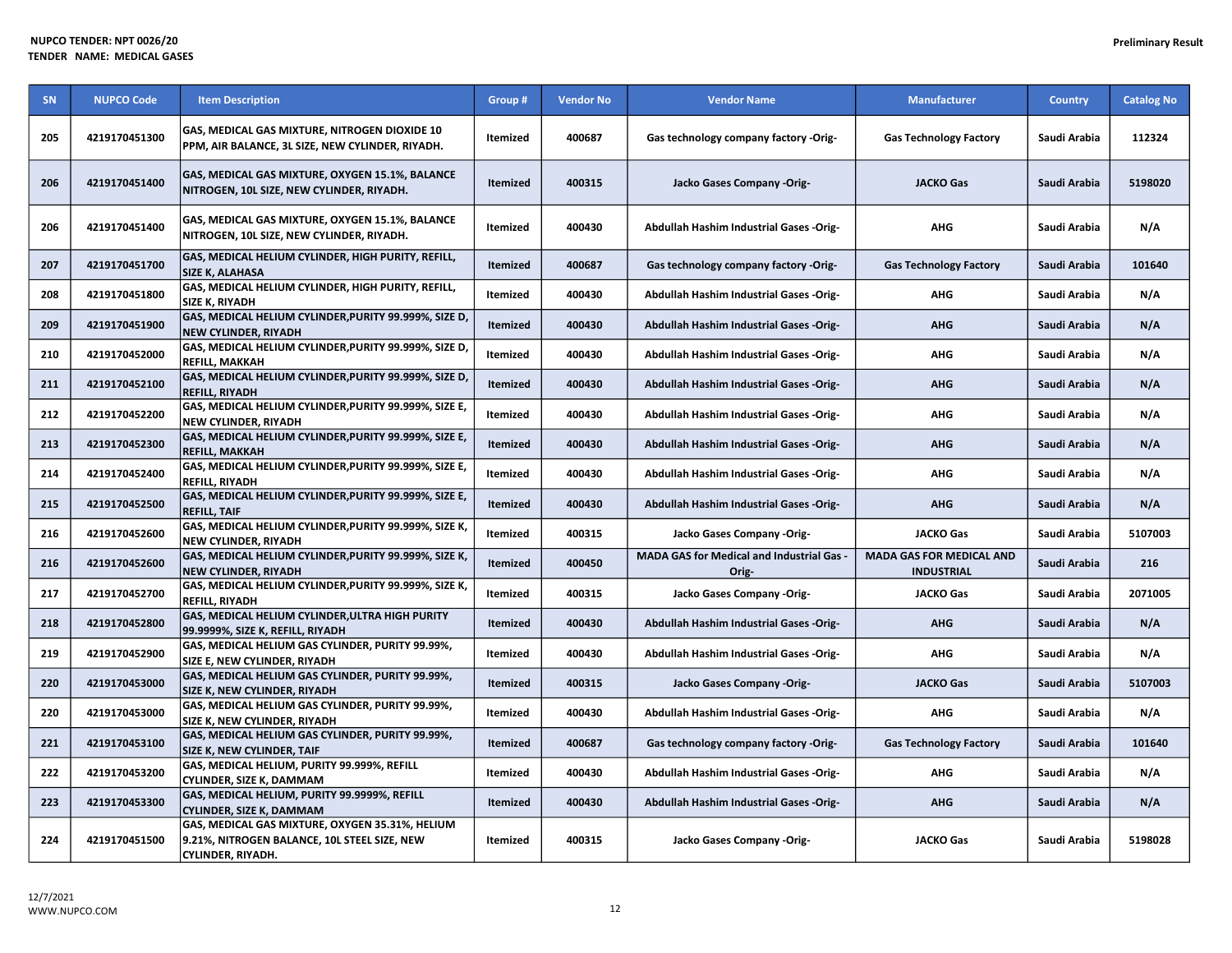| <b>SN</b> | <b>NUPCO Code</b> | <b>Item Description</b>                                                                                                               | Group #         | <b>Vendor No</b>    | <b>Vendor Name</b>                             | <b>Manufacturer</b>           | <b>Country</b>      | <b>Catalog No</b>   |
|-----------|-------------------|---------------------------------------------------------------------------------------------------------------------------------------|-----------------|---------------------|------------------------------------------------|-------------------------------|---------------------|---------------------|
| 224       | 4219170451500     | GAS, MEDICAL GAS MIXTURE, OXYGEN 35.31%, HELIUM<br>9.21%, NITROGEN BALANCE, 10L STEEL SIZE, NEW<br><b>CYLINDER, RIYADH.</b>           | Itemized        | 400430              | <b>Abdullah Hashim Industrial Gases -Orig-</b> | <b>AHG</b>                    | Saudi Arabia        | N/A                 |
| 225       | 4219170453500     | GAS, MEDICAL HELIUX, 20%OXYGEN, %80 HELIUM, SIZE K,<br>NEW CYLINDER, RIYADH                                                           | Itemized        | 400430              | Abdullah Hashim Industrial Gases -Orig-        | <b>AHG</b>                    | Saudi Arabia        | N/A                 |
| 226       | 4219170453600     | GAS, MEDICAL HELIUX, 20%OXYGEN, %80 HELIUM, SIZE K,<br><b>NEW CYLINDER, TAIF</b>                                                      | Itemized        | 400687              | Gas technology company factory -Orig-          | <b>Gas Technology Factory</b> | Saudi Arabia        | 105224              |
| 227       | 4219170453700     | GAS, MEDICAL HELIUX, 20%OXYGEN, %80 HELIUM, SIZE K,<br>REFILL CYLINDER, RIYADH                                                        | Itemized        | 400430              | Abdullah Hashim Industrial Gases -Orig-        | <b>AHG</b>                    | Saudi Arabia        | N/A                 |
| 228       | 4219170453800     | GAS, MEDICAL HELIUX, 20%OXYGEN, %80 HELIUM, SIZE K,<br><b>REFILL CYLINDER, TAIF</b>                                                   | Itemized        | 400430              | Abdullah Hashim Industrial Gases -Orig-        | <b>AHG</b>                    | Saudi Arabia        | N/A                 |
| 228       | 4219170453800     | GAS, MEDICAL HELIUX, 20%OXYGEN, %80 HELIUM, SIZE K,<br>REFILL CYLINDER, TAIF                                                          | Itemized        | 400687              | Gas technology company factory -Orig-          | <b>Gas Technology Factory</b> | Saudi Arabia        | 105224              |
| 229       | 4219170453900     | GAS, MEDICAL HYDROGEN CYLINDER, PURITY 99.99%, SIZE<br>K, REFILL, ALAHSA                                                              | Itemized        | 400430              | Abdullah Hashim Industrial Gases -Orig-        | <b>AHG</b>                    | Saudi Arabia        | N/A                 |
| 230       | 4219170454000     | GAS, MEDICAL HYDROGEN CYLINDER, PURITY 99.99%,<br>SIZE K, REFILL, MAKKAH                                                              | Itemized        | <b>No Quotation</b> | <b>No Quotation</b>                            | <b>No Quotation</b>           | <b>No Quotation</b> | <b>No Quotation</b> |
| 231       | 4219170454100     | GAS, MEDICAL HYDROGEN CYLINDER, PURITY 99.99%, SIZE<br>K, REFILL, RIYADH                                                              | Itemized        | 400315              | Jacko Gases Company -Orig-                     | <b>JACKO Gas</b>              | Saudi Arabia        | 2063005             |
| 231       | 4219170454100     | GAS, MEDICAL HYDROGEN CYLINDER, PURITY 99.99%, SIZE<br>K, REFILL, RIYADH                                                              | Itemized        | 400430              | Abdullah Hashim Industrial Gases -Orig-        | <b>AHG</b>                    | Saudi Arabia        | N/A                 |
| 232       | 4219170454200     | GAS, MEDICAL HYDROGEN CYLINDER, PURITY 99.999%,<br>NEW CYLINDER, SIZE K, RIYADH                                                       | <b>Itemized</b> | 400430              | Abdullah Hashim Industrial Gases -Orig-        | <b>AHG</b>                    | Saudi Arabia        | N/A                 |
| 233       | 4219170454300     | GAS, MEDICAL HYDROGEN CYLINDER, PURITY 99.9999%,<br>REFILL, SIZE K, DAMMAM                                                            | Itemized        | 400315              | Jacko Gases Company -Orig-                     | <b>JACKO Gas</b>              | Saudi Arabia        | 2061005             |
| 234       | 4219170454400     | GAS, MEDICAL HYDROGEN PURITY 99.9999% O2 = 0.1PPM<br>N2 = 0.2 PPM CO+CO2 = 0.05 PPM H2O = 0.5 PPM, SIZE K,<br>REFILL CYLINDER, RIYADH | <b>Itemized</b> | 400315              | Jacko Gases Company -Orig-                     | <b>JACKO Gas</b>              | Saudi Arabia        | 2062005             |
| 234       | 4219170454400     | GAS, MEDICAL HYDROGEN PURITY 99.9999% O2 = 0.1PPM<br>N2 = 0.2 PPM CO+CO2 = 0.05 PPM H2O = 0.5 PPM, SIZE K,<br>REFILL CYLINDER, RIYADH | Itemized        | 400430              | Abdullah Hashim Industrial Gases -Orig-        | <b>AHG</b>                    | Saudi Arabia        | N/A                 |
| 235       | 4219170454500     | GAS, MEDICAL HYDROGEN, ULTRA HIGH PURITY<br>99.9999%, SIZE J, NEW CYLINDER, RIYADH                                                    | <b>Itemized</b> | 400315              | Jacko Gases Company -Orig-                     | <b>JACKO Gas</b>              | Saudi Arabia        | 5106002             |
| 235       | 4219170454500     | GAS, MEDICAL HYDROGEN, ULTRA HIGH PURITY<br>99.9999%, SIZE J, NEW CYLINDER, RIYADH                                                    | Itemized        | 400430              | Abdullah Hashim Industrial Gases -Orig-        | <b>AHG</b>                    | Saudi Arabia        | N/A                 |
| 236       | 4219170454600     | <b>GAS, MEDICAL HYDROGEN, ULTRA HIGH PURITY</b><br>99.9999%, SIZE J, REFILL CYLINDER, RIYADH                                          | Itemized        | 400315              | Jacko Gases Company -Orig-                     | <b>JACKO Gas</b>              | Saudi Arabia        | 2061006             |
| 236       | 4219170454600     | GAS, MEDICAL HYDROGEN, ULTRA HIGH PURITY<br>99.9999%, SIZE J, REFILL CYLINDER, RIYADH                                                 | Itemized        | 400430              | Abdullah Hashim Industrial Gases -Orig-        | <b>AHG</b>                    | Saudi Arabia        | N/A                 |
| 237       | 4219170454700     | GAS, MEDICAL HYDROGEN, ULTRA HIGH PURITY<br>99.9999%, SIZE K, NEW CYLINDER, RIYADH                                                    | <b>Itemized</b> | 400315              | Jacko Gases Company -Orig-                     | <b>JACKO Gas</b>              | Saudi Arabia        | 5106003             |
| 237       | 4219170454700     | GAS, MEDICAL HYDROGEN, ULTRA HIGH PURITY<br>99.9999%, SIZE K, NEW CYLINDER, RIYADH                                                    | Itemized        | 400430              | Abdullah Hashim Industrial Gases -Orig-        | <b>AHG</b>                    | Saudi Arabia        | N/A                 |
| 238       | 4219170454800     | GAS, MEDICAL HYDROGEN, ULTRA HIGH PURITY<br>99.9999%, SIZE K, NEW CYLINDER, TAIF                                                      | Itemized        | 400430              | Abdullah Hashim Industrial Gases -Orig-        | <b>AHG</b>                    | Saudi Arabia        | N/A                 |
| 239       | 4219170454900     | GAS, MEDICAL HYDROGEN, ULTRA HIGH PURITY<br>99.9999%, SIZE K, REFILL CYLINDER, RIYADH                                                 | Itemized        | 400315              | Jacko Gases Company -Orig-                     | <b>JACKO Gas</b>              | Saudi Arabia        | 2061005             |
| 239       | 4219170454900     | GAS, MEDICAL HYDROGEN, ULTRA HIGH PURITY<br>99.9999%, SIZE K, REFILL CYLINDER, RIYADH                                                 | Itemized        | 400430              | Abdullah Hashim Industrial Gases -Orig-        | <b>AHG</b>                    | Saudi Arabia        | N/A                 |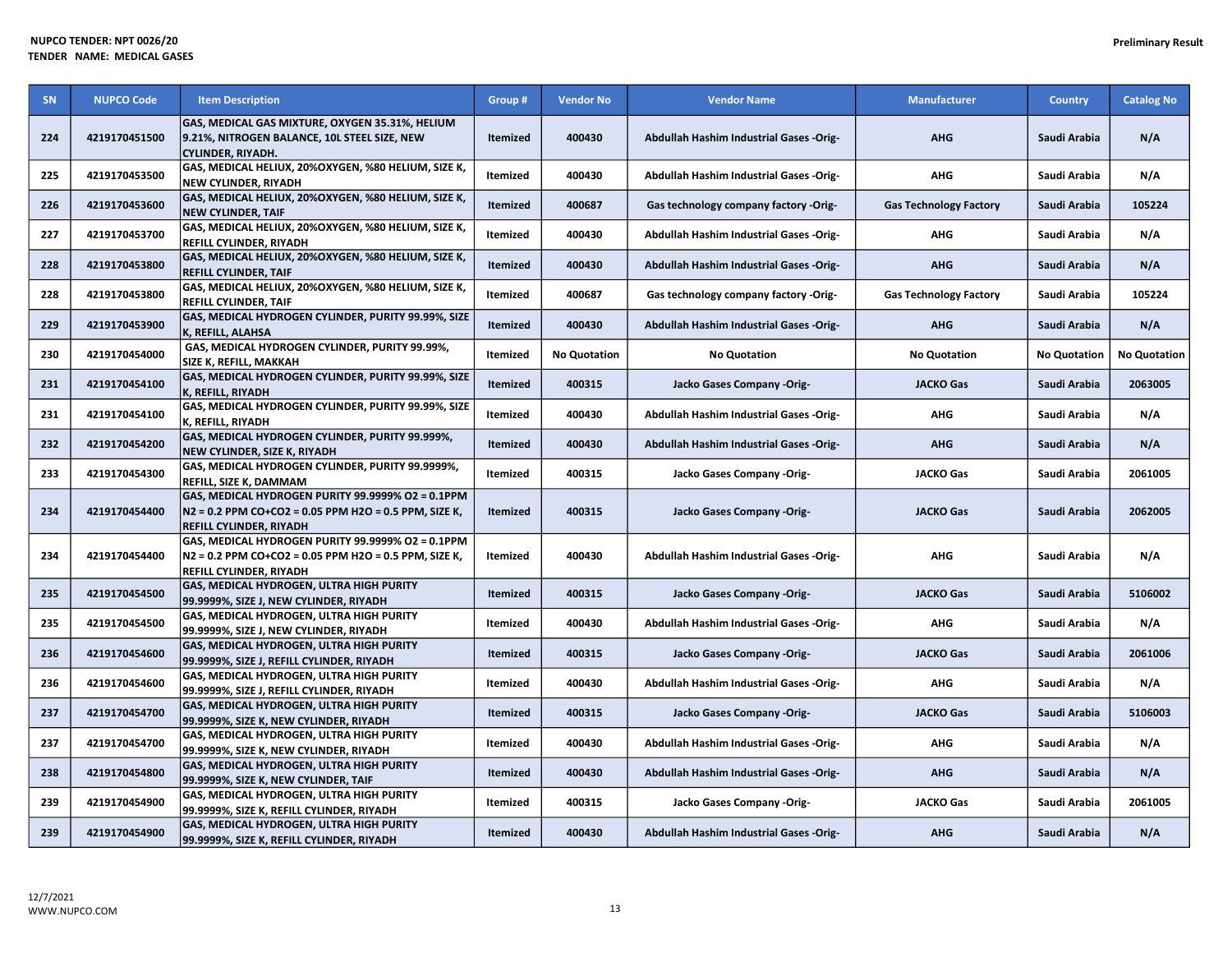| SN  | <b>NUPCO Code</b> | <b>Item Description</b>                                                                                                                             | Group #         | <b>Vendor No</b> | <b>Vendor Name</b>                               | <b>Manufacturer</b>                                  | <b>Country</b> | <b>Catalog No</b> |
|-----|-------------------|-----------------------------------------------------------------------------------------------------------------------------------------------------|-----------------|------------------|--------------------------------------------------|------------------------------------------------------|----------------|-------------------|
| 240 | 4219170455000     | GAS, MEDICAL HYDROGEN, ULTRA HIGH PURITY<br>99.9999%, SIZE K, REFILL CYLINDER, TAIF                                                                 | <b>Itemized</b> | 400430           | Abdullah Hashim Industrial Gases -Orig-          | <b>AHG</b>                                           | Saudi Arabia   | N/A               |
| 241 | 4219170455100     | GAS, MEDICAL LIQUID CARBON DIOXIDE, HIGH PURITY,<br>SIZE K, NEW CYLINDER, RIYADH                                                                    | <b>Itemized</b> | 400315           | Jacko Gases Company -Orig-                       | <b>JACKO Gas</b>                                     | Saudi Arabia   | 5103025           |
| 242 | 4219170451600     | GAS, MEDICAL GAS MIXTURE, OXYGEN 35.31%, HELIUM<br>9.21%, NITROGEN BALANCE, REFILL CYLINDER, 10L STEEL<br>SIZE. RIYADH.                             | <b>Itemized</b> | 400430           | Abdullah Hashim Industrial Gases -Orig-          | <b>AHG</b>                                           | Saudi Arabia   | N/A               |
| 243 | 4219170455300     | GAS, MEDICAL MIXED GAS, 0.30%CARBON MONOXIDE,<br>10.00% HELIUM, BALANCE AIR, SIZE E, REFILL CYLINDER,<br><b>DHAHRAN</b>                             | <b>Itemized</b> | 400430           | <b>Abdullah Hashim Industrial Gases -Orig-</b>   | <b>AHG</b>                                           | Saudi Arabia   | N/A               |
| 244 | 4219170453400     | GAS, INDUSTRIAL NITROGEN, 99.9%, K SIZE, NEW<br>CYLINDER, RIYADH.                                                                                   | Itemized        | 400450           | MADA GAS for Medical and Industrial Gas<br>Orig- | <b>MADA GAS FOR MEDICAL AND</b><br><b>INDUSTRIAL</b> | Saudi Arabia   | 244               |
| 244 | 4219170453400     | GAS, INDUSTRIAL NITROGEN, 99.9%, K SIZE, NEW<br><b>CYLINDER, RIYADH.</b>                                                                            | <b>Itemized</b> | 400430           | Abdullah Hashim Industrial Gases -Orig-          | <b>AHG</b>                                           | Saudi Arabia   | N/A               |
| 245 | 4219170455200     | GAS, MEDICAL MIXED GAS, 0.3%CARBON<br>MONOXIDE+0.3% ACETYLENE+0.3%METHANE+21%<br>OXYGEN+BALANCE NITROGEN, SIZE K, REFILL CYLINDER,<br><b>RIYADH</b> | Itemized        | 400430           | Abdullah Hashim Industrial Gases -Orig-          | AHG                                                  | Saudi Arabia   | N/A               |
| 246 | 4219170455400     | GAS, MEDICAL MIXED GAS, 26% OXYGEN, BALANCE<br>NITROGEN, SIZE E, REFILL CYLINDER, DHAHRAN                                                           | Itemized        | 400430           | Abdullah Hashim Industrial Gases -Orig-          | <b>AHG</b>                                           | Saudi Arabia   | N/A               |
| 247 | 4219170455500     | GAS, MEDICAL MIXED GAS, 28%CARBON MONOXIDE, 14%<br>HELIUM, 21% OXYGEN, BALANCE NITROGEN, SIZE J, NEW<br><b>CYLINDER, RIYADH</b>                     | Itemized        | 400430           | Abdullah Hashim Industrial Gases -Orig-          | AHG                                                  | Saudi Arabia   | N/A               |
| 248 | 4219170455600     | GAS, MEDICAL MIXED GAS, 28%CARBON MONOXIDE, 14%<br>HELIUM, 21% OXYGEN, BALANCE NITROGEN, SIZE J, NEW<br><b>CYLINDER, TABUK</b>                      | <b>Itemized</b> | 400430           | Abdullah Hashim Industrial Gases -Orig-          | <b>AHG</b>                                           | Saudi Arabia   | N/A               |
| 249 | 4219170455700     | GAS, MEDICAL MIXED GAS, 28%CARBON MONOXIDE, 14%<br>HELIUM, 21% OXYGEN, BALANCE NITROGEN, SIZE J, NEW<br><b>CYLINDER, TAIF</b>                       | Itemized        | 400430           | Abdullah Hashim Industrial Gases -Orig-          | AHG                                                  | Saudi Arabia   | N/A               |
| 250 | 4219170455800     | GAS, MEDICAL MIXED GAS, 28%CARBON MONOXIDE, 14%<br>HELIUM, 21% OXYGEN, BALANCE NITROGEN, SIZE J,<br>REFILL CYLINDER, RIYADH                         | <b>Itemized</b> | 400430           | Abdullah Hashim Industrial Gases -Orig-          | <b>AHG</b>                                           | Saudi Arabia   | N/A               |
| 251 | 4219170455900     | GAS, MEDICAL MIXED GAS, 28%CARBON MONOXIDE, 14%<br>HELIUM, 21% OXYGEN, BALANCE NITROGEN, SIZE J,<br><b>REFILL CYLINDER, TABUK</b>                   | Itemized        | 400430           | Abdullah Hashim Industrial Gases -Orig-          | AHG                                                  | Saudi Arabia   | N/A               |
| 252 | 4219170456000     | GAS, MEDICAL MIXED GAS, 28%CARBON MONOXIDE, 14%<br>HELIUM, 21% OXYGEN, BALANCE NITROGEN, SIZE J,<br><b>REFILL CYLINDER, TAIF</b>                    | <b>Itemized</b> | 400430           | Abdullah Hashim Industrial Gases -Orig-          | <b>AHG</b>                                           | Saudi Arabia   | N/A               |
| 253 | 4219170456100     | GAS, MEDICAL MIXED GAS, 4%CARBON DIOXIDE, 16%<br>OXYGEN, BALANCE NITROGEN, SIZE K, NEW CYLINDER,<br><b>RIYADH</b>                                   | Itemized        | 400315           | Jacko Gases Company -Orig-                       | <b>JACKO Gas</b>                                     | Saudi Arabia   | 5198028           |
| 253 | 4219170456100     | GAS, MEDICAL MIXED GAS, 4%CARBON DIOXIDE, 16%<br>OXYGEN, BALANCE NITROGEN, SIZE K, NEW CYLINDER,<br><b>RIYADH</b>                                   | <b>Itemized</b> | 400430           | Abdullah Hashim Industrial Gases -Orig-          | <b>AHG</b>                                           | Saudi Arabia   | N/A               |
| 254 | 4219170456200     | GAS, MEDICAL MIXED GAS, 4%CARBON DIOXIDE, 16%<br>OXYGEN, BALANCE NITROGEN, SIZE K, NEW CYLINDER,<br>TAIF                                            | <b>Itemized</b> | 400430           | Abdullah Hashim Industrial Gases -Orig-          | <b>AHG</b>                                           | Saudi Arabia   | N/A               |
| 255 | 4219170456300     | GAS, MEDICAL MIXED GAS, 4%CARBON DIOXIDE, 16%<br>OXYGEN, BALANCE NITROGEN, SIZE K, REFILL CYLINDER,<br><b>RIYADH</b>                                | <b>Itemized</b> | 400315           | Jacko Gases Company -Orig-                       | <b>JACKO Gas</b>                                     | Saudi Arabia   | 2981015           |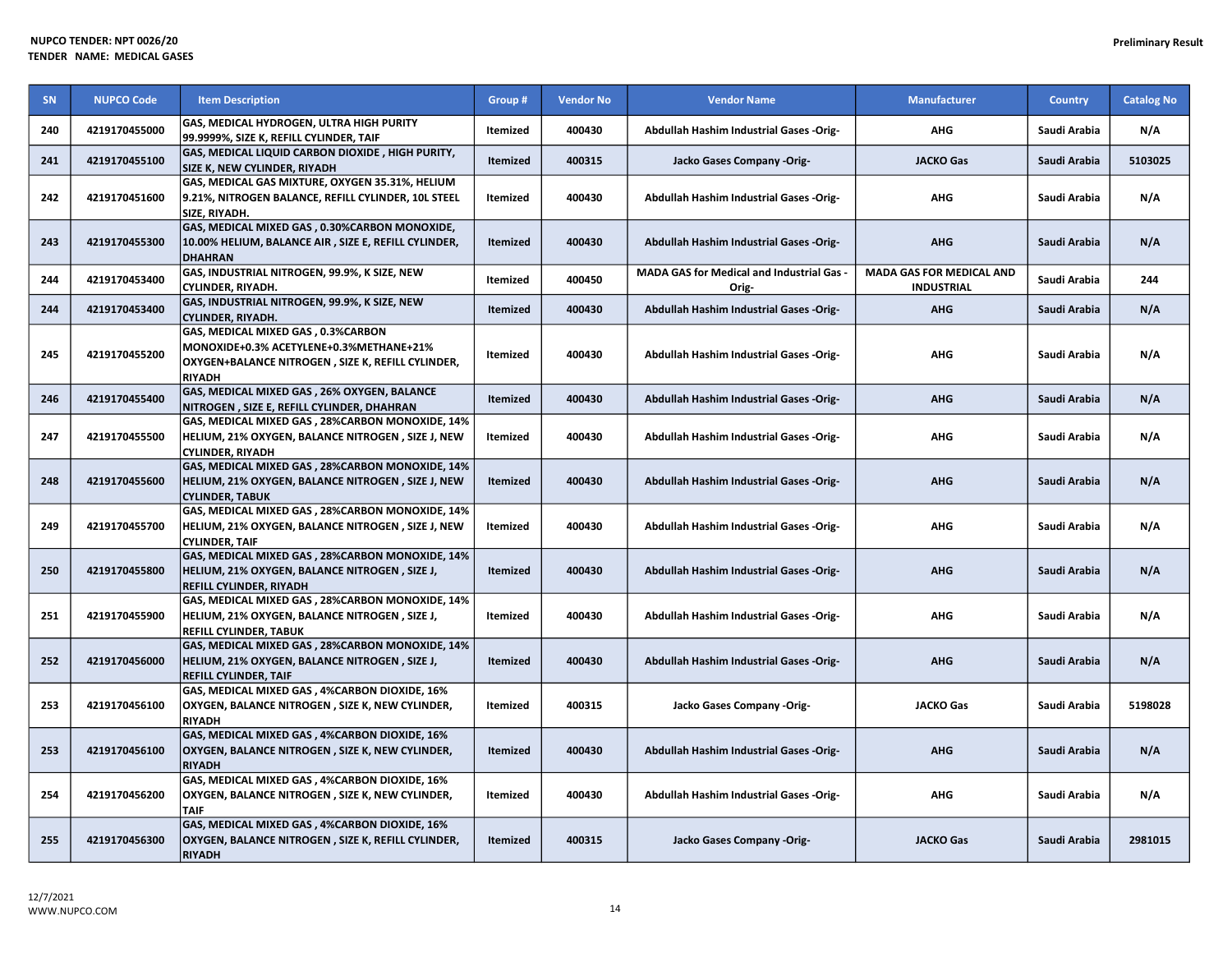| SN  | <b>NUPCO Code</b> | <b>Item Description</b>                                                                                                                                                 | Group #         | <b>Vendor No</b> | <b>Vendor Name</b>                             | <b>Manufacturer</b>           | <b>Country</b> | <b>Catalog No</b> |
|-----|-------------------|-------------------------------------------------------------------------------------------------------------------------------------------------------------------------|-----------------|------------------|------------------------------------------------|-------------------------------|----------------|-------------------|
| 255 | 4219170456300     | GAS, MEDICAL MIXED GAS, 4%CARBON DIOXIDE, 16%<br>OXYGEN, BALANCE NITROGEN, SIZE K, REFILL CYLINDER,<br><b>RIYADH</b>                                                    | Itemized        | 400430           | Abdullah Hashim Industrial Gases -Orig-        | AHG                           | Saudi Arabia   | N/A               |
| 256 | 4219170456400     | GAS, MEDICAL MIXED GAS, 4%CARBON DIOXIDE, 16%<br>OXYGEN, BALANCE NITROGEN, SIZE K, REFILL CYLINDER,<br><b>TAIF</b>                                                      | Itemized        | 400687           | Gas technology company factory -Orig-          | <b>Gas Technology Factory</b> | Saudi Arabia   | 105224            |
| 257 | 4219170456500     | GAS, MEDICAL MIXED GAS, 5.0%CARBON DIOXIDE, 12.0%<br>OXYGEN+BALANCE NITROGEN, SIZE M, REFILL CYLINDER,<br><b>RIYADH</b>                                                 | Itemized        | 400315           | Jacko Gases Company -Orig-                     | <b>JACKO Gas</b>              | Saudi Arabia   | 2981046           |
| 257 | 4219170456500     | GAS, MEDICAL MIXED GAS, 5.0%CARBON DIOXIDE, 12.0%<br>OXYGEN+BALANCE NITROGEN, SIZE M, REFILL CYLINDER,<br><b>RIYADH</b>                                                 | <b>Itemized</b> | 400430           | Abdullah Hashim Industrial Gases -Orig-        | <b>AHG</b>                    | Saudi Arabia   | N/A               |
| 258 | 4219170456600     | GAS, MEDICAL MIXED GAS, OXYGEN 99.999%, ARAGON<br>2.0 PPM, NITROGEN 5.0 PPM, MOISTURE 3.0 PPM,<br>HYDRO CARBON(CNHN) 0.2 PPM, SIZE M, REFILL<br><b>CYLINDER, RIYADH</b> | Itemized        | 400315           | Jacko Gases Company -Orig-                     | <b>JACKO Gas</b>              | Saudi Arabia   | 2013004           |
| 258 | 4219170456600     | GAS, MEDICAL MIXED GAS, OXYGEN 99.999%, ARAGON<br>2.0 PPM, NITROGEN 5.0 PPM, MOISTURE 3.0 PPM,<br>HYDRO CARBON(CNHN) 0.2 PPM, SIZE M, REFILL<br><b>CYLINDER, RIYADH</b> | <b>Itemized</b> | 400430           | <b>Abdullah Hashim Industrial Gases -Orig-</b> | <b>AHG</b>                    | Saudi Arabia   | N/A               |
| 259 | 4219170456900     | GAS, MEDICAL MIXED GAS, 0.25%-28%<br>CARBONMONOXIDE+ 0.9.2%-9.8%HELIUM+AIR BALANCE,<br>REFILL CYLINDER, SIZE 10 LITER, DAMMAM                                           | Itemized        | 400430           | <b>Abdullah Hashim Industrial Gases -Orig-</b> | AHG                           | Saudi Arabia   | N/A               |
| 260 | 4219170457000     | GAS, MEDICAL MIXED GAS, 0.25%CARBON MONOXIDE,<br>9.5%HELIUME, BALANCE MEDICAL AIR, SIZE M, REFILL<br>CYLINDER, RIYADH                                                   | <b>Itemized</b> | 400430           | Abdullah Hashim Industrial Gases -Orig-        | <b>AHG</b>                    | Saudi Arabia   | N/A               |
| 261 | 4219170456700     | GAS, MEDICAL MIXED GAS 26% OXYGEN+ NITROGEN<br>BALANCE, REFILL CYLINDER, SIZE 10 LITER, DAMMAM                                                                          | Itemized        | 400430           | <b>Abdullah Hashim Industrial Gases -Orig-</b> | <b>AHG</b>                    | Saudi Arabia   | N/A               |
| 262 | 4219170456800     | GAS, MEDICAL MIXED GAS CYLINDER, 800PPM<br>NITRICOXIDE, NITROGEN BALANCE, REFILL, SIZE 10 LITER,<br><b>RIYADH</b>                                                       | <b>Itemized</b> | 400430           | Abdullah Hashim Industrial Gases -Orig-        | <b>AHG</b>                    | Saudi Arabia   | N/A               |
| 263 | 4219170457100     | GAS, MEDICAL MIXED GAS, 0.30% CARBONMONOXIDE+<br>0.30% METHANE+ 0.30% ACETYLENE+21% OXYGEN+<br>NITROGEN BALANCE, REFILL CYLINDER, SIZE 10 LITER,<br>DAMMAM              | Itemized        | 400430           | Abdullah Hashim Industrial Gases -Orig-        | AHG                           | Saudi Arabia   | N/A               |
| 264 | 4219170457400     | GAS, MEDICAL MIXED GAS, 10% METHANE+ARGON<br>BALANCE, REFILL CYLINDER, SIZE 10 LITER, DAMMAM                                                                            | <b>Itemized</b> | 400430           | Abdullah Hashim Industrial Gases -Orig-        | <b>AHG</b>                    | Saudi Arabia   | N/A               |
| 265 | 4219170457500     | GAS, MEDICAL MIXED GAS, 2,5% CARBON DIOXIDE+ AIR<br>97,5%, REFILL CYLINDER, SIZE F, MAKKAH                                                                              | Itemized        | 400430           | Abdullah Hashim Industrial Gases -Orig-        | <b>AHG</b>                    | Saudi Arabia   | N/A               |
| 266 | 4219170457600     | GAS, MEDICAL MIXED GAS, 30% OXYGEN, 70% HELIUM,<br>REFILL CYLINDER, SIZE K, RIYADH                                                                                      | <b>Itemized</b> | 400430           | Abdullah Hashim Industrial Gases -Orig-        | <b>AHG</b>                    | Saudi Arabia   | N/A               |
| 267 | 4219170457200     | GAS, MEDICAL MIXED GAS, 0.30% CARBONMONOXIDE+<br>0.30% METHANE+ 0.30% ACETYLENE+21% OXYGEN+<br>NITROGEN BALANCE, REFILL CYLINDER, SIZE M, DAMMAM                        | Itemized        | 400430           | Abdullah Hashim Industrial Gases -Orig-        | AHG                           | Saudi Arabia   | N/A               |
| 268 | 4219170457800     | GAS, MEDICAL MIXED GAS, 5% CARBON DIOXIDE, AIR<br>BALANCE, REFILL CYLINDER, SIZE 10L, MAKKAH                                                                            | Itemized        | 400430           | Abdullah Hashim Industrial Gases -Orig-        | <b>AHG</b>                    | Saudi Arabia   | N/A               |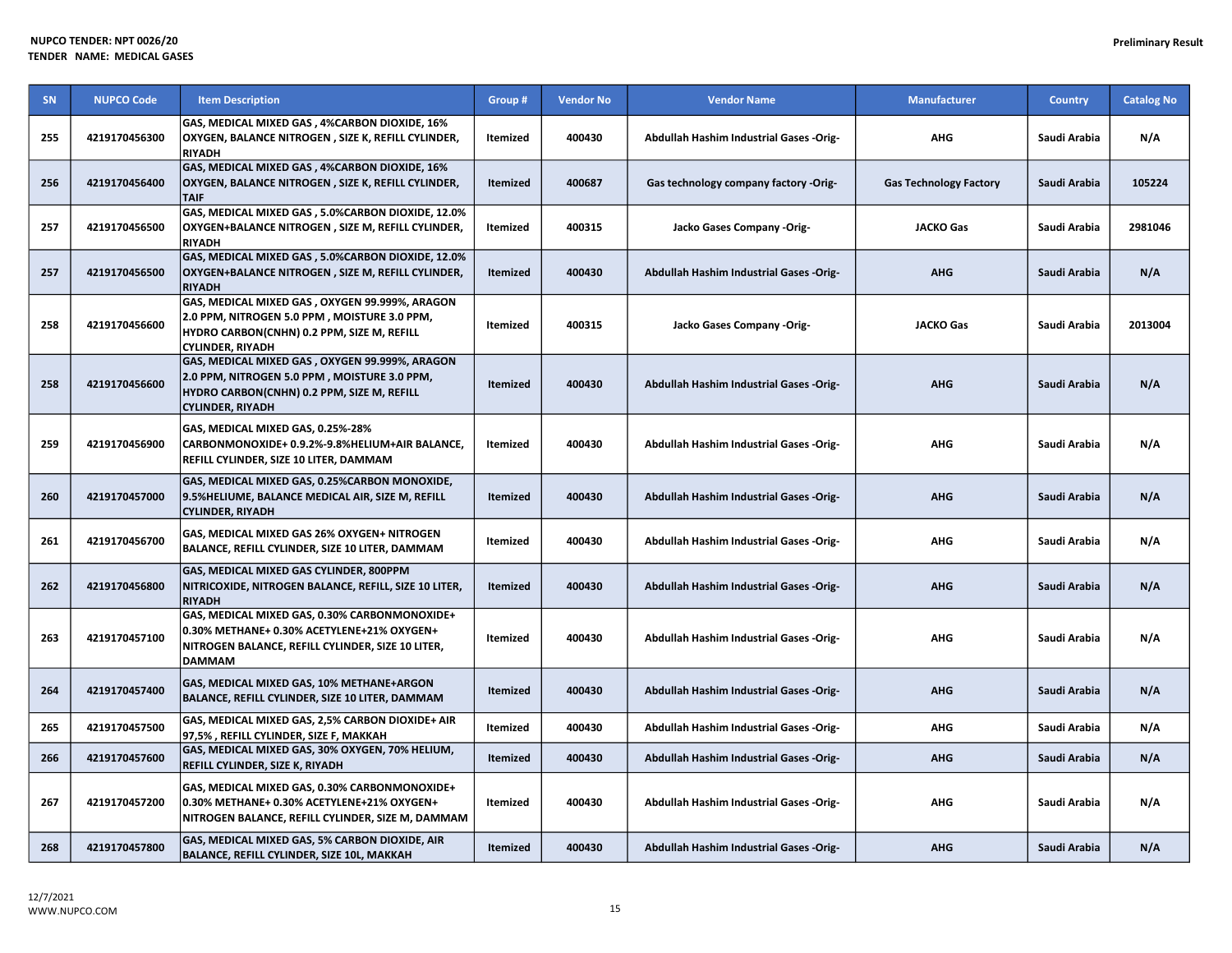| SN  | <b>NUPCO Code</b> | <b>Item Description</b>                                                                                                                                   | Group #         | <b>Vendor No</b> | <b>Vendor Name</b>                             | <b>Manufacturer</b>                     | <b>Country</b> | <b>Catalog No</b> |
|-----|-------------------|-----------------------------------------------------------------------------------------------------------------------------------------------------------|-----------------|------------------|------------------------------------------------|-----------------------------------------|----------------|-------------------|
| 269 | 4219170457300     | GAS, MEDICAL MIXED GAS, 0.30% CARBONMONOXIDE+<br>0.30% METHANE+21% OXYGEN+ NITROGEN BALANCE,<br>REFILL CYLINDER, SIZE 10 LITER, DAMMAM                    | <b>Itemized</b> | 400430           | Abdullah Hashim Industrial Gases -Orig-        | <b>AHG</b>                              | Saudi Arabia   | N/A               |
| 270 | 4219170457700     | GAS, MEDICAL MIXED GAS, 4 % CARBON DIOXIDE+16 %<br>OXYGEN + NITROGEN BALANCE, PURITY 99.99%, REFILL<br><b>CYLINDER, SIZE F, MAKKAH</b>                    | <b>Itemized</b> | 400430           | <b>Abdullah Hashim Industrial Gases -Orig-</b> | <b>AHG</b>                              | Saudi Arabia   | N/A               |
| 271 | 4219170457900     | GAS, MEDICAL MIXED GAS, 50% OXYGEN, 50% NITROUS<br>OXIDE, SIZE E, REFILL CYLINDER, ALAHSA                                                                 | Itemized        | 400687           | Gas technology company factory -Orig-          | <b>Gas Technology Factory</b>           | Saudi Arabia   | 105224            |
| 272 | 4219170458000     | GAS, MEDICAL MIXED GAS, 50% OXYGEN, 50% NITROUS<br>OXIDE, SIZE E, REFILL CYLINDER, DAMMAM                                                                 | <b>Itemized</b> | 400687           | Gas technology company factory -Orig-          | <b>Gas Technology Factory</b>           | Saudi Arabia   | 105224            |
| 273 | 4219170458100     | GAS, MEDICAL MIXED GAS, 50% OXYGEN, 50% NITROUS<br>OXIDE, SIZE E, REFILL CYLINDER, MADINA                                                                 | <b>Itemized</b> | 400687           | Gas technology company factory -Orig-          | <b>Gas Technology Factory</b>           | Saudi Arabia   | 105224            |
| 273 | 4219170458100     | GAS, MEDICAL MIXED GAS, 50% OXYGEN, 50% NITROUS<br>OXIDE, SIZE E, REFILL CYLINDER, MADINA                                                                 | <b>Itemized</b> | 400427           | Aldakheel Industrial Gases Plant -Orig-        | <b>Aldakheel Industrial Gases Plant</b> | Saudi Arabia   | N/A               |
| 274 | 4219170458200     | GAS, MEDICAL MIXED GAS, 50% OXYGEN, 50% NITROUS<br>OXIDE, SIZE E, REFILL CYLINDER, RIYADH                                                                 | Itemized        | 400687           | Gas technology company factory -Orig-          | <b>Gas Technology Factory</b>           | Saudi Arabia   | 105224            |
| 275 | 4219170458300     | GAS, MEDICAL MIXED GAS, 50%NITROGEN, 50% OXYGEN,<br>SIZE K, REFILL CYLINDER, RIYADH                                                                       | <b>Itemized</b> | 400315           | Jacko Gases Company -Orig-                     | <b>JACKO Gas</b>                        | Saudi Arabia   | 2981017           |
| 275 | 4219170458300     | GAS, MEDICAL MIXED GAS, 50%NITROGEN, 50% OXYGEN,<br>SIZE K, REFILL CYLINDER, RIYADH                                                                       | Itemized        | 400430           | Abdullah Hashim Industrial Gases -Orig-        | <b>AHG</b>                              | Saudi Arabia   | N/A               |
| 276 | 4219170458600     | GAS, MEDICAL MIXED GAS, 93% HELIUM, 7% HYDROGEN,<br>SIZE K, REFILL CYLINDER, RIYADH                                                                       | <b>Itemized</b> | 400430           | <b>Abdullah Hashim Industrial Gases -Orig-</b> | <b>AHG</b>                              | Saudi Arabia   | N/A               |
| 277 | 4219170458400     | GAS, MEDICAL MIXED GAS, 90%NITROGEN, 5% CARBON<br>DIOXIDE, 5% HYDROGEN, SIZE K, REFILL CYLINDER, RIYADH                                                   | Itemized        | 400430           | Abdullah Hashim Industrial Gases -Orig-        | AHG                                     | Saudi Arabia   | N/A               |
| 278 | 4219170458500     | GAS, MEDICAL MIXED GAS, 90%NITROGEN+5% CARBON<br>DIOXIDE+5% OXYGEN, SIZE K, REFILL CYLINDER, RIYADH                                                       | <b>Itemized</b> | 400315           | Jacko Gases Company -Orig-                     | <b>JACKO Gas</b>                        | Saudi Arabia   | 2981015           |
| 278 | 4219170458500     | GAS, MEDICAL MIXED GAS, 90%NITROGEN+5% CARBON<br>DIOXIDE+5% OXYGEN, SIZE K, REFILL CYLINDER, RIYADH                                                       | Itemized        | 400430           | Abdullah Hashim Industrial Gases -Orig-        | <b>AHG</b>                              | Saudi Arabia   | N/A               |
| 279 | 4219170458900     | GAS, MEDICAL MIXED GAS, CARBON MONOXIDE 0.28%,<br>HELIUM 9.5%, BALANCE AIR, SIZE K, REFILL CYLINDER,<br><b>RIYADH</b>                                     | Itemized        | 400430           | Abdullah Hashim Industrial Gases -Orig-        | <b>AHG</b>                              | Saudi Arabia   | N/A               |
| 280 | 4219170458700     | GAS, MEDICAL MIXED GAS, CARBON DIOXIDE 0.30% +<br>METHANE 0.30% + ACETYLENE 0.30% + OXYGEN 21%<br>+NITROGEN BALANCE, REFILL CYLINDER, SIZE 10L,<br>МАККАН | <b>Itemized</b> | 400430           | <b>Abdullah Hashim Industrial Gases -Orig-</b> | <b>AHG</b>                              | Saudi Arabia   | N/A               |
| 281 | 4219170458800     | GAS, MEDICAL MIXED GAS, CARBON MONO OXIDE 0.30%<br>+ METHANE 0.30% + ACETYLENE 0.30% + OXYGEN 21%<br>+NITROGEN BALANCE, REFILL CYLINDER, SIZE F, MAKKAH   | <b>Itemized</b> | 400430           | Abdullah Hashim Industrial Gases -Orig-        | <b>AHG</b>                              | Saudi Arabia   | N/A               |
| 282 | 4219170459000     | GAS, MEDICAL MIXED GAS, NITRIC OXIDE 76PPM,<br>NITROGEN BALANCE, REFILL CYLINDER, SIZE D, RIYADH                                                          | Itemized        | 400687           | Gas technology company factory -Orig-          | <b>Gas Technology Factory</b>           | Saudi Arabia   | 113332            |
| 283 | 4219170459100     | GAS, MEDICAL MIXED GAS, NITRIC OXIDE 800 PPM,<br>NITROGEN BALANCE, REFILL CYLINDER, SIZE 10L, ALAHASA                                                     | <b>Itemized</b> | 400430           | <b>Abdullah Hashim Industrial Gases -Orig-</b> | <b>AHG</b>                              | Saudi Arabia   | N/A               |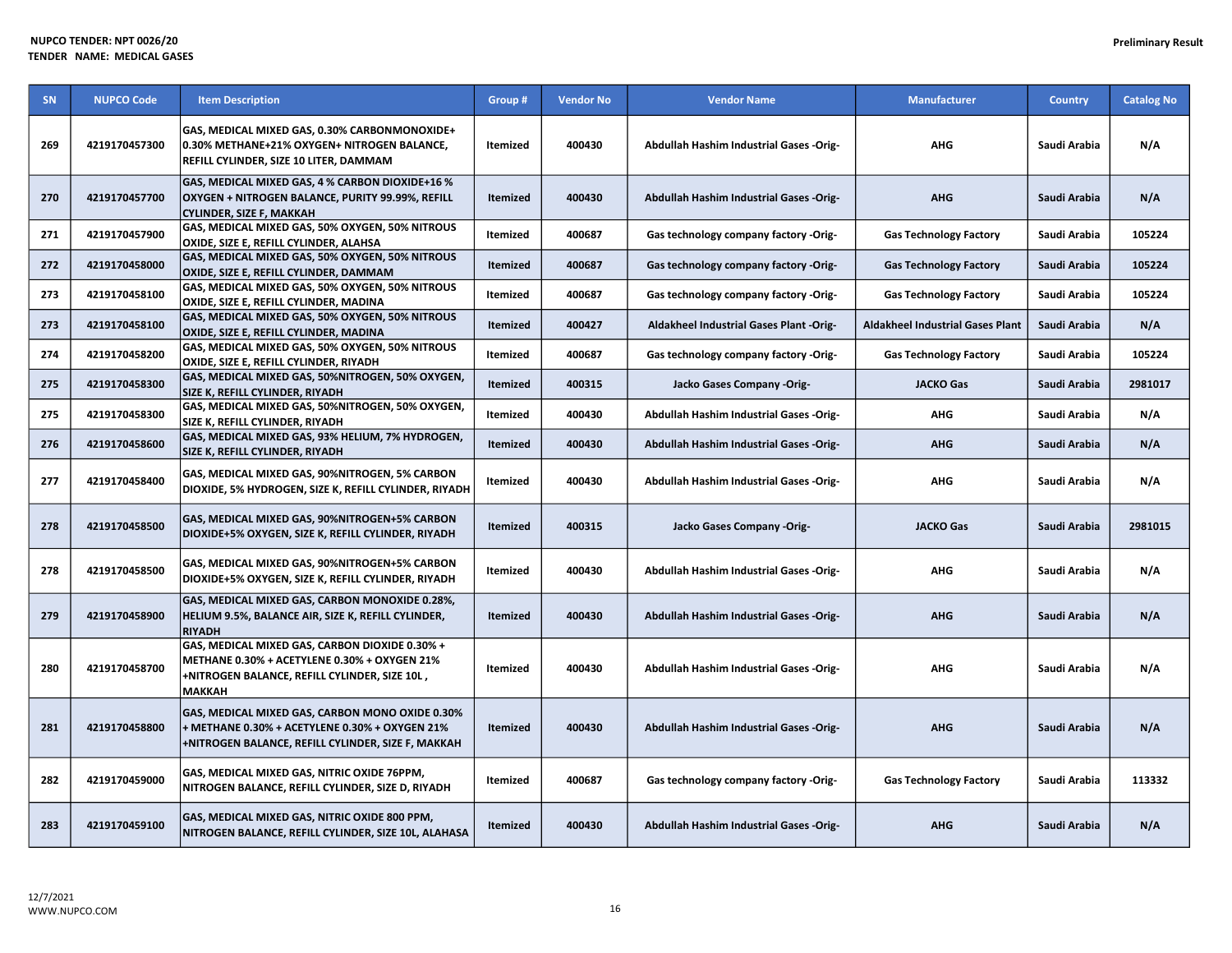| SN  | <b>NUPCO Code</b> | <b>Item Description</b>                                                                                                  | Group #         | <b>Vendor No</b> | <b>Vendor Name</b>                             | <b>Manufacturer</b>           | <b>Country</b> | <b>Catalog No</b> |
|-----|-------------------|--------------------------------------------------------------------------------------------------------------------------|-----------------|------------------|------------------------------------------------|-------------------------------|----------------|-------------------|
| 284 | 4219170459200     | GAS, MEDICAL MIXED GAS, NITRIC OXIDE 800 PPM,<br>NITROGEN BALANCE, REFILL CYLINDER, SIZE 10L,<br><b>DAMMAM</b>           | Itemized        | 400430           | <b>Abdullah Hashim Industrial Gases -Orig-</b> | <b>AHG</b>                    | Saudi Arabia   | N/A               |
| 285 | 4219170459300     | GAS, MEDICAL MIXED GAS, NITRIC OXIDE 800 PPM,<br>NITROGEN BALANCE, REFILL CYLINDER, SIZE 10L, JEDDAH                     | <b>Itemized</b> | 400430           | Abdullah Hashim Industrial Gases -Orig-        | <b>AHG</b>                    | Saudi Arabia   | N/A               |
| 286 | 4219170459400     | GAS, MEDICAL MIXED GAS, NITRIC OXIDE 800 PPM,<br>NITROGEN BALANCE, REFILL CYLINDER, SIZE 10L, MADINA                     | Itemized        | 400430           | Abdullah Hashim Industrial Gases -Orig-        | <b>AHG</b>                    | Saudi Arabia   | N/A               |
| 287 | 4219170459500     | GAS, MEDICAL MIXED GAS, NITRIC OXIDE 800 PPM,<br>NITROGEN BALANCE, REFILL CYLINDER, SIZE 10L, RIYADH                     | Itemized        | 400430           | Abdullah Hashim Industrial Gases -Orig-        | <b>AHG</b>                    | Saudi Arabia   | N/A               |
| 288 | 4219170459600     | GAS, MEDICAL MIXED GAS, NITRIC OXIDE 800 PPM,<br>NITROGEN BALANCE, REFILL CYLINDER, SIZE D, DAMMAM                       | Itemized        | 400430           | Abdullah Hashim Industrial Gases -Orig-        | <b>AHG</b>                    | Saudi Arabia   | N/A               |
| 289 | 4219170459700     | GAS, MEDICAL MIXED GAS, NITRIC OXIDE 800 PPM,<br>NITROGEN BALANCE, REFILL CYLINDER, SIZE F, MAKKAH                       | <b>Itemized</b> | 400430           | <b>Abdullah Hashim Industrial Gases -Orig-</b> | <b>AHG</b>                    | Saudi Arabia   | N/A               |
| 290 | 4219170459800     | GAS, MEDICAL MIXED GAS, NITRIC OXIDE 800 PPM,<br>NITROGEN BALANCE, REFILL CYLINDER, SIZE M, DAMMAM                       | Itemized        | 400430           | Abdullah Hashim Industrial Gases -Orig-        | <b>AHG</b>                    | Saudi Arabia   | N/A               |
| 291 | 4219170459900     | GAS, MEDICAL MIXED GAS, NITRIC OXIDE 800 PPM,<br>NITROGEN BALANCED, SIZE K, NEW CYLINDER, RIYADH                         | <b>Itemized</b> | 400430           | Abdullah Hashim Industrial Gases -Orig-        | <b>AHG</b>                    | Saudi Arabia   | N/A               |
| 291 | 4219170459900     | GAS, MEDICAL MIXED GAS, NITRIC OXIDE 800 PPM,<br>NITROGEN BALANCED, SIZE K, NEW CYLINDER, RIYADH                         | Itemized        | 400687           | Gas technology company factory -Orig-          | <b>Gas Technology Factory</b> | Saudi Arabia   | 113332            |
| 292 | 4219170460000     | GAS, MEDICAL MIXED GAS, NITRIC OXIDE 800 PPM,<br>NITROGEN BALANCED, SIZE K, NEW CYLINDER, TABUK                          | <b>Itemized</b> | 400430           | <b>Abdullah Hashim Industrial Gases -Orig-</b> | <b>AHG</b>                    | Saudi Arabia   | N/A               |
| 293 | 4219170460100     | GAS, MEDICAL MIXED GAS, NITRIC OXIDE 800 PPM,<br>NITROGEN BALANCED, SIZE K, NEW CYLINDER, TAIF                           | Itemized        | 400430           | Abdullah Hashim Industrial Gases -Orig-        | AHG                           | Saudi Arabia   | N/A               |
| 294 | 4219170460200     | GAS, MEDICAL MIXED GAS, NITRIC OXIDE 800 PPM,<br>NITROGEN BALANCED, SIZE K, REFILL CYLINDER, RIYADH                      | <b>Itemized</b> | 400687           | Gas technology company factory -Orig-          | <b>Gas Technology Factory</b> | Saudi Arabia   | 113332            |
| 295 | 4219170460300     | GAS, MEDICAL MIXED GAS, NITRIC OXIDE 800 PPM,<br>NITROGEN BALANCED, SIZE K , REFILL CYLINDER, TAIF                       | Itemized        | 400430           | Abdullah Hashim Industrial Gases -Orig-        | <b>AHG</b>                    | Saudi Arabia   | N/A               |
| 296 | 4219170460400     | GAS, MEDICAL MIXED GAS, NITROGEN DIOXIDE 10 PPM,<br>AIR BALANCE, SIZE 3L, MAKKAH                                         | <b>Itemized</b> | 400430           | Abdullah Hashim Industrial Gases -Orig-        | <b>AHG</b>                    | Saudi Arabia   | N/A               |
| 297 | 4219170460500     | GAS, MEDICAL MIXED GAS, NITROGEN DIOXIDE 8.0-11.0<br>PPM, BALANCE MEDICAL AIR, SIZE E, NEW CYLINDER,<br><b>RIYADH</b>    | Itemized        | 400430           | Abdullah Hashim Industrial Gases -Orig-        | <b>AHG</b>                    | Saudi Arabia   | N/A               |
| 298 | 4219170460600     | GAS, MEDICAL MIXED GAS, NITROGEN DIOXIDE 8.0-11.0<br>PPM, BALANCE MEDICAL AIR, SIZE E, REFILL CYLINDER,<br><b>RIYADH</b> | <b>Itemized</b> | 400687           | Gas technology company factory -Orig-          | <b>Gas Technology Factory</b> | Saudi Arabia   | 112324            |
| 299 | 4219170460900     | GAS, MEDICAL MIXED, 5% CARBON DIOXIDE+95%<br>OXYGEN, SIZE K, REFILL CYLINDER, RIYADH                                     | Itemized        | 400315           | Jacko Gases Company -Orig-                     | <b>JACKO Gas</b>              | Saudi Arabia   | 2991003           |
| 299 | 4219170460900     | GAS, MEDICAL MIXED, 5% CARBON DIOXIDE+95%<br>OXYGEN, SIZE K, REFILL CYLINDER, RIYADH                                     | Itemized        | 400430           | Abdullah Hashim Industrial Gases -Orig-        | <b>AHG</b>                    | Saudi Arabia   | N/A               |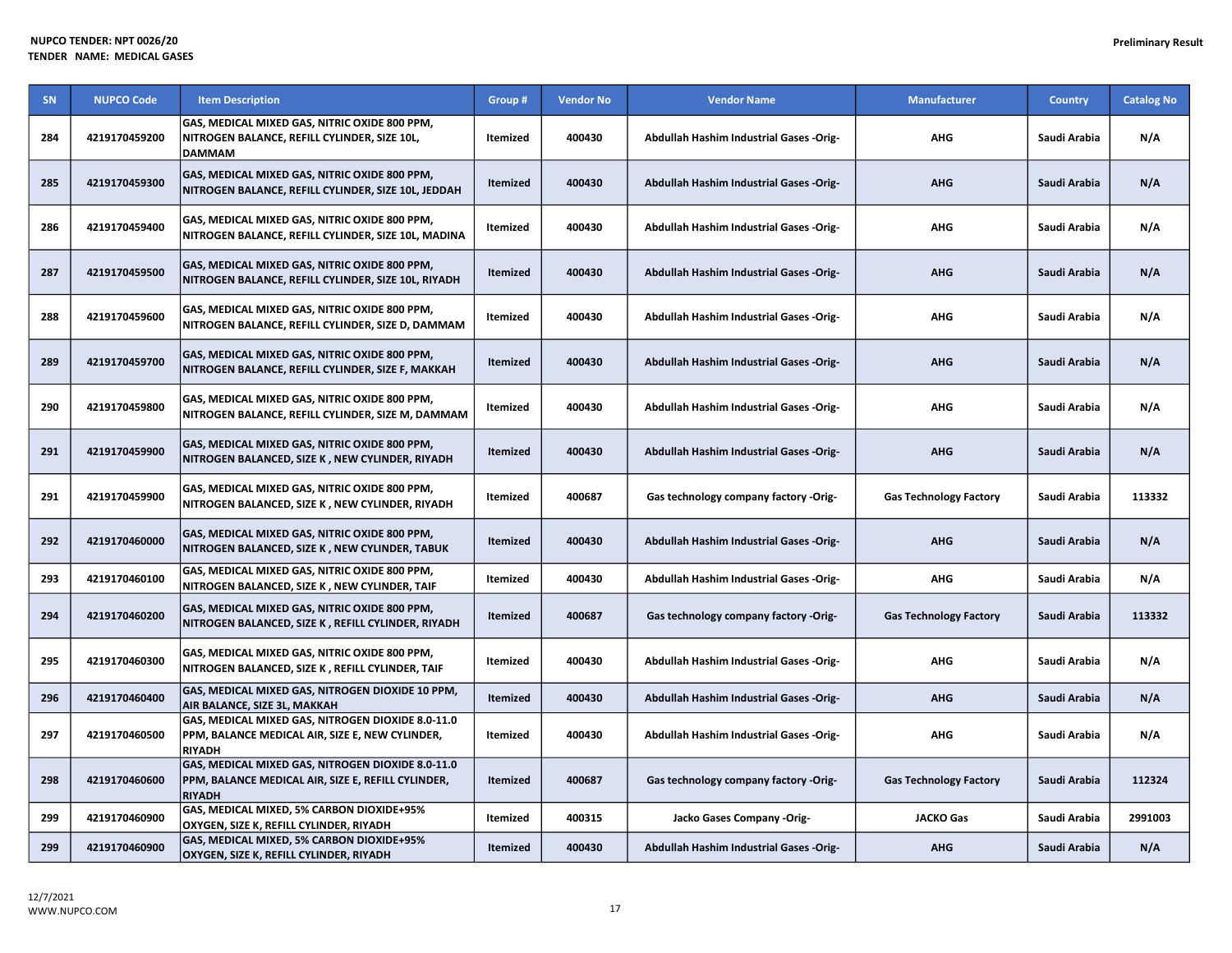| SN  | <b>NUPCO Code</b> | <b>Item Description</b>                                                                                                                       | Group #         | <b>Vendor No</b> | <b>Vendor Name</b>                             | <b>Manufacturer</b>           | <b>Country</b> | <b>Catalog No</b> |
|-----|-------------------|-----------------------------------------------------------------------------------------------------------------------------------------------|-----------------|------------------|------------------------------------------------|-------------------------------|----------------|-------------------|
| 300 | 4219170461000     | <b>GAS, MEDICAL MIXED, 5% CARBON DIOXIDE+95%</b><br>OXYGEN, SIZE M, REFILL CYLINDER, RIYADH                                                   | Itemized        | 400315           | Jacko Gases Company -Orig-                     | <b>JACKO Gas</b>              | Saudi Arabia   | 2991004           |
| 300 | 4219170461000     | GAS, MEDICAL MIXED, 5% CARBON DIOXIDE+95%<br>OXYGEN, SIZE M, REFILL CYLINDER, RIYADH                                                          | <b>Itemized</b> | 400430           | <b>Abdullah Hashim Industrial Gases -Orig-</b> | <b>AHG</b>                    | Saudi Arabia   | N/A               |
| 301 | 4219170460700     | GAS, MEDICAL MIXED GAS, NITROGEN DIOXIDE 9.8PPM,<br>AIR BALANCE, REFILL CYLINDER, SIZE D, JEDDAH                                              | Itemized        | 400430           | Abdullah Hashim Industrial Gases -Orig-        | <b>AHG</b>                    | Saudi Arabia   | N/A               |
| 302 | 4219170460800     | GAS, MEDICAL MIXED GAS, ZERO AIR, 20-22.50%OXYGEN,<br>MOISTURE 3.0 PPM, METHANE 1.0 PPM, BALANCE<br>NITROGEN, SIZE M, REFILL CYLINDER, RIYADH | <b>Itemized</b> | 400315           | Jacko Gases Company -Orig-                     | <b>JACKO Gas</b>              | Saudi Arabia   | 2981019           |
| 302 | 4219170460800     | GAS, MEDICAL MIXED GAS, ZERO AIR, 20-22.50%OXYGEN,<br>MOISTURE 3.0 PPM, METHANE 1.0 PPM, BALANCE<br>NITROGEN, SIZE M, REFILL CYLINDER, RIYADH | Itemized        | 400430           | Abdullah Hashim Industrial Gases -Orig-        | <b>AHG</b>                    | Saudi Arabia   | N/A               |
| 303 | 4219170461100     | GAS, MEDICAL MIXED, NITRIC OXIDE 76PPM, NITROGEN<br><b>BALANCE, SIZE 10 LITER, NEW CYLINDER, RIYADH</b>                                       | <b>Itemized</b> | 400687           | Gas technology company factory -Orig-          | <b>Gas Technology Factory</b> | Saudi Arabia   | 113332            |
| 304 | 4219170461200     | GAS, MEDICAL MIXED, NITRIC OXIDE 76PPM, NITROGEN<br>BALANCE, SIZE 10 LITER, REFILL CYLINDER, RIYADH                                           | Itemized        | 400687           | Gas technology company factory -Orig-          | <b>Gas Technology Factory</b> | Saudi Arabia   | 113332            |
| 305 | 4219170461300     | GAS, MEDICAL MIXED, NITRIC OXIDE 76PPM, NITROGEN<br><b>BALANCE, REFILL CYLINDER, SIZE D, ALAHASA</b>                                          | <b>Itemized</b> | 400687           | Gas technology company factory -Orig-          | <b>Gas Technology Factory</b> | Saudi Arabia   | 113332            |
| 306 | 4219170461600     | GAS, MEDICAL MIXTURE, 10% MEDICAL CARBON DIOXIDE,<br>AIR BALANCE, NEW CYLINDER, K SIZE, RIYADH.                                               | Itemized        | 400687           | Gas technology company factory -Orig-          | <b>Gas Technology Factory</b> | Saudi Arabia   | 112324            |
| 307 | 4219170461700     | GAS, MEDICAL MIXTURE, 10% MEDICAL CARBON DIOXIDE,<br>AIR BALANCE, REFILL CYLINDER, K SIZE, RIYADH.                                            | <b>Itemized</b> | 400687           | Gas technology company factory -Orig-          | <b>Gas Technology Factory</b> | Saudi Arabia   | 112324            |
| 308 | 4219170461800     | GAS, MEDICAL MIXTURE, CARBON MONOXIDE .1333%,<br>AIR BALANCE, REFILL CYLINDER, 10L SIZE, RIYADH.                                              | Itemized        | 400430           | Abdullah Hashim Industrial Gases -Orig-        | <b>AHG</b>                    | Saudi Arabia   | N/A               |
| 309 | 4219170461900     | GAS, MEDICAL MIXTURE, CARBON MONOXIDE .25%,<br>HELIUM .25%, AIR BALANCE, REFILL CYLINDER, 10L SIZE,<br><b>RIYADH.</b>                         | Itemized        | 400430           | Abdullah Hashim Industrial Gases -Orig-        | <b>AHG</b>                    | Saudi Arabia   | N/A               |
| 309 | 4219170461900     | GAS, MEDICAL MIXTURE, CARBON MONOXIDE .25%,<br>HELIUM .25%, AIR BALANCE, REFILL CYLINDER, 10L SIZE,<br><b>RIYADH.</b>                         | Itemized        | 400687           | Gas technology company factory -Orig-          | <b>Gas Technology Factory</b> | Saudi Arabia   | 112324            |
| 310 | 4219170462000     | <b>GAS, MEDICAL MIXTURE, CARBON MONOXIDE .25%,</b><br>HELIUM 9.27%, AIR BALANCE, 10L SIZE, NEW CYLINDER,<br><b>RIYADH.</b>                    | <b>Itemized</b> | 400687           | Gas technology company factory -Orig-          | <b>Gas Technology Factory</b> | Saudi Arabia   | 112324            |
| 311 | 4219170462100     | GAS, MEDICAL MIXTURE, CARBON MONOXIDE .262%,<br>HELIUM 9.27%, AIR BALANCE, NEW CYLINDER, 10L SIZE,<br><b>RIYADH.</b>                          | Itemized        | 400687           | Gas technology company factory -Orig-          | <b>Gas Technology Factory</b> | Saudi Arabia   | 112324            |
| 312 | 4219170462200     | <b>GAS, MEDICAL MIXTURE, CARBON MONOXIDE .262%,</b><br>HELIUM 9.27%, AIR BALANCE, REFILL CYLINDER, 10L SIZE,<br><b>RIYADH.</b>                | <b>Itemized</b> | 400430           | Abdullah Hashim Industrial Gases -Orig-        | <b>AHG</b>                    | Saudi Arabia   | N/A               |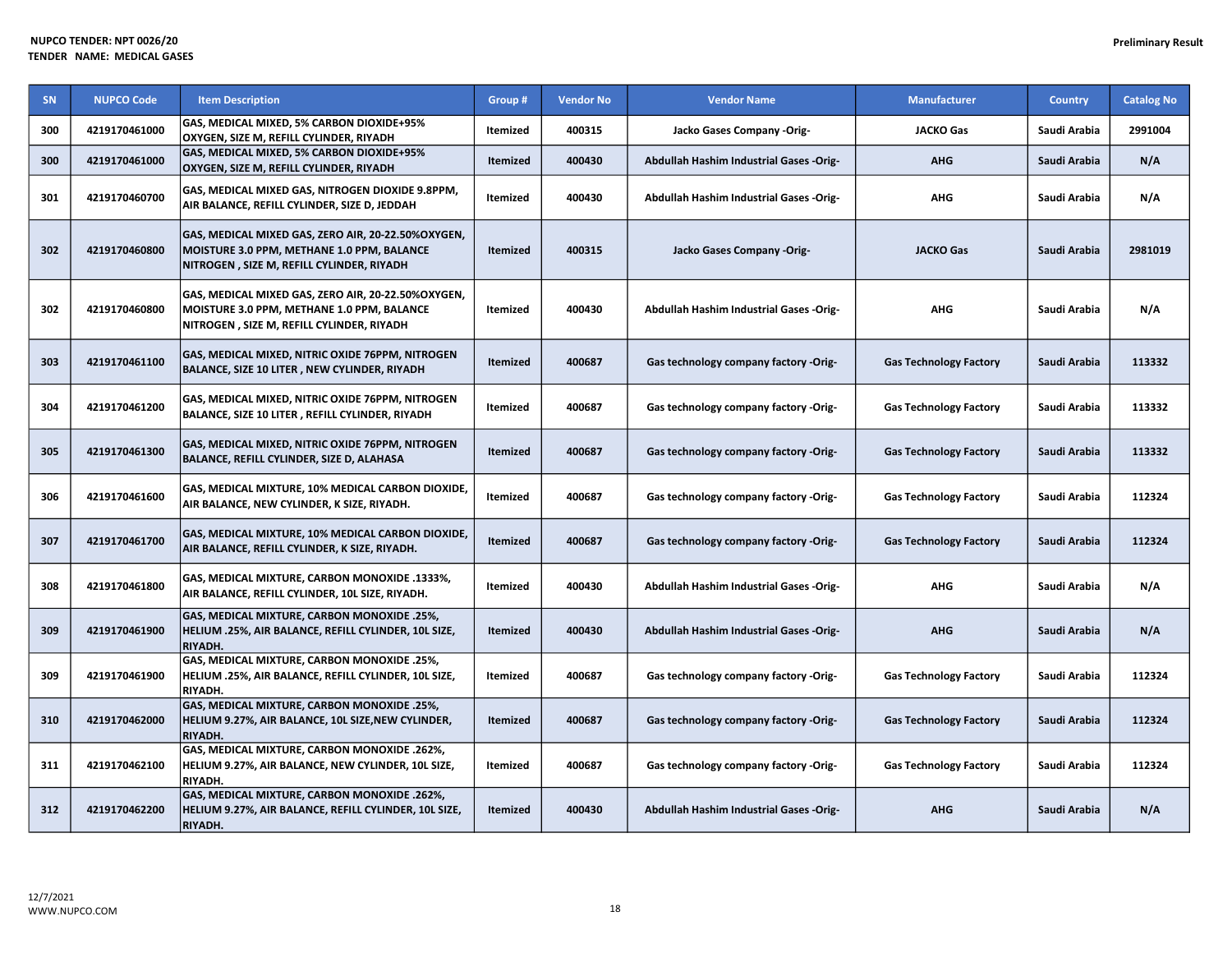| SN  | <b>NUPCO Code</b> | <b>Item Description</b>                                                                                                                          | Group #         | <b>Vendor No</b> | <b>Vendor Name</b>                             | <b>Manufacturer</b>           | <b>Country</b> | <b>Catalog No</b> |
|-----|-------------------|--------------------------------------------------------------------------------------------------------------------------------------------------|-----------------|------------------|------------------------------------------------|-------------------------------|----------------|-------------------|
| 313 | 4219170461400     | GAS, MEDICAL MIXTURE, .30%CARBON MONOXIDE, .30%<br>METHANE, .21% OXYGEN, NITROGEN BALANCE, REFILL<br>CYLINDER, 10L SIZE, RIYADH.                 | Itemized        | 400430           | Abdullah Hashim Industrial Gases -Orig-        | AHG                           | Saudi Arabia   | N/A               |
| 314 | 4219170461500     | GAS, MEDICAL MIXTURE, .30%CARBON MONOXIDE, .30%<br>METHANE, 21% OXYGEN, NITROGEN BALANCE, REFILL<br>CYLINDER, 5L SIZE, RIYADH.                   | <b>Itemized</b> | 400430           | <b>Abdullah Hashim Industrial Gases -Orig-</b> | <b>AHG</b>                    | Saudi Arabia   | N/A               |
| 315 | 4219170462300     | GAS, MEDICAL MIXTURE, CARBON MONOXIDE .30%,<br>METHANE .30%, ACETYLENE .30%, OXYGEN 21%,<br>NITROGEN BALANCE, 10L SIZE, NEW CYLINDER, RIYADH.    | Itemized        | 400430           | Abdullah Hashim Industrial Gases -Orig-        | AHG                           | Saudi Arabia   | N/A               |
| 316 | 4219170462400     | GAS, MEDICAL MIXTURE, CARBON MONOXIDE .30%,<br>METHANE .30%, ACETYLENE .30%, OXYGEN 21%,<br>NITROGEN BALANCE, 10L SIZE, REFILL CYLINDER, RIYADH. | <b>Itemized</b> | 400430           | Abdullah Hashim Industrial Gases -Orig-        | <b>AHG</b>                    | Saudi Arabia   | N/A               |
| 316 | 4219170462400     | GAS, MEDICAL MIXTURE, CARBON MONOXIDE .30%,<br>METHANE .30%, ACETYLENE .30%, OXYGEN 21%,<br>NITROGEN BALANCE, 10L SIZE, REFILL CYLINDER, RIYADH. | Itemized        | 400687           | Gas technology company factory -Orig-          | <b>Gas Technology Factory</b> | Saudi Arabia   | 105224            |
| 317 | 4219170462500     | GAS, MEDICAL MIXTURE, CARBON MONOXIDE .30%,<br>METHANE .30%, OXYGEN 21%, NITROGEN BALANCE, 10L<br>SIZE, NEW CYLINDER, RIYADH.                    | <b>Itemized</b> | 400687           | Gas technology company factory -Orig-          | <b>Gas Technology Factory</b> | Saudi Arabia   | 105224            |
| 318 | 4219170462800     | GAS, MEDICAL MIXTURE, HELIUM 80%, OXYGEN 20%, 40 L<br>SIZE, NEW CYLINDER, RIYADH.                                                                | Itemized        | 400430           | Abdullah Hashim Industrial Gases -Orig-        | <b>AHG</b>                    | Saudi Arabia   | N/A               |
| 319 | 4219170462900     | GAS, MEDICAL MIXTURE, HELIUM 9.5%, AIR BALANCE,<br>REFILL CYLINDER, 10L SIZE, MAKKAH.                                                            | <b>Itemized</b> | 400430           | <b>Abdullah Hashim Industrial Gases -Orig-</b> | AHG                           | Saudi Arabia   | N/A               |
| 320 | 4219170463000     | GAS, MEDICAL MIXTURE, HELIUM 9.5%, AIR BALANCE,<br>REFILL CYLINDER, 10L SIZE, RIYADH.                                                            | Itemized        | 400430           | <b>Abdullah Hashim Industrial Gases -Orig-</b> | AHG                           | Saudi Arabia   | N/A               |
| 321 | 4219170463100     | GAS, MEDICAL MIXTURE, MEDICAL CARBON DIOXIDE, AIR<br>BALANCE, K SIZE, NEW CYLINDER, RIYADH.                                                      | <b>Itemized</b> | 400315           | Jacko Gases Company -Orig-                     | <b>JACKO Gas</b>              | Saudi Arabia   | 5198028           |
| 321 | 4219170463100     | GAS, MEDICAL MIXTURE, MEDICAL CARBON DIOXIDE, AIR<br>BALANCE, K SIZE, NEW CYLINDER, RIYADH.                                                      | Itemized        | 400430           | <b>Abdullah Hashim Industrial Gases -Orig-</b> | <b>AHG</b>                    | Saudi Arabia   | N/A               |
| 322 | 4219170462600     | GAS, MEDICAL MIXTURE, CARBON MONOXIDE .30%,<br>METHANE .30%, OXYGEN 21%, NITROGEN BALANCE, 5L<br>SIZE, NEW CYLINDER, RIYADH.                     | <b>Itemized</b> | 400430           | Abdullah Hashim Industrial Gases -Orig-        | <b>AHG</b>                    | Saudi Arabia   | N/A               |
| 323 | 4219170462700     | GAS, MEDICAL MIXTURE, HELIUM 5.0, O2 2PPM,<br>NITROGEN 5 PPM, REFILL CYLINDER, 10L, E SIZE, RIYADH.                                              | Itemized        | 400430           | Abdullah Hashim Industrial Gases -Orig-        | <b>AHG</b>                    | Saudi Arabia   | N/A               |
| 324 | 4219170463200     | GAS, MEDICAL MIXTURE, NITRIC OXIDE 25 PPM, BALANCE<br>NITROGEN, NEW CYLINDER, 10L SIZE, RIYADH.                                                  | <b>Itemized</b> | 400687           | Gas technology company factory -Orig-          | <b>Gas Technology Factory</b> | Saudi Arabia   | 113332            |
| 325 | 4219170463300     | GAS, MEDICAL MIXTURE, NITRIC OXIDE 25 PPM, BALANCE<br>NITROGEN, NEW CYLINDER, 3L SIZE, RIYADH.                                                   | Itemized        | 400430           | Abdullah Hashim Industrial Gases -Orig-        | <b>AHG</b>                    | Saudi Arabia   | N/A               |
| 325 | 4219170463300     | GAS, MEDICAL MIXTURE, NITRIC OXIDE 25 PPM, BALANCE<br>NITROGEN, NEW CYLINDER, 3L SIZE, RIYADH.                                                   | <b>Itemized</b> | 400687           | Gas technology company factory -Orig-          | <b>Gas Technology Factory</b> | Saudi Arabia   | 113332            |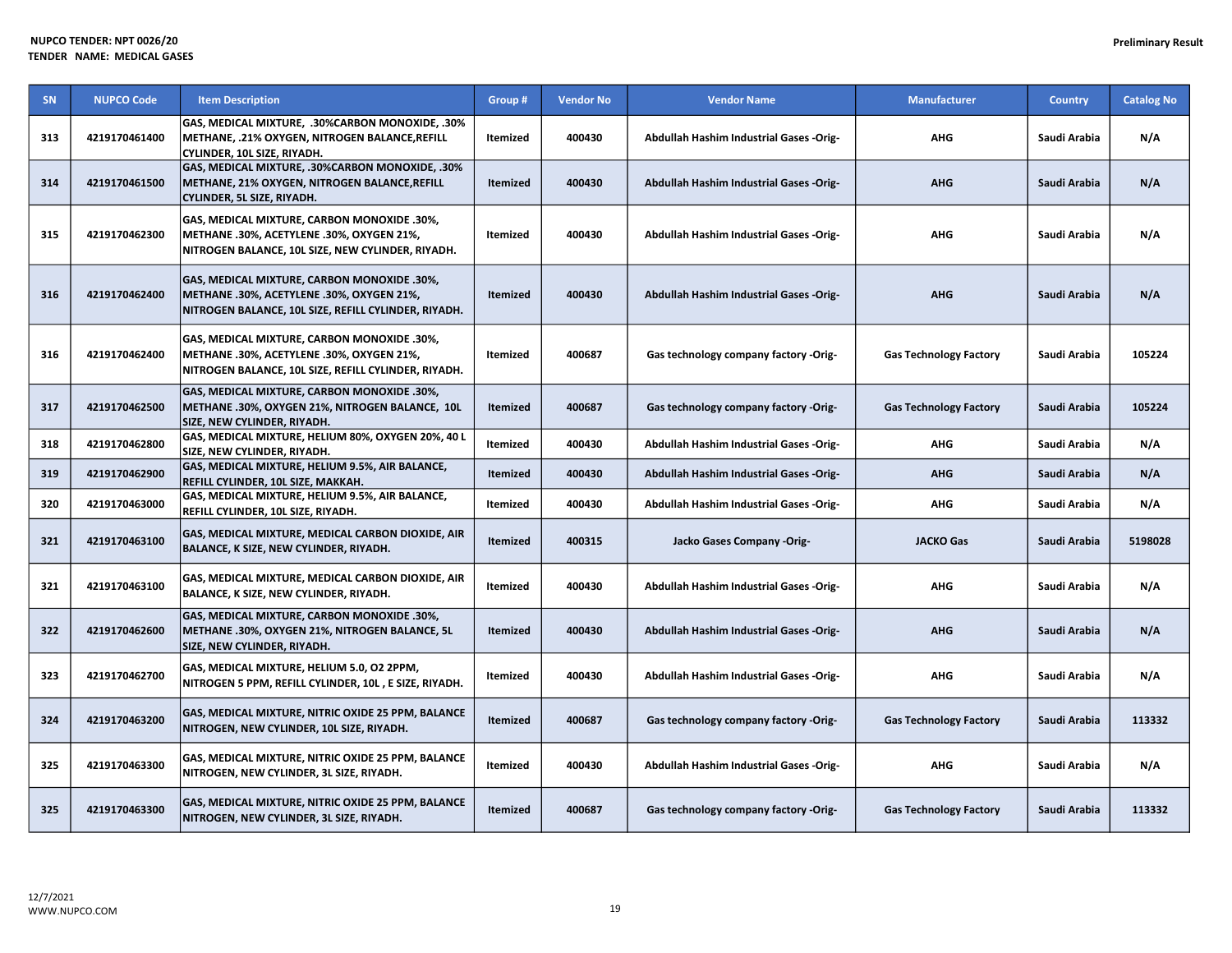| SN  | <b>NUPCO Code</b> | <b>Item Description</b>                                                                            | Group #         | <b>Vendor No</b>    | <b>Vendor Name</b>                                      | <b>Manufacturer</b>                                  | <b>Country</b>      | <b>Catalog No</b>   |
|-----|-------------------|----------------------------------------------------------------------------------------------------|-----------------|---------------------|---------------------------------------------------------|------------------------------------------------------|---------------------|---------------------|
| 326 | 4219170463400     | GAS, MEDICAL MIXTURE, NITRIC OXIDE 25 PPM, BALANCE<br>NITROGEN, REFILL CYLINDER, 10L SIZE, RIYADH. | <b>Itemized</b> | 400430              | Abdullah Hashim Industrial Gases -Orig-                 | <b>AHG</b>                                           | Saudi Arabia        | N/A                 |
| 327 | 4219170463500     | GAS, MEDICAL MIXTURE, NITRIC OXIDE 25 PPM, BALANCE<br>NITROGEN, REFILL CYLINDER, 3L SIZE, MAKKAH.  | <b>Itemized</b> | 400430              | <b>Abdullah Hashim Industrial Gases -Orig-</b>          | <b>AHG</b>                                           | Saudi Arabia        | N/A                 |
| 328 | 4219170463600     | GAS, MEDICAL MIXTURE, NITRIC OXIDE 25 PPM, BALANCE<br>NITROGEN, REFILL CYLINDER, 3L SIZE, RIYADH.  | Itemized        | 400430              | Abdullah Hashim Industrial Gases -Orig-                 | <b>AHG</b>                                           | Saudi Arabia        | N/A                 |
| 329 | 4219170463700     | GAS, MEDICAL MIXTURE, NITROGEN DIOXIDE 10 PPM, AIR<br>BALANCE, REFILL CYLINDER, 3L SIZE, MAKKAH.   | <b>Itemized</b> | 400430              | <b>Abdullah Hashim Industrial Gases -Orig-</b>          | <b>AHG</b>                                           | Saudi Arabia        | N/A                 |
| 330 | 4219170463800     | GAS, MEDICAL MIXTURE, NITROGEN DIOXIDE 10 PPM, AIR<br>BALANCE, REFILL CYLINDER, 3L SIZE, RIYADH.   | Itemized        | 400687              | Gas technology company factory -Orig-                   | <b>Gas Technology Factory</b>                        | Saudi Arabia        | 112324              |
| 331 | 4219170463900     | GAS, MEDICAL MIXTURE, OXYGEN 15.1%, BALANCE<br>NITROGEN, REFILL CYLINDER, 10L, RIYADH.             | <b>Itemized</b> | 400687              | Gas technology company factory -Orig-                   | <b>Gas Technology Factory</b>                        | Saudi Arabia        | 105224              |
| 332 | 4219170464000     | GAS, MEDICAL NITROGEN GAS CYLINDER, PURITY<br>99.999%, SIZE F, REFILL, MAKKAH                      | Itemized        | <b>No Quotation</b> | <b>No Quotation</b>                                     | <b>No Quotation</b>                                  | <b>No Quotation</b> | <b>No Quotation</b> |
| 333 | 4219170464100     | GAS, MEDICAL NITROGEN GAS CYLINDER, PURITY 99.999%<br>SIZE K, NEW CYLINDER, RIYADH                 | Itemized        | 400450              | MADA GAS for Medical and Industrial Gas -<br>Orig-      | <b>MADA GAS FOR MEDICAL AND</b><br><b>INDUSTRIAL</b> | Saudi Arabia        | 333                 |
| 333 | 4219170464100     | GAS, MEDICAL NITROGEN GAS CYLINDER, PURITY 99.999%<br>SIZE K, NEW CYLINDER, RIYADH                 | Itemized        | 400430              | Abdullah Hashim Industrial Gases -Orig-                 | <b>AHG</b>                                           | Saudi Arabia        | N/A                 |
| 334 | 4219170464200     | GAS, MEDICAL NITROGEN GAS CYLINDER, PURITY 99.999%<br>SIZE K, REFILL, RIYADH                       | Itemized        | 400687              | Gas technology company factory -Orig-                   | <b>Gas Technology Factory</b>                        | Saudi Arabia        | 107212              |
| 335 | 4219170464300     | GAS, MEDICAL NITROGEN GAS CYLINDER, PURITY<br>99.999%, SIZE M, REFILL, MAKKAH                      | Itemized        | <b>No Quotation</b> | <b>No Quotation</b>                                     | <b>No Quotation</b>                                  | <b>No Quotation</b> | <b>No Quotation</b> |
| 336 | 4219170464400     | GAS, MEDICAL NITROGEN GAS CYLINDER, PURITY<br>99.999%, REFILL, SIZE K, DAMMAM                      | Itemized        | 400687              | Gas technology company factory -Orig-                   | <b>Gas Technology Factory</b>                        | Saudi Arabia        | 107212              |
| 337 | 4219170464500     | GAS, MEDICAL NITROGEN GAS, PURITY 99.995%, REFILL<br><b>CYLINDER, SIZE K, MAKKAH</b>               | Itemized        | <b>No Quotation</b> | <b>No Quotation</b>                                     | <b>No Quotation</b>                                  | <b>No Quotation</b> | <b>No Quotation</b> |
| 338 | 4219170464600     | GAS, MEDICAL NITROGEN, HIGH PURITY, REFILL CYLINDER<br><b>SIZE F, DHAHRAN</b>                      | <b>Itemized</b> | 400430              | Abdullah Hashim Industrial Gases -Orig-                 | <b>AHG</b>                                           | Saudi Arabia        | N/A                 |
| 339 | 4219170464700     | GAS, MEDICAL NITROGEN, PURITY 99.995%, SIZE J, NEW<br><b>CYLINDER, RIYADH</b>                      | Itemized        | 400450              | MADA GAS for Medical and Industrial Gas -<br>Orig-      | MADA GAS FOR MEDICAL AND<br><b>INDUSTRIAL</b>        | Saudi Arabia        | 339                 |
| 340 | 4219170464800     | GAS, MEDICAL NITROGEN, PURITY 99.995%, SIZE J , NEW<br><b>CYLINDER, TABUK</b>                      | Itemized        | 400450              | <b>MADA GAS for Medical and Industrial Gas</b><br>Orig- | <b>MADA GAS FOR MEDICAL AND</b><br><b>INDUSTRIAL</b> | Saudi Arabia        | 340                 |
| 341 | 4219170464900     | GAS, MEDICAL NITROGEN, PURITY 99.995%, SIZE J, NEW<br><b>CYLINDER, TAIF</b>                        | Itemized        | 400450              | MADA GAS for Medical and Industrial Gas<br>Orig-        | MADA GAS FOR MEDICAL AND<br><b>INDUSTRIAL</b>        | Saudi Arabia        | 341                 |
| 342 | 4219170465000     | GAS, MEDICAL NITROGEN, PURITY 99.995%, SIZE J, REFILL<br><b>CYLINDER, ALAHSA</b>                   | <b>Itemized</b> | 400430              | Abdullah Hashim Industrial Gases -Orig-                 | <b>AHG</b>                                           | Saudi Arabia        | N/A                 |
| 343 | 4219170465100     | GAS, MEDICAL NITROGEN, PURITY 99.995%, SIZE J, REFILL<br><b>CYLINDER, DAMMAM</b>                   | Itemized        | 400687              | Gas technology company factory -Orig-                   | <b>Gas Technology Factory</b>                        | Saudi Arabia        | 107212              |
| 344 | 4219170465200     | GAS, MEDICAL NITROGEN, PURITY 99.995%, SIZE J, REFILL<br><b>CYLINDER, JEDDAH</b>                   | Itemized        | <b>No Quotation</b> | <b>No Quotation</b>                                     | <b>No Quotation</b>                                  | <b>No Quotation</b> | <b>No Quotation</b> |
| 345 | 4219170465300     | GAS, MEDICAL NITROGEN, PURITY 99.995%, SIZE J, REFILL<br><b>CYLINDER, RIYADH</b>                   | Itemized        | 400687              | Gas technology company factory -Orig-                   | <b>Gas Technology Factory</b>                        | Saudi Arabia        | 107212              |
| 346 | 4219170465400     | GAS, MEDICAL NITROGEN, PURITY 99.995%, SIZE J, REFILL<br><b>CYLINDER, SHAROURAH</b>                | Itemized        | <b>No Quotation</b> | <b>No Quotation</b>                                     | <b>No Quotation</b>                                  | <b>No Quotation</b> | <b>No Quotation</b> |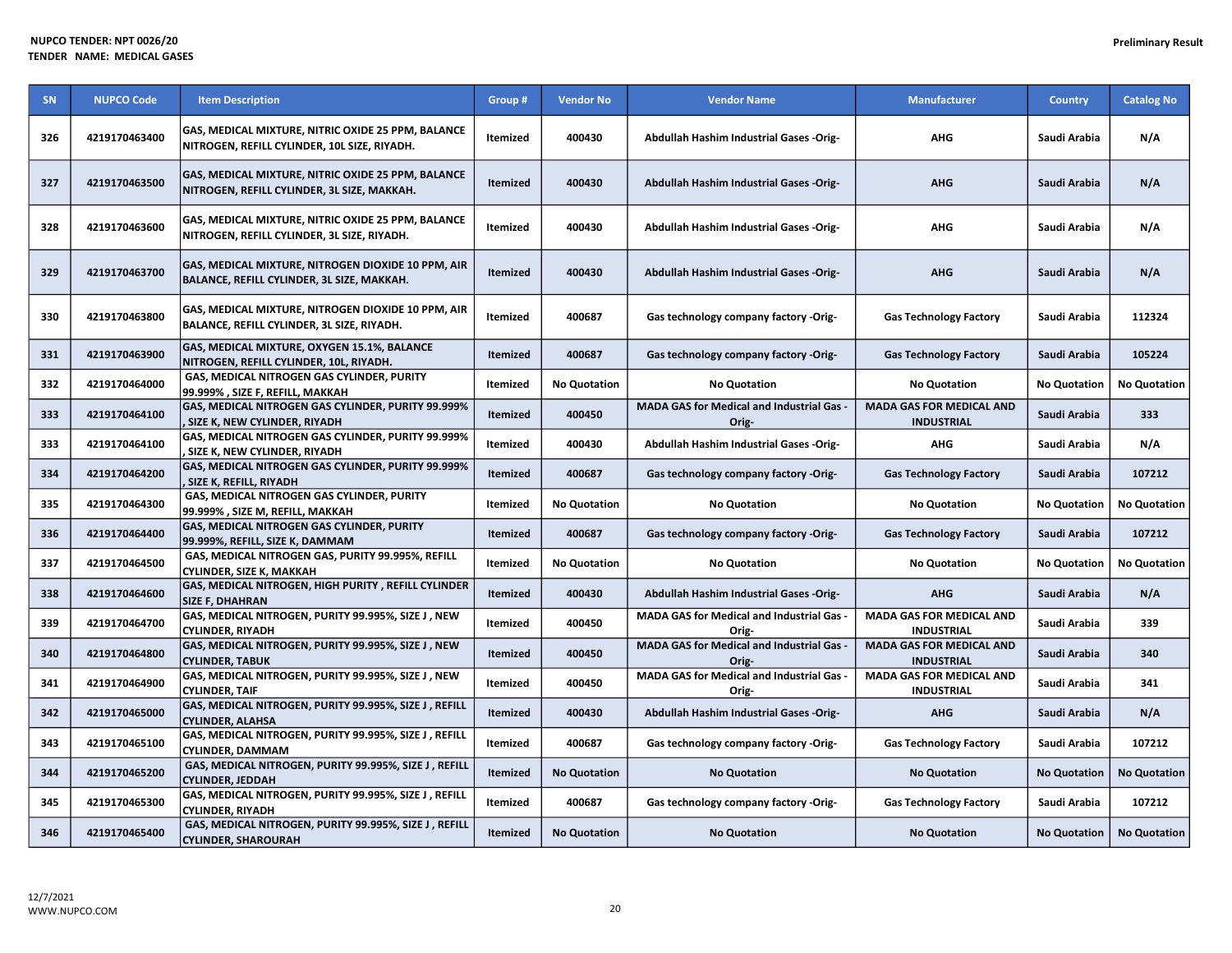| <b>SN</b> | <b>NUPCO Code</b> | <b>Item Description</b>                                                                   | Group #         | <b>Vendor No</b>    | <b>Vendor Name</b>                             | <b>Manufacturer</b>                     | <b>Country</b>      | <b>Catalog No</b>   |
|-----------|-------------------|-------------------------------------------------------------------------------------------|-----------------|---------------------|------------------------------------------------|-----------------------------------------|---------------------|---------------------|
| 347       | 4219170465500     | GAS, MEDICAL NITROGEN, PURITY 99.995%, SIZE J, REFILL<br><b>CYLINDER, TAIF</b>            | Itemized        | 400687              | Gas technology company factory -Orig-          | <b>Gas Technology Factory</b>           | Saudi Arabia        | 107212              |
| 348       | 4219170465600     | GAS, MEDICAL NITROGEN, PURITY 99.995%, SIZE K, REFILL<br><b>CYLINDER, MADINA</b>          | Itemized        | 400427              | Aldakheel Industrial Gases Plant -Orig-        | <b>Aldakheel Industrial Gases Plant</b> | Saudi Arabia        | N/A                 |
| 348       | 4219170465600     | GAS, MEDICAL NITROGEN, PURITY 99.995%, SIZE K, REFILL<br><b>CYLINDER, MADINA</b>          | Itemized        | 400646              | clouds of the universe for gases -Orig-        | Clouds                                  | Saudi Arabia        | 12                  |
| 349       | 4219170465700     | GAS, MEDICAL NITROGEN, PURITY 99.998%, SIZE K, NEW<br><b>CYLINDER, RIYADH</b>             | Itemized        | 400430              | Abdullah Hashim Industrial Gases -Orig-        | <b>AHG</b>                              | Saudi Arabia        | N/A                 |
| 350       | 4219170465800     | GAS, MEDICAL NITROGEN, PURITY 99.998%, SIZE K, REFILL<br><b>CYLINDER, RIYADH</b>          | Itemized        | 400687              | Gas technology company factory -Orig-          | <b>Gas Technology Factory</b>           | Saudi Arabia        | 107212              |
| 351       | 4219170465900     | GAS, MEDICAL NITROUS OXIDE, HIGH PURITY, REFILL<br>CYLINDER, SIZE J, AL KHARJ             | Itemized        | 400430              | Abdullah Hashim Industrial Gases -Orig-        | <b>AHG</b>                              | Saudi Arabia        | N/A                 |
| 352       | 4219170466000     | GAS, MEDICAL NITROUS OXIDE, HIGH PURITY, REFILL<br>CYLINDER, SIZE J, JUBAIL               | Itemized        | 400430              | Abdullah Hashim Industrial Gases -Orig-        | AHG                                     | Saudi Arabia        | N/A                 |
| 353       | 4219170466100     | GAS, MEDICAL NITROUS OXIDE, HIGH PURITY, REFILL<br><b>CYLINDER, SIZE J, NAJRAN</b>        | <b>Itemized</b> | canceled            | canceled                                       | canceled                                | canceled            | canceled            |
| 354       | 4219170466200     | GAS, MEDICAL NITROUS OXIDE, HIGH PURITY, REFILL<br>CYLINDER, SIZE J, RIYADH               | Itemized        | 400430              | <b>Abdullah Hashim Industrial Gases -Orig-</b> | AHG                                     | Saudi Arabia        | N/A                 |
| 355       | 4219170466300     | GAS, MEDICAL NITROUS OXIDE, HIGH PURITY, REFILL<br><b>CYLINDER, SIZE J, SHAROURAH</b>     | <b>Itemized</b> | <b>No Quotation</b> | <b>No Quotation</b>                            | <b>No Quotation</b>                     | <b>No Quotation</b> | <b>No Quotation</b> |
| 356       | 4219170466400     | <b>GAS, MEDICAL NITROUS OXIDE , HIGH PURITY, REFILL</b><br><b>CYLINDER, SIZE J, TABUK</b> | Itemized        | 400315              | Jacko Gases Company -Orig-                     | <b>JACKO Gas</b>                        | Saudi Arabia        | 2051007             |
| 357       | 4219170466500     | GAS, MEDICAL NITROUS OXIDE, HIGH PURITY, REFILL<br><b>CYLINDER, SIZE J, TAIF</b>          | Itemized        | 400687              | Gas technology company factory -Orig-          | <b>Gas Technology Factory</b>           | Saudi Arabia        | 112323              |
| 358       | 4219170466600     | GAS, MEDICAL NITROUS OXIDE, HIGH PURITY, REFILL<br>CYLINDER, SIZE J, WADI AL DAWASER      | Itemized        | 400430              | Abdullah Hashim Industrial Gases -Orig-        | AHG                                     | Saudi Arabia        | N/A                 |
| 359       | 4219170466700     | GAS, MEDICAL NITROUS OXIDE, HIGH PURITY, REFILL<br><b>CYLINDER, SIZE K, DHAHRAN</b>       | <b>Itemized</b> | 400430              | <b>Abdullah Hashim Industrial Gases -Orig-</b> | <b>AHG</b>                              | Saudi Arabia        | N/A                 |
| 360       | 4219170466800     | GAS, MEDICAL NITROUS OXIDE , HIGH PURITY, REFILL<br>CYLINDER, SIZE E, AL QASSIM           | Itemized        | 400430              | Abdullah Hashim Industrial Gases -Orig-        | AHG                                     | Saudi Arabia        | N/A                 |
| 361       | 4219170466900     | GAS, MEDICAL NITROUS OXIDE GAS CYLINDER, HIGH<br>PURITY, SIZE E, REFILL, AL KHARJ         | Itemized        | 400687              | Gas technology company factory -Orig-          | <b>Gas Technology Factory</b>           | Saudi Arabia        | 112323              |
| 362       | 4219170467000     | GAS, MEDICAL NITROUS OXIDE GAS CYLINDER, HIGH<br>PURITY, SIZE E, REFILL, DHAHRAN          | Itemized        | 400430              | Abdullah Hashim Industrial Gases -Orig-        | <b>AHG</b>                              | Saudi Arabia        | N/A                 |
| 363       | 4219170467100     | GAS, MEDICAL NITROUS OXIDE GAS CYLINDER, HIGH<br>PURITY, SIZE E, REFILL, HAFAR AL BATEN   | Itemized        | 400430              | Abdullah Hashim Industrial Gases -Orig-        | <b>AHG</b>                              | Saudi Arabia        | N/A                 |
| 364       | 4219170467200     | GAS, MEDICAL NITROUS OXIDE GAS CYLINDER, HIGH<br>PURITY, SIZE E, REFILL, JAZAN            | <b>Itemized</b> | 400426              | jazan industrial gases plant -Orig-            | JAZAN INDUSTRIAL GASES PLANT            | Saudi Arabia        | N/A                 |
| 365       | 4219170467300     | GAS, MEDICAL NITROUS OXIDE GAS CYLINDER, HIGH<br>PURITY, SIZE E, REFILL, JEDDAH           | Itemized        | <b>No Quotation</b> | <b>No Quotation</b>                            | <b>No Quotation</b>                     | <b>No Quotation</b> | <b>No Quotation</b> |
| 366       | 4219170467400     | GAS, MEDICAL NITROUS OXIDE GAS CYLINDER, HIGH<br>PURITY, SIZE E. REFILL, JUBAIL           | <b>Itemized</b> | 400687              | Gas technology company factory -Orig-          | <b>Gas Technology Factory</b>           | Saudi Arabia        | 112323              |
| 367       | 4219170467500     | GAS, MEDICAL NITROUS OXIDE GAS CYLINDER, HIGH<br>PURITY, SIZE E, REFILL, NAJRAN           | Itemized        | <b>No Quotation</b> | <b>No Quotation</b>                            | <b>No Quotation</b>                     | <b>No Quotation</b> | <b>No Quotation</b> |
| 368       | 4219170467600     | GAS, MEDICAL NITROUS OXIDE GAS CYLINDER, HIGH<br>PURITY, SIZE E, REFILL, TABUK            | Itemized        | 400315              | Jacko Gases Company -Orig-                     | <b>JACKO Gas</b>                        | Saudi Arabia        | 2051003             |
| 369       | 4219170467700     | GAS, MEDICAL NITROUS OXIDE GAS CYLINDER, HIGH<br>PURITY, SIZE E, REFILL, TAIF             | <b>Itemized</b> | 400687              | Gas technology company factory -Orig-          | <b>Gas Technology Factory</b>           | Saudi Arabia        | 112323              |
| 370       | 4219170467800     | GAS, MEDICAL NITROUS OXIDE GAS CYLINDER, HIGH<br>PURITY, SIZE F, REFILL, MAKKAH           | Itemized        | <b>No Quotation</b> | <b>No Quotation</b>                            | <b>No Quotation</b>                     | <b>No Quotation</b> | <b>No Quotation</b> |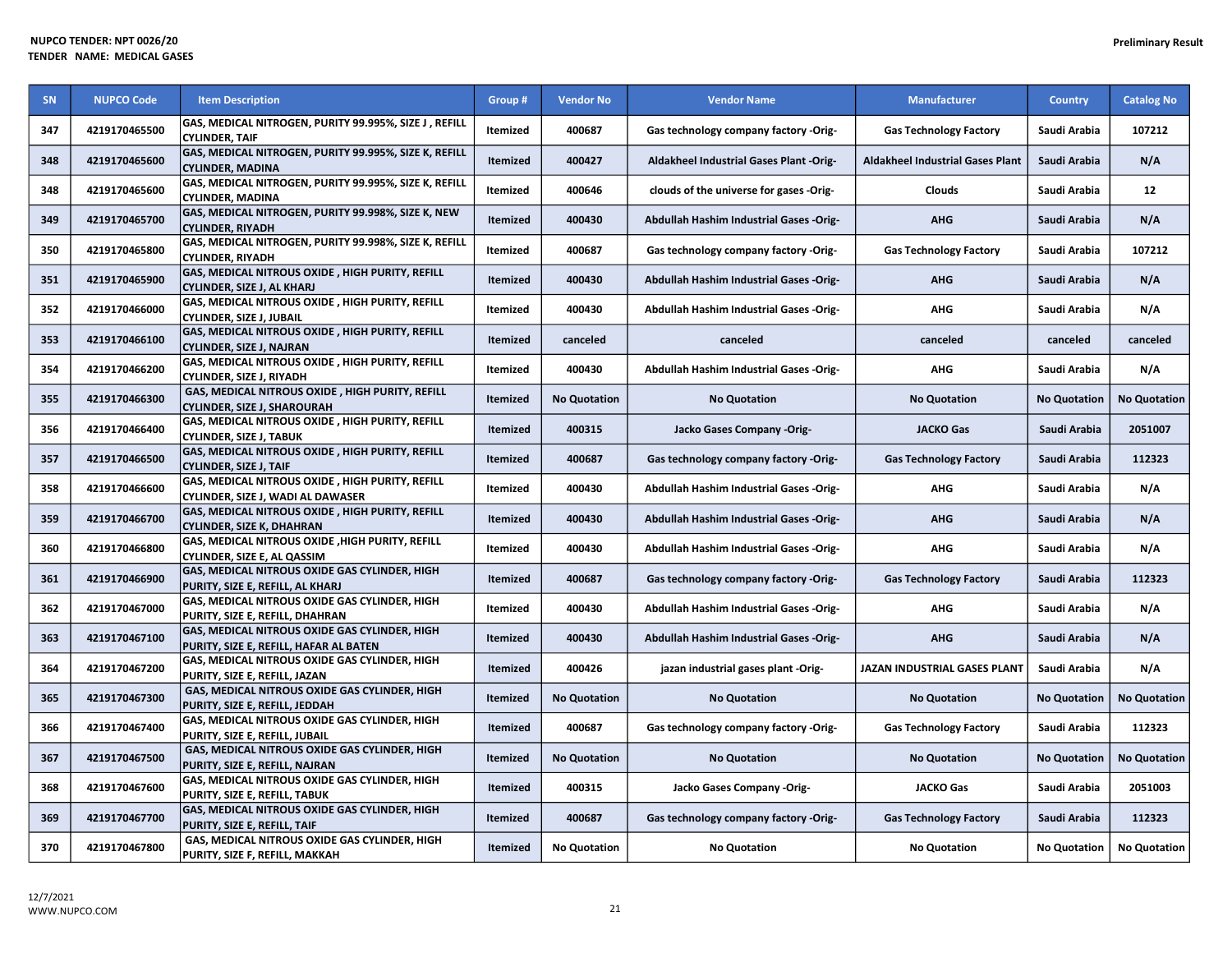| <b>SN</b> | <b>NUPCO Code</b> | <b>Item Description</b>                                                             | Group #         | <b>Vendor No</b>    | <b>Vendor Name</b>                             | <b>Manufacturer</b>                     | <b>Country</b>      | <b>Catalog No</b>   |
|-----------|-------------------|-------------------------------------------------------------------------------------|-----------------|---------------------|------------------------------------------------|-----------------------------------------|---------------------|---------------------|
| 371       | 4219170467900     | GAS, MEDICAL NITROUS OXIDE GAS CYLINDER, HIGH<br>PURITY, SIZE K, REFILL, JEDDAH     | <b>Itemized</b> | canceled            | canceled                                       | canceled                                | canceled            | canceled            |
| 372       | 4219170468000     | GAS, MEDICAL NITROUS OXIDE GAS CYLINDER, HIGH<br>PURITY, SIZE K, REFILL, MADINA     | <b>Itemized</b> | 400427              | Aldakheel Industrial Gases Plant -Orig-        | <b>Aldakheel Industrial Gases Plant</b> | Saudi Arabia        | N/A                 |
| 373       | 4219170468100     | GAS, MEDICAL NITROUS OXIDE GAS CYLINDER, HIGH<br>PURITY, SIZE M, REFILL, RIYADH     | <b>Itemized</b> | 400430              | Abdullah Hashim Industrial Gases -Orig-        | <b>AHG</b>                              | Saudi Arabia        | N/A                 |
| 374       | 4219170468200     | GAS, MEDICAL NITROUS OXIDE GAS, PURITY 99.5%, SIZE K,<br><b>MAKKAH</b>              | <b>Itemized</b> | 400430              | Abdullah Hashim Industrial Gases -Orig-        | <b>AHG</b>                              | Saudi Arabia        | N/A                 |
| 375       | 4219170468300     | GAS, MEDICAL NITROUS OXIDE, HIGH PURITY, REFILL<br>CYLINDER, SIZE E, DAMMAM         | Itemized        | 400687              | Gas technology company factory -Orig-          | <b>Gas Technology Factory</b>           | Saudi Arabia        | 112323              |
| 376       | 4219170468400     | GAS, MEDICAL NITROUS OXIDE, HIGH PURITY, REFILL<br>CYLINDER, SIZE E, DHAHRAN        | <b>Itemized</b> | 400430              | Abdullah Hashim Industrial Gases -Orig-        | <b>AHG</b>                              | Saudi Arabia        | N/A                 |
| 377       | 4219170468500     | GAS, MEDICAL NITROUS OXIDE, HIGH PURITY, REFILL<br>CYLINDER, SIZE H, AL KHARJ       | Itemized        | 400430              | <b>Abdullah Hashim Industrial Gases -Orig-</b> | <b>AHG</b>                              | Saudi Arabia        | N/A                 |
| 377       | 4219170468500     | GAS, MEDICAL NITROUS OXIDE, HIGH PURITY, REFILL<br>CYLINDER, SIZE H, AL KHARJ       | <b>Itemized</b> | 400687              | Gas technology company factory -Orig-          | <b>Gas Technology Factory</b>           | Saudi Arabia        | 112323              |
| 378       | 4219170468600     | GAS, MEDICAL NITROUS OXIDE, HIGH PURITY, REFILL<br>CYLINDER, SIZE H, AL QASSIM      | Itemized        | 400430              | <b>Abdullah Hashim Industrial Gases -Orig-</b> | <b>AHG</b>                              | Saudi Arabia        | N/A                 |
| 379       | 4219170468700     | GAS, MEDICAL NITROUS OXIDE, HIGH PURITY, REFILL<br>CYLINDER, SIZE H, HAFAR AL BATEN | <b>Itemized</b> | 400430              | <b>Abdullah Hashim Industrial Gases -Orig-</b> | <b>AHG</b>                              | Saudi Arabia        | N/A                 |
| 380       | 4219170468800     | GAS, MEDICAL NITROUS OXIDE, HIGH PURITY, REFILL<br>CYLINDER, SIZE H, JAZAN          | <b>Itemized</b> | 400426              | jazan industrial gases plant -Orig-            | JAZAN INDUSTRIAL GASES PLANT            | Saudi Arabia        | N/A                 |
| 381       | 4219170468900     | GAS, MEDICAL NITROUS OXIDE, HIGH PURITY, REFILL<br>CYLINDER, SIZE H, NAJRAN         | <b>Itemized</b> | 400430              | Abdullah Hashim Industrial Gases -Orig-        | <b>AHG</b>                              | Saudi Arabia        | N/A                 |
| 382       | 4219170469000     | GAS, MEDICAL NITROUS OXIDE, HIGH PURITY, REFILL<br>CYLINDER, SIZE H, RIYADH         | <b>Itemized</b> | 400430              | Abdullah Hashim Industrial Gases -Orig-        | <b>AHG</b>                              | Saudi Arabia        | N/A                 |
| 382       | 4219170469000     | GAS, MEDICAL NITROUS OXIDE, HIGH PURITY, REFILL<br>CYLINDER, SIZE H, RIYADH         | <b>Itemized</b> | 400687              | Gas technology company factory -Orig-          | <b>Gas Technology Factory</b>           | Saudi Arabia        | 112323              |
| 383       | 4219170469100     | GAS, MEDICAL NITROUS OXIDE, HIGH PURITY, REFILL<br>CYLINDER, SIZE H, SHAROURAH      | <b>Itemized</b> | <b>No Quotation</b> | <b>No Quotation</b>                            | <b>No Quotation</b>                     | <b>No Quotation</b> | <b>No Quotation</b> |
| 384       | 4219170469200     | GAS, MEDICAL NITROUS OXIDE, HIGH PURITY, REFILL<br><b>CYLINDER, SIZE H, TABUK</b>   | Itemized        | 400315              | Jacko Gases Company -Orig-                     | <b>JACKO Gas</b>                        | Saudi Arabia        | 2051006             |
| 385       | 4219170469300     | GAS, MEDICAL NITROUS OXIDE, HIGH PURITY, REFILL<br>CYLINDER, SIZE H, TAIF           | <b>Itemized</b> | 400430              | Abdullah Hashim Industrial Gases -Orig-        | <b>AHG</b>                              | Saudi Arabia        | N/A                 |
| 386       | 4219170469400     | GAS, MEDICAL NITROUS OXIDE, HIGH PURITY, REFILL<br>CYLINDER, SIZE J, ALAHSA         | Itemized        | 400430              | Abdullah Hashim Industrial Gases -Orig-        | AHG                                     | Saudi Arabia        | N/A                 |
| 387       | 4219170469500     | GAS, MEDICAL NITROUS OXIDE, HIGH PURITY, REFILL<br>CYLINDER, SIZE J, DAMMAM         | Itemized        | 400430              | Abdullah Hashim Industrial Gases -Orig-        | <b>AHG</b>                              | Saudi Arabia        | N/A                 |
| 388       | 4219170469600     | GAS, MEDICAL NITROUS OXIDE, HIGH PURITY, REFILL<br>CYLINDER, SIZE K, DAMMAM         | Itemized        | 400430              | Abdullah Hashim Industrial Gases -Orig-        | <b>AHG</b>                              | Saudi Arabia        | N/A                 |
| 389       | 4219170469700     | GAS, MEDICAL NITROUS OXIDE, HIGH PURITY, SIZE D,<br><b>REFILL CYLINDER, MAKKAH</b>  | Itemized        | <b>No Quotation</b> | <b>No Quotation</b>                            | <b>No Quotation</b>                     | <b>No Quotation</b> | <b>No Quotation</b> |
| 390       | 4219170469800     | GAS, MEDICAL NITROUS OXIDE, HIGH PURITY, SIZE D,<br>REFILL CYLINDER, RIYADH         | Itemized        | 400687              | Gas technology company factory -Orig-          | <b>Gas Technology Factory</b>           | Saudi Arabia        | 112323              |
| 391       | 4219170469900     | GAS, MEDICAL NITROUS OXIDE, HIGH PURITY, SIZE E, NEW<br><b>CYLINDER, RIYADH</b>     | <b>Itemized</b> | 400687              | Gas technology company factory -Orig-          | <b>Gas Technology Factory</b>           | Saudi Arabia        | 112323              |
| 392       | 4219170470000     | GAS, MEDICAL NITROUS OXIDE, HIGH PURITY, SIZE E,<br>REFILL CYLINDER, MADINA         | <b>Itemized</b> | 400427              | Aldakheel Industrial Gases Plant -Orig-        | <b>Aldakheel Industrial Gases Plant</b> | Saudi Arabia        | N/A                 |
| 393       | 4219170470200     | GAS, MEDICAL NITROUS OXIDE, HIGH PURITY, SIZE G, NEW<br><b>CYLINDER, RIYADH</b>     | <b>Itemized</b> | 400687              | Gas technology company factory -Orig-          | <b>Gas Technology Factory</b>           | Saudi Arabia        | 112323              |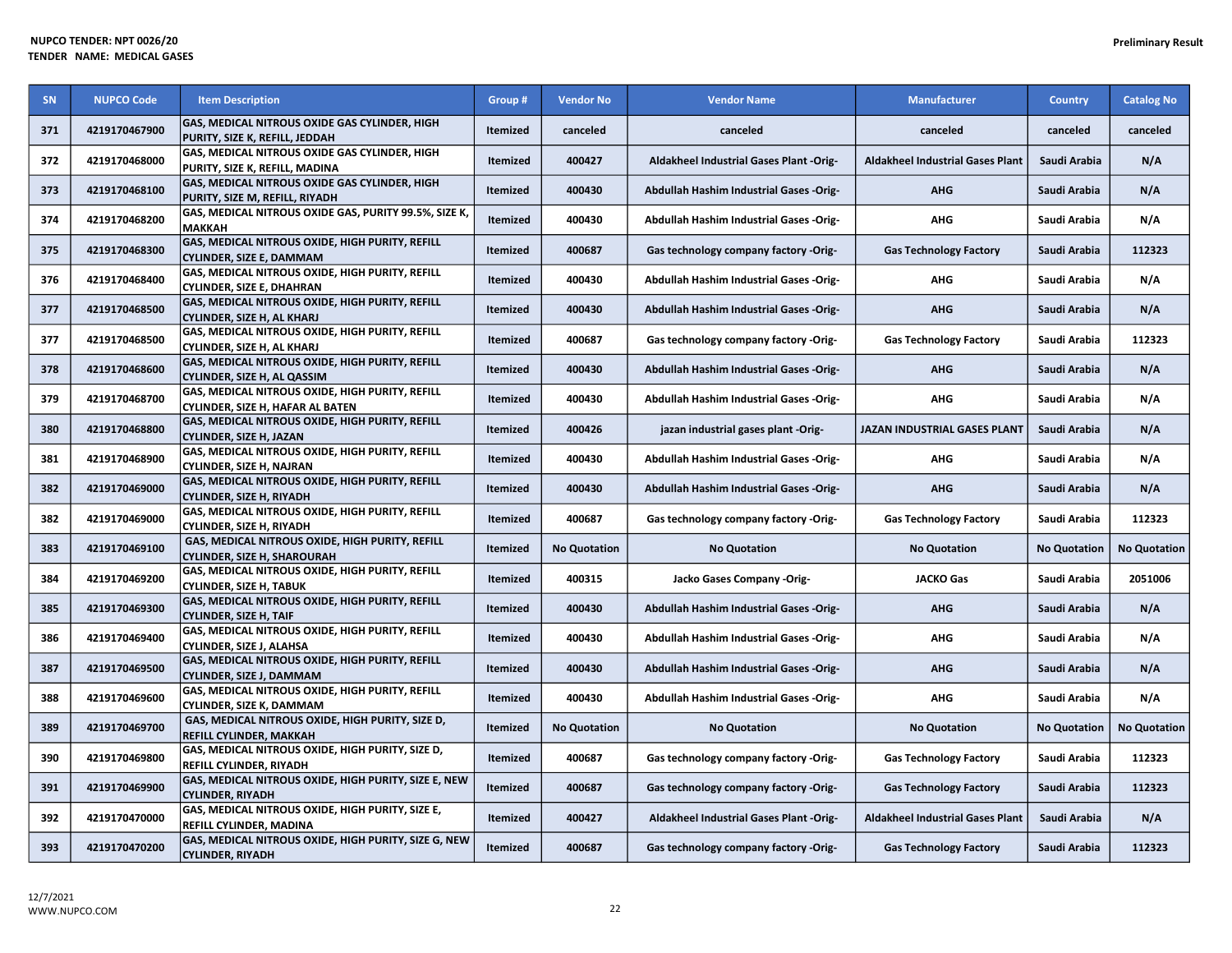| <b>SN</b> | <b>NUPCO Code</b> | <b>Item Description</b>                                                           | Group #         | <b>Vendor No</b> | <b>Vendor Name</b>                                        | <b>Manufacturer</b>                                  | <b>Country</b> | <b>Catalog No</b> |
|-----------|-------------------|-----------------------------------------------------------------------------------|-----------------|------------------|-----------------------------------------------------------|------------------------------------------------------|----------------|-------------------|
| 394       | 4219170470300     | GAS, MEDICAL NITROUS OXIDE, HIGH PURITY, SIZE G,<br>REFILL CYLINDER, RIYADH       | <b>Itemized</b> | 400430           | Abdullah Hashim Industrial Gases -Orig-                   | AHG                                                  | Saudi Arabia   | N/A               |
| 395       | 4219170470400     | GAS, MEDICAL NITROUS OXIDE, HIGH PURITY, SIZE J, NEW<br><b>CYLINDER, RIYADH</b>   | Itemized        | 400687           | Gas technology company factory -Orig-                     | <b>Gas Technology Factory</b>                        | Saudi Arabia   | 112323            |
| 396       | 4219170470500     | GAS, MEDICAL NITROUS OXIDE, HIGH PURITY, SIZE K, NEW<br><b>CYLINDER, RIYADH</b>   | <b>Itemized</b> | 400430           | Abdullah Hashim Industrial Gases -Orig-                   | AHG                                                  | Saudi Arabia   | N/A               |
| 396       | 4219170470500     | GAS, MEDICAL NITROUS OXIDE, HIGH PURITY, SIZE K, NEW<br><b>CYLINDER, RIYADH</b>   | <b>Itemized</b> | 400687           | Gas technology company factory -Orig-                     | <b>Gas Technology Factory</b>                        | Saudi Arabia   | 112323            |
| 397       | 4219170470700     | GAS, MEDICAL NITROUS OXIDE, HIGH PURITY, SIZE K,<br>REFILL CYLINDER, RIYADH       | Itemized        | 400430           | Abdullah Hashim Industrial Gases -Orig-                   | <b>AHG</b>                                           | Saudi Arabia   | N/A               |
| 398       | 4219170470800     | GAS, MEDICAL NITROUS OXIDE, HIGH PURITY, SIZE M,<br><b>NEW CYLINDER, RIYADH</b>   | <b>Itemized</b> | 400687           | Gas technology company factory -Orig-                     | <b>Gas Technology Factory</b>                        | Saudi Arabia   | 112323            |
| 399       | 4219170471000     | GAS, MEDICAL OXYGEN CYLINDER, HIGH PURITY, NEW<br>CYLINDER, SIZE K, DAMMAM        | <b>Itemized</b> | 400430           | Abdullah Hashim Industrial Gases -Orig-                   | <b>AHG</b>                                           | Saudi Arabia   | N/A               |
| 399       | 4219170471000     | GAS, MEDICAL OXYGEN CYLINDER, HIGH PURITY, NEW<br><b>CYLINDER, SIZE K, DAMMAM</b> | <b>Itemized</b> | 400450           | <b>MADA GAS for Medical and Industrial Gas -</b><br>Orig- | <b>MADA GAS FOR MEDICAL AND</b><br><b>INDUSTRIAL</b> | Saudi Arabia   | 399               |
| 399       | 4219170471000     | GAS, MEDICAL OXYGEN CYLINDER, HIGH PURITY, NEW<br>CYLINDER, SIZE K, DAMMAM        | <b>Itemized</b> | 400427           | Aldakheel Industrial Gases Plant -Orig-                   | <b>Aldakheel Industrial Gases Plant</b>              | Saudi Arabia   | N/A               |
| 400       | 4219170471100     | GAS, MEDICAL OXYGEN CYLINDER, HIGH PURITY, REFILL,<br><b>SIZE D. DAMMAM</b>       | <b>Itemized</b> | 400430           | Abdullah Hashim Industrial Gases -Orig-                   | <b>AHG</b>                                           | Saudi Arabia   | N/A               |
| 400       | 4219170471100     | GAS, MEDICAL OXYGEN CYLINDER, HIGH PURITY, REFILL,<br>SIZE D, DAMMAM              | <b>Itemized</b> | 400687           | Gas technology company factory -Orig-                     | <b>Gas Technology Factory</b>                        | Saudi Arabia   | 105224            |
| 401       | 4219170471200     | GAS, MEDICAL OXYGEN CYLINDER, HIGH PURITY, REFILL,<br><b>SIZE D, MAKKAH</b>       | <b>Itemized</b> | 400430           | Abdullah Hashim Industrial Gases -Orig-                   | <b>AHG</b>                                           | Saudi Arabia   | N/A               |
| 402       | 4219170471300     | GAS, MEDICAL OXYGEN CYLINDER, HIGH PURITY, REFILL,<br>SIZE E, DAMMAM              | <b>Itemized</b> | 400430           | Abdullah Hashim Industrial Gases -Orig-                   | <b>AHG</b>                                           | Saudi Arabia   | N/A               |
| 402       | 4219170471300     | GAS, MEDICAL OXYGEN CYLINDER, HIGH PURITY, REFILL,<br><b>SIZE E, DAMMAM</b>       | <b>Itemized</b> | 400687           | Gas technology company factory -Orig-                     | <b>Gas Technology Factory</b>                        | Saudi Arabia   | 105224            |
| 403       | 4219170471400     | GAS, MEDICAL OXYGEN CYLINDER, HIGH PURITY, REFILL,<br>SIZE E, MAKKAH              | <b>Itemized</b> | 400430           | <b>Abdullah Hashim Industrial Gases -Orig-</b>            | <b>AHG</b>                                           | Saudi Arabia   | N/A               |
| 404       | 4219170471500     | GAS, MEDICAL OXYGEN CYLINDER, HIGH PURITY, REFILL,<br><b>SIZE F, DAMMAM</b>       | Itemized        | 400687           | Gas technology company factory -Orig-                     | <b>Gas Technology Factory</b>                        | Saudi Arabia   | 105224            |
| 404       | 4219170471500     | GAS, MEDICAL OXYGEN CYLINDER, HIGH PURITY, REFILL,<br><b>SIZE F. DAMMAM</b>       | <b>Itemized</b> | 400430           | <b>Abdullah Hashim Industrial Gases -Orig-</b>            | <b>AHG</b>                                           | Saudi Arabia   | N/A               |
| 405       | 4219170471600     | GAS, MEDICAL OXYGEN CYLINDER, HIGH PURITY, REFILL,<br><b>SIZE F, MAKKAH</b>       | Itemized        | 400430           | Abdullah Hashim Industrial Gases -Orig-                   | <b>AHG</b>                                           | Saudi Arabia   | N/A               |
| 406       | 4219170471700     | GAS, MEDICAL OXYGEN CYLINDER, HIGH PURITY, REFILL,<br>SIZE K, DAMMAM              | <b>Itemized</b> | 400430           | Abdullah Hashim Industrial Gases -Orig-                   | AHG                                                  | Saudi Arabia   | N/A               |
| 406       | 4219170471700     | GAS, MEDICAL OXYGEN CYLINDER, HIGH PURITY, REFILL,<br><b>SIZE K, DAMMAM</b>       | <b>Itemized</b> | 400687           | Gas technology company factory -Orig-                     | <b>Gas Technology Factory</b>                        | Saudi Arabia   | 105224            |
| 407       | 4219170471800     | GAS, MEDICAL OXYGEN CYLINDER, HIGH PURITY, REFILL,<br>SIZE K, MAKKAH              | <b>Itemized</b> | 400430           | Abdullah Hashim Industrial Gases -Orig-                   | AHG                                                  | Saudi Arabia   | N/A               |
| 408       | 4219170471900     | GAS, MEDICAL OXYGEN CYLINDER, HIGH PURITY, REFILL,<br><b>SIZE M, DAMMAM</b>       | <b>Itemized</b> | 400430           | Abdullah Hashim Industrial Gases -Orig-                   | <b>AHG</b>                                           | Saudi Arabia   | N/A               |
| 409       | 4219170472000     | GAS, MEDICAL OXYGEN CYLINDER, HIGH PURITY, REFILL,<br><b>SIZE M, MAKKAH</b>       | Itemized        | 400430           | Abdullah Hashim Industrial Gases -Orig-                   | <b>AHG</b>                                           | Saudi Arabia   | N/A               |
| 410       | 4219170472100     | GAS, MEDICAL OXYGEN CYLINDER, HIGH PURITY, SIZE D,<br><b>NEW CYLINDER, RIYADH</b> | Itemized        | 400430           | Abdullah Hashim Industrial Gases -Orig-                   | <b>AHG</b>                                           | Saudi Arabia   | N/A               |
| 411       | 4219170472200     | GAS, INDUSTRIAL HELIUM CYLINDER, PURITY 99.99%, SIZE<br>K, MAKKAH                 | <b>Itemized</b> | 400430           | Abdullah Hashim Industrial Gases -Orig-                   | AHG                                                  | Saudi Arabia   | N/A               |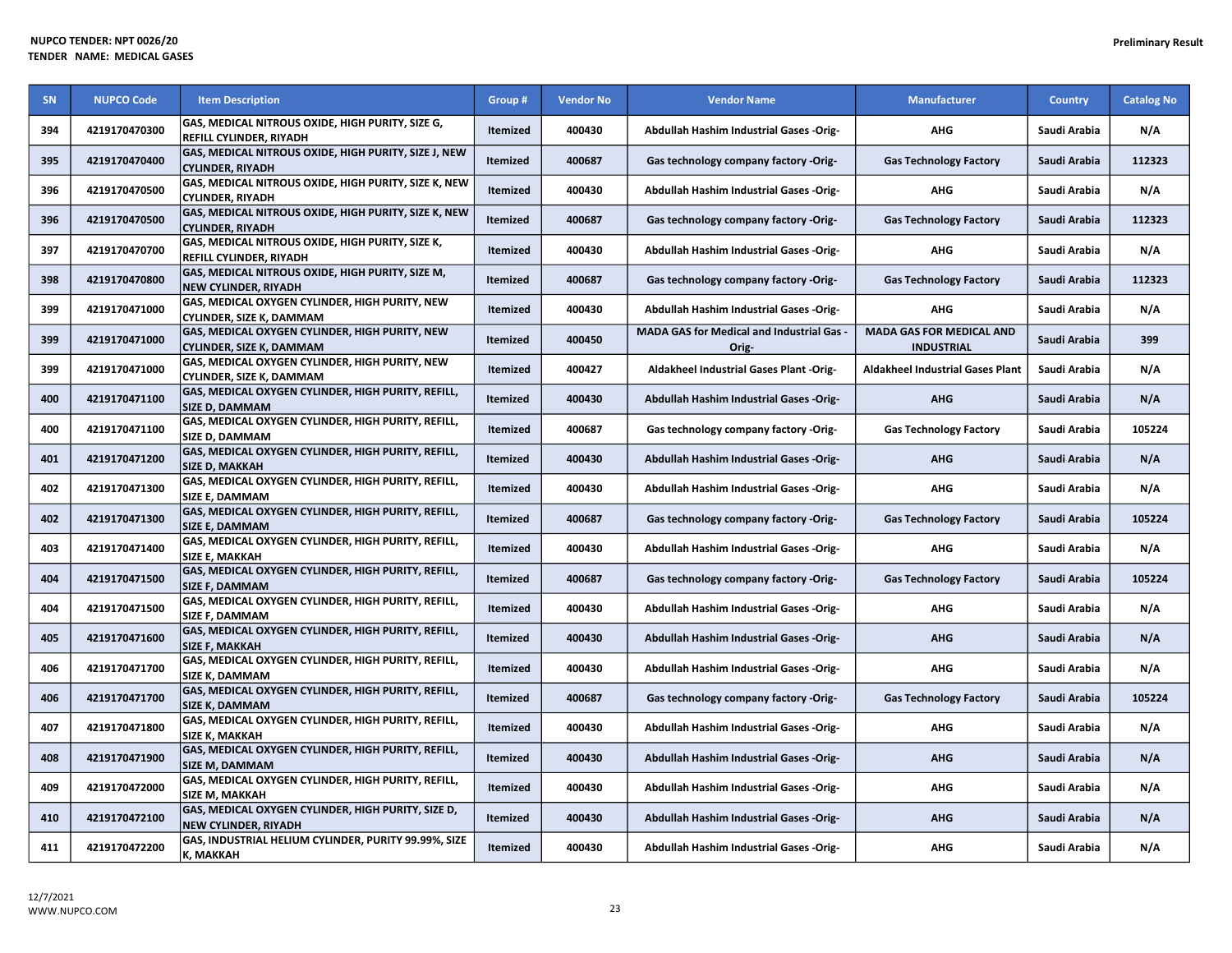| <b>SN</b> | <b>NUPCO Code</b> | <b>Item Description</b>                                                              | Group #         | <b>Vendor No</b>    | <b>Vendor Name</b>                      | <b>Manufacturer</b>                     | <b>Country</b>      | <b>Catalog No</b>   |
|-----------|-------------------|--------------------------------------------------------------------------------------|-----------------|---------------------|-----------------------------------------|-----------------------------------------|---------------------|---------------------|
| 412       | 4219170472300     | GAS, MEDICAL OXYGEN CYLINDER, HIGH PURITY, SIZE D,<br><b>REFILL, WADI AL DAWASER</b> | Itemized        | 400315              | Jacko Gases Company -Orig-              | <b>JACKO Gas</b>                        | Saudi Arabia        | 2011005             |
| 413       | 4219170472400     | GAS, MEDICAL OXYGEN CYLINDER, HIGH PURITY, SIZE<br>D, REFILL, AL KHARJ               | <b>Itemized</b> | 400687              | Gas technology company factory -Orig-   | <b>Gas Technology Factory</b>           | Saudi Arabia        | 105224              |
| 413       | 4219170472400     | GAS, MEDICAL OXYGEN CYLINDER, HIGH PURITY, SIZE<br><b>D, REFILL, AL KHARJ</b>        | <b>Itemized</b> | 400430              | Abdullah Hashim Industrial Gases -Orig- | <b>AHG</b>                              | Saudi Arabia        | N/A                 |
| 414       | 4219170472500     | GAS, MEDICAL OXYGEN CYLINDER, HIGH PURITY, SIZE<br><b>D, REFILL, HAFAR AL BATEN</b>  | <b>Itemized</b> | 400430              | Abdullah Hashim Industrial Gases -Orig- | <b>AHG</b>                              | Saudi Arabia        | N/A                 |
| 415       | 4219170472600     | GAS, MEDICAL OXYGEN CYLINDER, HIGH PURITY, SIZE<br>D, REFILL, JAZAN                  | Itemized        | 400426              | jazan industrial gases plant -Orig-     | JAZAN INDUSTRIAL GASES PLANT            | Saudi Arabia        | N/A                 |
| 416       | 4219170472700     | GAS, MEDICAL OXYGEN CYLINDER, HIGH PURITY, SIZE<br>D.REFILL. NAJRAN                  | <b>Itemized</b> | 400430              | Abdullah Hashim Industrial Gases -Orig- | <b>AHG</b>                              | Saudi Arabia        | N/A                 |
| 417       | 4219170472800     | GAS, MEDICAL OXYGEN CYLINDER, HIGH PURITY, SIZE<br>D, REFILL, RIYADH                 | Itemized        | 400687              | Gas technology company factory -Orig-   | <b>Gas Technology Factory</b>           | Saudi Arabia        | 105224              |
| 417       | 4219170472800     | GAS, MEDICAL OXYGEN CYLINDER, HIGH PURITY, SIZE<br>D,REFILL, RIYADH                  | <b>Itemized</b> | 400430              | Abdullah Hashim Industrial Gases -Orig- | <b>AHG</b>                              | Saudi Arabia        | N/A                 |
| 418       | 4219170472900     | GAS, MEDICAL OXYGEN CYLINDER, HIGH PURITY, SIZE<br><b>D,REFILL, SHAROURAH</b>        | Itemized        | <b>No Quotation</b> | <b>No Quotation</b>                     | <b>No Quotation</b>                     | <b>No Quotation</b> | <b>No Quotation</b> |
| 419       | 4219170473000     | GAS, MEDICAL OXYGEN CYLINDER, HIGH PURITY, SIZE<br><b>D,REFILL, TABUK</b>            | <b>Itemized</b> | 400349              | albazei gas factory -Orig-              | <b>ALBAZEI</b>                          | Saudi Arabia        | N/A                 |
| 420       | 4219170473100     | GAS, MEDICAL OXYGEN CYLINDER, HIGH PURITY, SIZE<br><b>D,REFILL, TAIF</b>             | Itemized        | 400687              | Gas technology company factory -Orig-   | <b>Gas Technology Factory</b>           | Saudi Arabia        | 105224              |
| 421       | 4219170473200     | GAS, MEDICAL OXYGEN CYLINDER, HIGH PURITY, SIZE E,<br>NEW CYLINDER, JUBAIL           | <b>Itemized</b> | 400687              | Gas technology company factory -Orig-   | <b>Gas Technology Factory</b>           | Saudi Arabia        | 105224              |
| 422       | 4219170473300     | GAS, MEDICAL OXYGEN CYLINDER, HIGH PURITY, SIZE E,<br>NEW CYLINDER, RIYADH           | Itemized        | 400430              | Abdullah Hashim Industrial Gases -Orig- | <b>AHG</b>                              | Saudi Arabia        | N/A                 |
| 422       | 4219170473300     | GAS, MEDICAL OXYGEN CYLINDER, HIGH PURITY, SIZE E,<br>NEW CYLINDER, RIYADH           | <b>Itemized</b> | 400687              | Gas technology company factory -Orig-   | <b>Gas Technology Factory</b>           | Saudi Arabia        | 105224              |
| 423       | 4219170473400     | GAS, MEDICAL OXYGEN CYLINDER, HIGH PURITY, SIZE E,<br>REFILL, AL KHARJ               | Itemized        | 400687              | Gas technology company factory -Orig-   | <b>Gas Technology Factory</b>           | Saudi Arabia        | 105224              |
| 423       | 4219170473400     | GAS, MEDICAL OXYGEN CYLINDER, HIGH PURITY, SIZE E,<br><b>REFILL, AL KHARJ</b>        | Itemized        | 400430              | Abdullah Hashim Industrial Gases -Orig- | AHG                                     | Saudi Arabia        | N/A                 |
| 424       | 4219170473500     | GAS, MEDICAL OXYGEN CYLINDER, HIGH PURITY, SIZE E,<br><b>REFILL, ALAHASA</b>         | Itemized        | 400687              | Gas technology company factory -Orig-   | <b>Gas Technology Factory</b>           | Saudi Arabia        | 105224              |
| 424       | 4219170473500     | GAS, MEDICAL OXYGEN CYLINDER, HIGH PURITY, SIZE E,<br><b>REFILL, ALAHASA</b>         | Itemized        | 400430              | Abdullah Hashim Industrial Gases -Orig- | AHG                                     | Saudi Arabia        | N/A                 |
| 425       | 4219170473600     | GAS, MEDICAL OXYGEN CYLINDER, HIGH PURITY, SIZE E,<br>REFILL, DHAHRAN                | Itemized        | 400430              | Abdullah Hashim Industrial Gases -Orig- | <b>AHG</b>                              | Saudi Arabia        | N/A                 |
| 426       | 4219170473700     | GAS, MEDICAL OXYGEN CYLINDER, HIGH PURITY, SIZE E,<br>REFILL, HAFAR AL BATEN         | Itemized        | 400430              | Abdullah Hashim Industrial Gases -Orig- | <b>AHG</b>                              | Saudi Arabia        | N/A                 |
| 427       | 4219170473800     | GAS, MEDICAL OXYGEN CYLINDER, HIGH PURITY, SIZE E,<br>REFILL, JAZAN                  | Itemized        | 400426              | jazan industrial gases plant -Orig-     | JAZAN INDUSTRIAL GASES PLANT            | Saudi Arabia        | <b>NA</b>           |
| 428       | 4219170473900     | GAS, MEDICAL OXYGEN CYLINDER, HIGH PURITY, SIZE E,<br>REFILL, JEDDAH                 | Itemized        | 400687              | Gas technology company factory -Orig-   | <b>Gas Technology Factory</b>           | Saudi Arabia        | 105224              |
| 429       | 4219170474000     | GAS, MEDICAL OXYGEN CYLINDER, HIGH PURITY, SIZE E,<br><b>REFILL, MADINA</b>          | <b>Itemized</b> | 400427              | Aldakheel Industrial Gases Plant -Orig- | <b>Aldakheel Industrial Gases Plant</b> | Saudi Arabia        | N/A                 |
| 430       | 4219170474100     | GAS, MEDICAL OXYGEN CYLINDER, HIGH PURITY, SIZE E,<br>REFILL, NAJRAN                 | <b>Itemized</b> | 400430              | Abdullah Hashim Industrial Gases -Orig- | <b>AHG</b>                              | Saudi Arabia        | N/A                 |
| 431       | 4219170474200     | GAS, MEDICAL OXYGEN CYLINDER, HIGH PURITY, SIZE E,<br><b>REFILL, RIYADH</b>          | Itemized        | 400430              | Abdullah Hashim Industrial Gases -Orig- | <b>AHG</b>                              | Saudi Arabia        | N/A                 |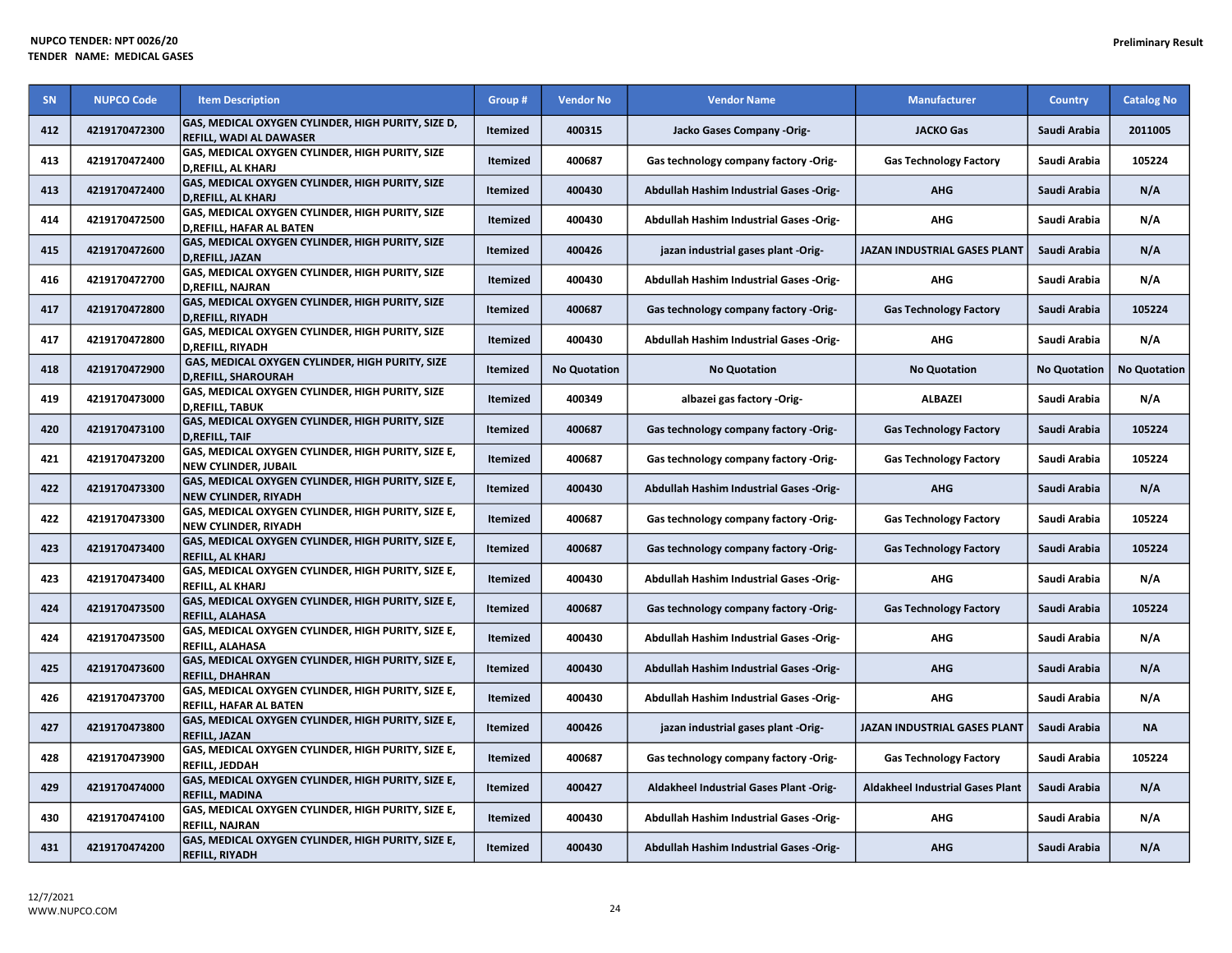| <b>SN</b> | <b>NUPCO Code</b> | <b>Item Description</b>                                                           | Group #         | <b>Vendor No</b>    | <b>Vendor Name</b>                                        | <b>Manufacturer</b>                                  | <b>Country</b>      | <b>Catalog No</b>   |
|-----------|-------------------|-----------------------------------------------------------------------------------|-----------------|---------------------|-----------------------------------------------------------|------------------------------------------------------|---------------------|---------------------|
| 431       | 4219170474200     | GAS, MEDICAL OXYGEN CYLINDER, HIGH PURITY, SIZE E,<br>REFILL, RIYADH              | <b>Itemized</b> | 400687              | Gas technology company factory -Orig-                     | <b>Gas Technology Factory</b>                        | Saudi Arabia        | 105224              |
| 432       | 4219170474300     | GAS, MEDICAL OXYGEN CYLINDER, HIGH PURITY, SIZE E,<br><b>REFILL, SHAROURAH</b>    | <b>Itemized</b> | <b>No Quotation</b> | <b>No Quotation</b>                                       | <b>No Quotation</b>                                  | <b>No Quotation</b> | <b>No Quotation</b> |
| 433       | 4219170474400     | GAS, MEDICAL OXYGEN CYLINDER, HIGH PURITY, SIZE E,<br><b>REFILL, TABUK</b>        | <b>Itemized</b> | 400349              | albazei gas factory -Orig-                                | <b>ALBAZEI</b>                                       | Saudi Arabia        | N/A                 |
| 434       | 4219170474500     | GAS, MEDICAL OXYGEN CYLINDER, HIGH PURITY, SIZE E,<br>REFILL, WADI AL DAWASER     | <b>Itemized</b> | 400315              | Jacko Gases Company -Orig-                                | <b>JACKO Gas</b>                                     | Saudi Arabia        | 2011006             |
| 435       | 4219170474600     | GAS, MEDICAL OXYGEN CYLINDER, HIGH PURITY, SIZE F,<br><b>NEW CYLINDER, RIYADH</b> | Itemized        | 400430              | <b>Abdullah Hashim Industrial Gases -Orig-</b>            | <b>AHG</b>                                           | Saudi Arabia        | N/A                 |
| 436       | 4219170474700     | GAS, MEDICAL OXYGEN CYLINDER, HIGH PURITY, SIZE G,<br><b>NEW CYLINDER, RIYADH</b> | <b>Itemized</b> | 400450              | <b>MADA GAS for Medical and Industrial Gas -</b><br>Orig- | <b>MADA GAS FOR MEDICAL AND</b><br><b>INDUSTRIAL</b> | Saudi Arabia        | 436                 |
| 436       | 4219170474700     | GAS, MEDICAL OXYGEN CYLINDER, HIGH PURITY, SIZE G,<br>NEW CYLINDER, RIYADH        | <b>Itemized</b> | 400430              | <b>Abdullah Hashim Industrial Gases -Orig-</b>            | AHG                                                  | Saudi Arabia        | N/A                 |
| 437       | 4219170474800     | GAS, MEDICAL OXYGEN CYLINDER, HIGH PURITY, SIZE H,<br><b>NEW CYLINDER, RIYADH</b> | <b>Itemized</b> | 400430              | Abdullah Hashim Industrial Gases -Orig-                   | <b>AHG</b>                                           | Saudi Arabia        | N/A                 |
| 437       | 4219170474800     | GAS, MEDICAL OXYGEN CYLINDER, HIGH PURITY, SIZE H,<br><b>NEW CYLINDER, RIYADH</b> | <b>Itemized</b> | 400450              | <b>MADA GAS for Medical and Industrial Gas -</b><br>Orig- | MADA GAS FOR MEDICAL AND<br><b>INDUSTRIAL</b>        | Saudi Arabia        | 437                 |
| 438       | 4219170474900     | GAS, MEDICAL OXYGEN CYLINDER, HIGH PURITY, SIZE K,<br><b>NEW CYLINDER, RIYADH</b> | <b>Itemized</b> | 400450              | MADA GAS for Medical and Industrial Gas -<br>Orig-        | <b>MADA GAS FOR MEDICAL AND</b><br><b>INDUSTRIAL</b> | Saudi Arabia        | 438                 |
| 438       | 4219170474900     | GAS, MEDICAL OXYGEN CYLINDER, HIGH PURITY, SIZE K,<br>NEW CYLINDER, RIYADH        | Itemized        | 400430              | Abdullah Hashim Industrial Gases -Orig-                   | AHG                                                  | Saudi Arabia        | N/A                 |
| 439       | 4219170475000     | GAS, MEDICAL OXYGEN CYLINDER, HIGH PURITY, SIZE K,<br>REFILL, ALAHSA              | Itemized        | 400430              | Abdullah Hashim Industrial Gases -Orig-                   | <b>AHG</b>                                           | Saudi Arabia        | N/A                 |
| 440       | 4219170475100     | GAS, MEDICAL OXYGEN CYLINDER, HIGH PURITY, SIZE K,<br>REFILL. JEDDAH              | <b>Itemized</b> | 400687              | Gas technology company factory -Orig-                     | <b>Gas Technology Factory</b>                        | Saudi Arabia        | 105224              |
| 441       | 4219170475200     | GAS, MEDICAL OXYGEN CYLINDER, HIGH PURITY, SIZE K,<br><b>REFILL, MADINA</b>       | Itemized        | 400427              | Aldakheel Industrial Gases Plant -Orig-                   | <b>Aldakheel Industrial Gases Plant</b>              | Saudi Arabia        | N/A                 |
| 442       | 4219170475300     | GAS, MEDICAL OXYGEN CYLINDER, HIGH PURITY, SIZE K,<br>REFILL, RIYADH              | <b>Itemized</b> | 400687              | Gas technology company factory -Orig-                     | <b>Gas Technology Factory</b>                        | Saudi Arabia        | 105224              |
| 442       | 4219170475300     | GAS, MEDICAL OXYGEN CYLINDER, HIGH PURITY, SIZE K,<br><b>REFILL, RIYADH</b>       | Itemized        | 400430              | Abdullah Hashim Industrial Gases -Orig-                   | <b>AHG</b>                                           | Saudi Arabia        | N/A                 |
| 443       | 4219170475400     | GAS, MEDICAL OXYGEN CYLINDER, HIGH PURITY, SIZE M,<br>NEW CYLINDER, RIYADH        | Itemized        | 400450              | <b>MADA GAS for Medical and Industrial Gas -</b><br>Orig- | <b>MADA GAS FOR MEDICAL AND</b><br><b>INDUSTRIAL</b> | Saudi Arabia        | 443                 |
| 444       | 4219170475500     | GAS, MEDICAL OXYGEN CYLINDER, HIGH PURITY, SIZE M,<br><b>REFILL, MADINA</b>       | Itemized        | 400427              | Aldakheel Industrial Gases Plant -Orig-                   | <b>Aldakheel Industrial Gases Plant</b>              | Saudi Arabia        | N/A                 |
| 445       | 4219170475600     | GAS, MEDICAL OXYGEN CYLINDER, HIGH PURITY, SIZE M,<br>REFILL, RIYADH              | Itemized        | 400687              | Gas technology company factory -Orig-                     | <b>Gas Technology Factory</b>                        | Saudi Arabia        | 105224              |
| 445       | 4219170475600     | GAS, MEDICAL OXYGEN CYLINDER, HIGH PURITY, SIZE M,<br><b>REFILL, RIYADH</b>       | <b>Itemized</b> | 400430              | Abdullah Hashim Industrial Gases -Orig-                   | <b>AHG</b>                                           | Saudi Arabia        | N/A                 |
| 446       | 4219170475700     | GAS, MEDICAL OXYGEN CYLINDER, PURITY 99.999%, SIZE<br>K. REFILL. RIYADH           | <b>Itemized</b> | 400430              | <b>Abdullah Hashim Industrial Gases -Orig-</b>            | <b>AHG</b>                                           | Saudi Arabia        | N/A                 |
| 447       | 4219170475800     | GAS, MEDICAL OXYGEN, HIGH PURITY, SIZE F, REFILL<br><b>CYLINDER, JEDDAH</b>       | Itemized        | 400687              | Gas technology company factory -Orig-                     | <b>Gas Technology Factory</b>                        | Saudi Arabia        | 105224              |
| 448       | 4219170475900     | GAS, MEDICAL OXYGEN, HIGH PURITY, NEW CYLINDER,<br>SIZE F, JAZAN                  | <b>Itemized</b> | 400450              | <b>MADA GAS for Medical and Industrial Gas -</b><br>Orig- | <b>MADA GAS FOR MEDICAL AND</b><br><b>INDUSTRIAL</b> | Saudi Arabia        | 448                 |
| 449       | 4219170476000     | GAS, MEDICAL OXYGEN, HIGH PURITY, NEW CYLINDER,<br><b>SIZE F, JUBAIL</b>          | <b>Itemized</b> | 400427              | Aldakheel Industrial Gases Plant -Orig-                   | <b>Aldakheel Industrial Gases Plant</b>              | Saudi Arabia        | N/A                 |
| 449       | 4219170476000     | GAS, MEDICAL OXYGEN, HIGH PURITY, NEW CYLINDER,<br><b>SIZE F, JUBAIL</b>          | <b>Itemized</b> | 400450              | MADA GAS for Medical and Industrial Gas -<br>Orig-        | <b>MADA GAS FOR MEDICAL AND</b><br><b>INDUSTRIAL</b> | Saudi Arabia        | 449                 |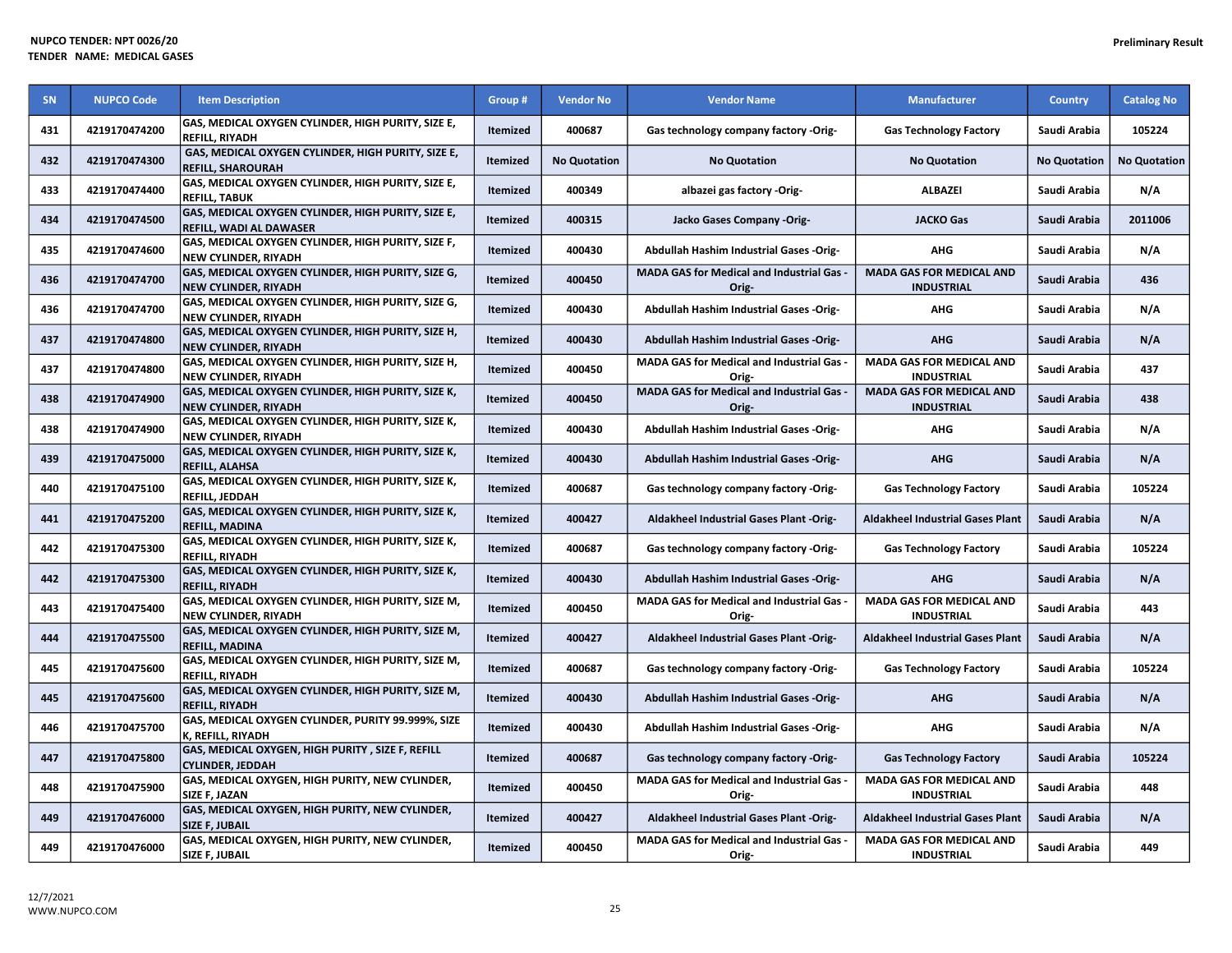| SN  | <b>NUPCO Code</b> | <b>Item Description</b>                                                              | Group #         | <b>Vendor No</b> | <b>Vendor Name</b>                                 | <b>Manufacturer</b>                                  | <b>Country</b> | <b>Catalog No</b> |
|-----|-------------------|--------------------------------------------------------------------------------------|-----------------|------------------|----------------------------------------------------|------------------------------------------------------|----------------|-------------------|
| 449 | 4219170476000     | GAS, MEDICAL OXYGEN, HIGH PURITY, NEW CYLINDER,<br><b>SIZE F, JUBAIL</b>             | Itemized        | 400430           | Abdullah Hashim Industrial Gases -Orig-            | <b>AHG</b>                                           | Saudi Arabia   | N/A               |
| 450 | 4219170476100     | GAS, MEDICAL OXYGEN, HIGH PURITY, NEW CYLINDER,<br><b>SIZE F, NAJRAN</b>             | <b>Itemized</b> | 400430           | Abdullah Hashim Industrial Gases -Orig-            | AHG                                                  | Saudi Arabia   | N/A               |
| 450 | 4219170476100     | GAS, MEDICAL OXYGEN, HIGH PURITY, NEW CYLINDER,<br><b>SIZE F, NAJRAN</b>             | Itemized        | 400450           | MADA GAS for Medical and Industrial Gas -<br>Orig- | <b>MADA GAS FOR MEDICAL AND</b><br><b>INDUSTRIAL</b> | Saudi Arabia   | 450               |
| 451 | 4219170476200     | GAS, MEDICAL OXYGEN, HIGH PURITY, NEW CYLINDER,<br>SIZE F, RIFILL, AL KHARJ          | <b>Itemized</b> | 400430           | Abdullah Hashim Industrial Gases -Orig-            | AHG                                                  | Saudi Arabia   | N/A               |
| 452 | 4219170476300     | GAS, MEDICAL OXYGEN, HIGH PURITY, NEW CYLINDER,<br>SIZE F, RIFILL, DHAHRAN           | <b>Itemized</b> | 400430           | Abdullah Hashim Industrial Gases -Orig-            | <b>AHG</b>                                           | Saudi Arabia   | N/A               |
| 452 | 4219170476300     | GAS, MEDICAL OXYGEN, HIGH PURITY, NEW CYLINDER,<br>SIZE F, RIFILL, DHAHRAN           | <b>Itemized</b> | 400427           | Aldakheel Industrial Gases Plant -Orig-            | <b>Aldakheel Industrial Gases Plant</b>              | Saudi Arabia   | N/A               |
| 453 | 4219170476400     | GAS, MEDICAL OXYGEN, HIGH PURITY, REFILL CYLINDER,<br>SIZE D, AL QASSIM              | Itemized        | 400430           | Abdullah Hashim Industrial Gases -Orig-            | <b>AHG</b>                                           | Saudi Arabia   | N/A               |
| 453 | 4219170476400     | GAS, MEDICAL OXYGEN, HIGH PURITY, REFILL CYLINDER,<br>SIZE D, AL QASSIM              | Itemized        | 400687           | Gas technology company factory -Orig-              | <b>Gas Technology Factory</b>                        | Saudi Arabia   | 105224            |
| 454 | 4219170476500     | GAS, MEDICAL OXYGEN, HIGH PURITY, REFILL CYLINDER,<br>SIZE E, AL QASSIM              | Itemized        | 400430           | Abdullah Hashim Industrial Gases -Orig-            | <b>AHG</b>                                           | Saudi Arabia   | N/A               |
| 454 | 4219170476500     | GAS, MEDICAL OXYGEN, HIGH PURITY, REFILL CYLINDER,<br>SIZE E, AL QASSIM              | Itemized        | 400687           | Gas technology company factory -Orig-              | <b>Gas Technology Factory</b>                        | Saudi Arabia   | 105224            |
| 455 | 4219170476600     | GAS, MEDICAL OXYGEN, HIGH PURITY, REFILL CYLINDER,<br>SIZE F, AL QASSIM              | Itemized        | 400687           | Gas technology company factory -Orig-              | <b>Gas Technology Factory</b>                        | Saudi Arabia   | 105224            |
| 455 | 4219170476600     | GAS, MEDICAL OXYGEN, HIGH PURITY, REFILL CYLINDER,<br>SIZE F, AL QASSIM              | <b>Itemized</b> | 400430           | Abdullah Hashim Industrial Gases -Orig-            | AHG                                                  | Saudi Arabia   | N/A               |
| 456 | 4219170476700     | GAS, MEDICAL OXYGEN, HIGH PURITY, REFILL CYLINDER,<br><b>SIZE F. DHAHRAN</b>         | Itemized        | 400687           | Gas technology company factory -Orig-              | <b>Gas Technology Factory</b>                        | Saudi Arabia   | 105224            |
| 456 | 4219170476700     | GAS, MEDICAL OXYGEN, HIGH PURITY, REFILL CYLINDER,<br><b>SIZE F, DHAHRAN</b>         | <b>Itemized</b> | 400430           | Abdullah Hashim Industrial Gases -Orig-            | <b>AHG</b>                                           | Saudi Arabia   | N/A               |
| 457 | 4219170476800     | GAS, MEDICAL OXYGEN, HIGH PURITY, REFILL CYLINDER,<br><b>SIZE F, HAFAR AL BATEN</b>  | Itemized        | 400430           | Abdullah Hashim Industrial Gases -Orig-            | <b>AHG</b>                                           | Saudi Arabia   | N/A               |
| 458 | 4219170476900     | GAS, MEDICAL OXYGEN, HIGH PURITY, REFILL CYLINDER,<br><b>SIZE F, JAZAN</b>           | Itemized        | 400426           | jazan industrial gases plant -Orig-                | JAZAN INDUSTRIAL GASES PLANT                         | Saudi Arabia   | N/A               |
| 459 | 4219170477000     | GAS, MEDICAL OXYGEN, HIGH PURITY, REFILL CYLINDER,<br><b>SIZE F, MADINA</b>          | Itemized        | 400427           | <b>Aldakheel Industrial Gases Plant -Orig-</b>     | <b>Aldakheel Industrial Gases Plant</b>              | Saudi Arabia   | N/A               |
| 460 | 4219170477100     | GAS, MEDICAL OXYGEN, HIGH PURITY, REFILL CYLINDER,<br><b>SIZE F, NAJRAN</b>          | Itemized        | 400430           | Abdullah Hashim Industrial Gases -Orig-            | <b>AHG</b>                                           | Saudi Arabia   | N/A               |
| 461 | 4219170477200     | GAS, MEDICAL OXYGEN, HIGH PURITY, REFILL CYLINDER,<br>SIZE F, REFILL CYLINDER, TABUK | Itemized        | 400349           | albazei gas factory -Orig-                         | <b>ALBAZEI</b>                                       | Saudi Arabia   | N/A               |
| 462 | 4219170477300     | GAS, MEDICAL OXYGEN, HIGH PURITY, REFILL CYLINDER,<br>SIZE G, AL QASSIM              | <b>Itemized</b> | 400430           | Abdullah Hashim Industrial Gases -Orig-            | <b>AHG</b>                                           | Saudi Arabia   | N/A               |
| 462 | 4219170477300     | GAS, MEDICAL OXYGEN, HIGH PURITY, REFILL CYLINDER,<br>SIZE G, AL QASSIM              | Itemized        | 400687           | Gas technology company factory -Orig-              | <b>Gas Technology Factory</b>                        | Saudi Arabia   | 105224            |
| 463 | 4219170477400     | GAS, MEDICAL OXYGEN, HIGH PURITY, REFILL CYLINDER,<br><b>SIZE G, DHAHRAN</b>         | <b>Itemized</b> | 400687           | Gas technology company factory -Orig-              | <b>Gas Technology Factory</b>                        | Saudi Arabia   | 105224            |
| 463 | 4219170477400     | GAS, MEDICAL OXYGEN, HIGH PURITY, REFILL CYLINDER,<br><b>SIZE G. DHAHRAN</b>         | Itemized        | 400430           | Abdullah Hashim Industrial Gases -Orig-            | <b>AHG</b>                                           | Saudi Arabia   | N/A               |
| 464 | 4219170477500     | GAS, MEDICAL OXYGEN, HIGH PURITY, REFILL CYLINDER,<br>SIZE G, HAFAR AL BATEN         | Itemized        | 400430           | Abdullah Hashim Industrial Gases -Orig-            | <b>AHG</b>                                           | Saudi Arabia   | N/A               |
| 465 | 4219170477600     | GAS, MEDICAL OXYGEN, HIGH PURITY, REFILL CYLINDER,<br>SIZE G, JAZAN                  | Itemized        | 400426           | jazan industrial gases plant -Orig-                | JAZAN INDUSTRIAL GASES PLANT                         | Saudi Arabia   | <b>NA</b>         |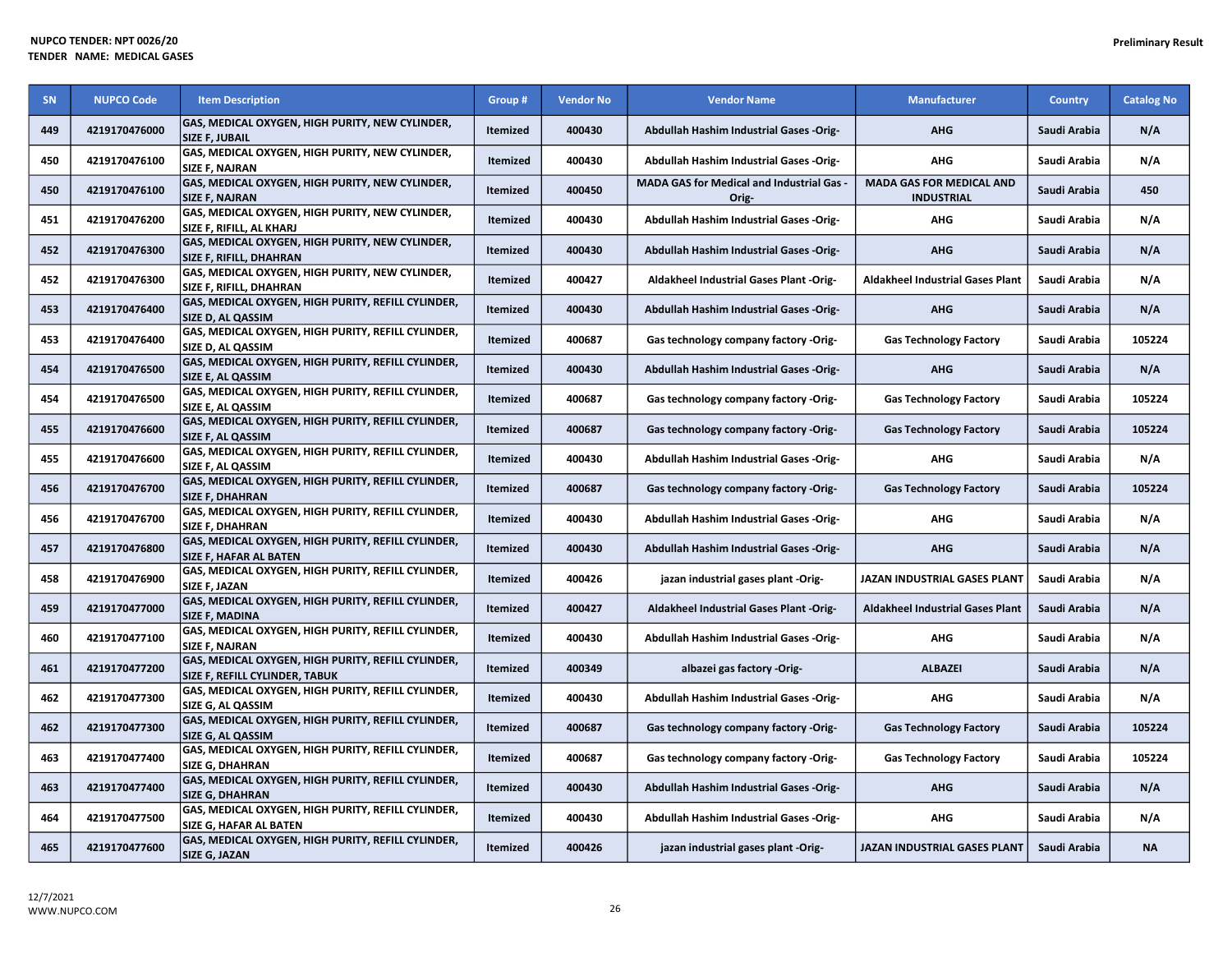| SN  | <b>NUPCO Code</b> | <b>Item Description</b>                                                             | Group #         | <b>Vendor No</b>    | <b>Vendor Name</b>                                 | <b>Manufacturer</b>                                  | <b>Country</b>      | <b>Catalog No</b>   |
|-----|-------------------|-------------------------------------------------------------------------------------|-----------------|---------------------|----------------------------------------------------|------------------------------------------------------|---------------------|---------------------|
| 466 | 4219170477700     | GAS, MEDICAL OXYGEN, HIGH PURITY, REFILL CYLINDER,<br><b>SIZE G, NAJRAN</b>         | <b>Itemized</b> | 400430              | Abdullah Hashim Industrial Gases -Orig-            | <b>AHG</b>                                           | Saudi Arabia        | N/A                 |
| 467 | 4219170477800     | GAS, MEDICAL OXYGEN, HIGH PURITY, REFILL CYLINDER,<br><b>SIZE G, SHAROURAH</b>      | <b>Itemized</b> | <b>No Quotation</b> | <b>No Quotation</b>                                | <b>No Quotation</b>                                  | <b>No Quotation</b> | <b>No Quotation</b> |
| 468 | 4219170477900     | GAS, MEDICAL OXYGEN, HIGH PURITY, REFILL CYLINDER,<br><b>SIZE G,TABUK</b>           | <b>Itemized</b> | 400349              | albazei gas factory -Orig-                         | <b>ALBAZEI</b>                                       | Saudi Arabia        | N/A                 |
| 469 | 4219170478000     | GAS, MEDICAL OXYGEN, HIGH PURITY, REFILL CYLINDER,<br><b>SIZE G.TAIF</b>            | <b>Itemized</b> | 400687              | Gas technology company factory -Orig-              | <b>Gas Technology Factory</b>                        | Saudi Arabia        | 105224              |
| 470 | 4219170478100     | GAS, MEDICAL OXYGEN, HIGH PURITY, REFILL CYLINDER,<br>SIZE H, AL QASSIM             | <b>Itemized</b> | 400430              | Abdullah Hashim Industrial Gases -Orig-            | <b>AHG</b>                                           | Saudi Arabia        | N/A                 |
| 470 | 4219170478100     | GAS, MEDICAL OXYGEN, HIGH PURITY, REFILL CYLINDER,<br>SIZE H, AL QASSIM             | <b>Itemized</b> | 400687              | Gas technology company factory -Orig-              | <b>Gas Technology Factory</b>                        | Saudi Arabia        | 105224              |
| 471 | 4219170478200     | GAS, MEDICAL OXYGEN, HIGH PURITY, REFILL CYLINDER,<br>SIZE H, DHAHRAN               | <b>Itemized</b> | 400430              | Abdullah Hashim Industrial Gases -Orig-            | <b>AHG</b>                                           | Saudi Arabia        | N/A                 |
| 471 | 4219170478200     | GAS, MEDICAL OXYGEN, HIGH PURITY, REFILL CYLINDER,<br><b>SIZE H, DHAHRAN</b>        | Itemized        | 400427              | Aldakheel Industrial Gases Plant -Orig-            | <b>Aldakheel Industrial Gases Plant</b>              | Saudi Arabia        | N/A                 |
| 472 | 4219170478300     | GAS, MEDICAL OXYGEN, HIGH PURITY, REFILL CYLINDER,<br><b>SIZE H. HAFAR AL BATEN</b> | <b>Itemized</b> | 400430              | Abdullah Hashim Industrial Gases -Orig-            | <b>AHG</b>                                           | Saudi Arabia        | N/A                 |
| 473 | 4219170478400     | GAS, MEDICAL OXYGEN, HIGH PURITY, REFILL CYLINDER,<br>SIZE H, JAZAN                 | Itemized        | 400426              | jazan industrial gases plant -Orig-                | JAZAN INDUSTRIAL GASES PLANT                         | Saudi Arabia        | N/A                 |
| 474 | 4219170478500     | GAS, MEDICAL OXYGEN, HIGH PURITY, REFILL CYLINDER,<br>SIZE H, NAJRAN                | Itemized        | 400430              | Abdullah Hashim Industrial Gases -Orig-            | <b>AHG</b>                                           | Saudi Arabia        | N/A                 |
| 475 | 4219170478600     | GAS, MEDICAL OXYGEN, HIGH PURITY, REFILL CYLINDER,<br><b>SIZE H, SHAROURAH</b>      | Itemized        | <b>No Quotation</b> | <b>No Quotation</b>                                | <b>No Quotation</b>                                  | <b>No Quotation</b> | <b>No Quotation</b> |
| 476 | 4219170478700     | GAS, MEDICAL OXYGEN, HIGH PURITY, REFILL CYLINDER,<br>SIZE H, WADI AL DAWASER       | <b>Itemized</b> | 400315              | Jacko Gases Company -Orig-                         | <b>JACKO Gas</b>                                     | Saudi Arabia        | 2011010             |
| 477 | 4219170478800     | GAS, MEDICAL OXYGEN, HIGH PURITY, REFILL CYLINDER,<br><b>SIZE H, TABUK</b>          | <b>Itemized</b> | 400349              | albazei gas factory -Orig-                         | <b>ALBAZEI</b>                                       | Saudi Arabia        | N/A                 |
| 478 | 4219170478900     | GAS, MEDICAL OXYGEN, HIGH PURITY, REFILL CYLINDER,<br>SIZE K, HAFAR AL BATEN        | <b>Itemized</b> | 400430              | Abdullah Hashim Industrial Gases -Orig-            | AHG                                                  | Saudi Arabia        | N/A                 |
| 479 | 4219170479000     | GAS, MEDICAL OXYGEN, HIGH PURITY, REFILL CYLINDER,<br><b>SIZE K.TABUK</b>           | <b>Itemized</b> | 400349              | albazei gas factory -Orig-                         | <b>ALBAZEI</b>                                       | Saudi Arabia        | N/A                 |
| 480 | 4219170479100     | GAS, MEDICAL OXYGEN, HIGH PURITY, SIZE D, NEW<br><b>CYLINDER, DHAHRAN</b>           | <b>Itemized</b> | 400427              | Aldakheel Industrial Gases Plant -Orig-            | <b>Aldakheel Industrial Gases Plant</b>              | Saudi Arabia        | N/A                 |
| 481 | 4219170479200     | <b>GAS, MEDICAL OXYGEN, HIGH PURITY, SIZE D, NEW</b><br><b>CYLINDER, JAZAN</b>      | Itemized        | 400430              | Abdullah Hashim Industrial Gases -Orig-            | <b>AHG</b>                                           | Saudi Arabia        | N/A                 |
| 481 | 4219170479200     | GAS, MEDICAL OXYGEN, HIGH PURITY, SIZE D, NEW<br><b>CYLINDER, JAZAN</b>             | <b>Itemized</b> | 400450              | MADA GAS for Medical and Industrial Gas -<br>Orig- | <b>MADA GAS FOR MEDICAL AND</b><br><b>INDUSTRIAL</b> | Saudi Arabia        | 481                 |
| 482 | 4219170479300     | GAS, MEDICAL OXYGEN, HIGH PURITY, SIZE D, NEW<br><b>CYLINDER, JUBAIL</b>            | <b>Itemized</b> | 400427              | Aldakheel Industrial Gases Plant -Orig-            | Aldakheel Industrial Gases Plant                     | Saudi Arabia        | N/A                 |
| 482 | 4219170479300     | GAS, MEDICAL OXYGEN, HIGH PURITY, SIZE D, NEW<br><b>CYLINDER, JUBAIL</b>            | <b>Itemized</b> | 400687              | Gas technology company factory -Orig-              | <b>Gas Technology Factory</b>                        | Saudi Arabia        | 105224              |
| 483 | 4219170479400     | GAS, MEDICAL OXYGEN, HIGH PURITY, SIZE D, NEW<br><b>CYLINDER, NAJRAN</b>            | <b>Itemized</b> | 400430              | Abdullah Hashim Industrial Gases -Orig-            | <b>AHG</b>                                           | Saudi Arabia        | N/A                 |
| 483 | 4219170479400     | GAS, MEDICAL OXYGEN, HIGH PURITY, SIZE D, NEW<br><b>CYLINDER, NAJRAN</b>            | <b>Itemized</b> | 400450              | MADA GAS for Medical and Industrial Gas -<br>Orig- | <b>MADA GAS FOR MEDICAL AND</b><br><b>INDUSTRIAL</b> | Saudi Arabia        | 483                 |
| 484 | 4219170479500     | GAS, MEDICAL OXYGEN, HIGH PURITY, SIZE D, NEW<br><b>CYLINDER, TABUK</b>             | Itemized        | 400349              | albazei gas factory -Orig-                         | <b>ALBAZEI</b>                                       | Saudi Arabia        | N/A                 |
| 485 | 4219170479600     | GAS, MEDICAL OXYGEN, HIGH PURITY, SIZE D, REFILL<br><b>CYLINDER, JEDDAH</b>         | <b>Itemized</b> | 400687              | Gas technology company factory -Orig-              | <b>Gas Technology Factory</b>                        | Saudi Arabia        | 105224              |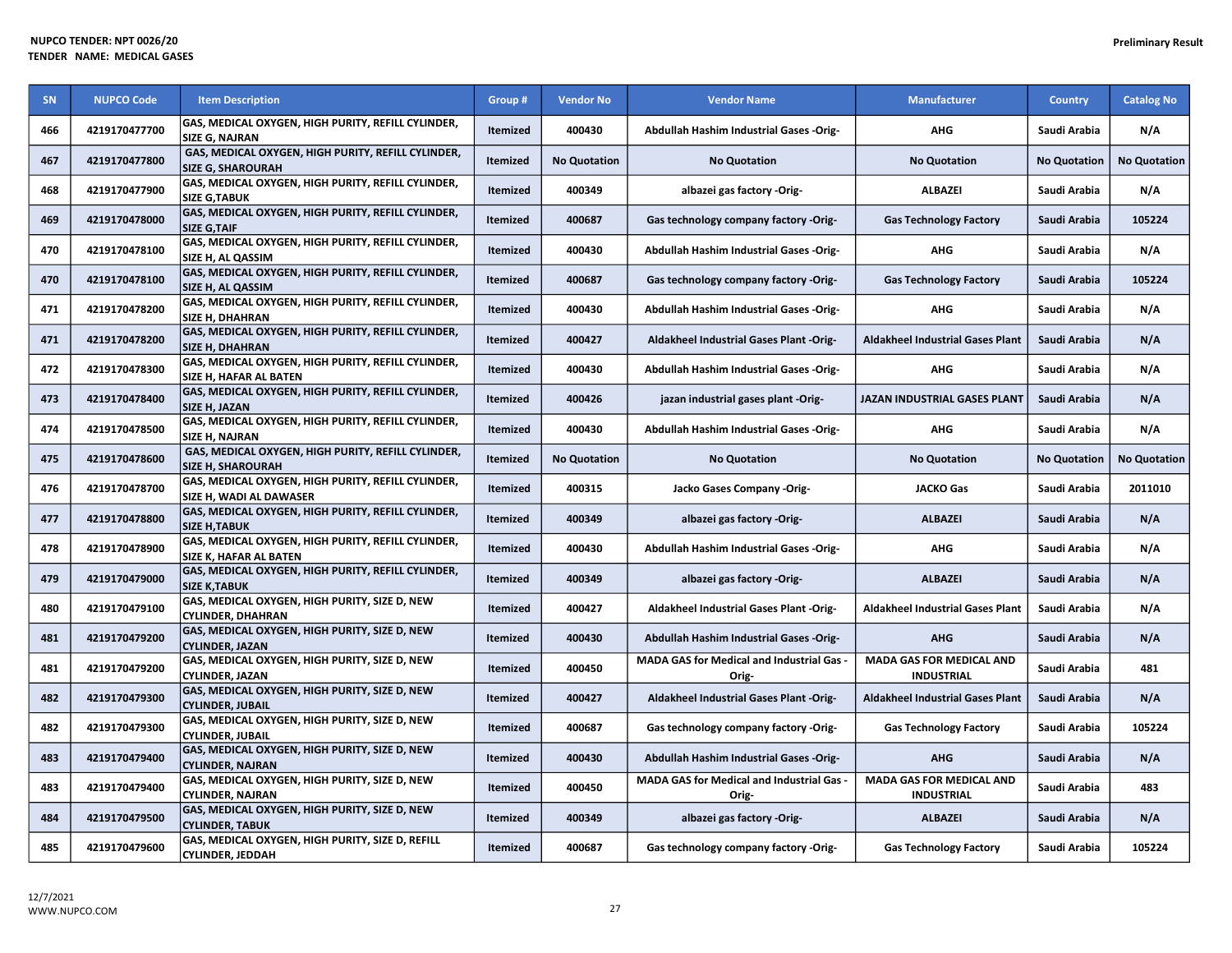| SN  | <b>NUPCO Code</b> | <b>Item Description</b>                                                              | Group #         | <b>Vendor No</b> | <b>Vendor Name</b>                                        | <b>Manufacturer</b>                                  | <b>Country</b> | <b>Catalog No</b> |
|-----|-------------------|--------------------------------------------------------------------------------------|-----------------|------------------|-----------------------------------------------------------|------------------------------------------------------|----------------|-------------------|
| 486 | 4219170479700     | GAS, MEDICAL OXYGEN, HIGH PURITY, SIZE D, REFILL<br><b>CYLINDER, MADINA</b>          | Itemized        | 400427           | Aldakheel Industrial Gases Plant -Orig-                   | <b>Aldakheel Industrial Gases Plant</b>              | Saudi Arabia   | N/A               |
| 487 | 4219170479800     | GAS, MEDICAL OXYGEN, HIGH PURITY, SIZE E, NEW<br><b>CYLINDER, DHAHRAN</b>            | <b>Itemized</b> | 400427           | Aldakheel Industrial Gases Plant -Orig-                   | <b>Aldakheel Industrial Gases Plant</b>              | Saudi Arabia   | N/A               |
| 487 | 4219170479800     | GAS, MEDICAL OXYGEN, HIGH PURITY, SIZE E, NEW<br><b>CYLINDER, DHAHRAN</b>            | Itemized        | 400430           | Abdullah Hashim Industrial Gases -Orig-                   | <b>AHG</b>                                           | Saudi Arabia   | N/A               |
| 488 | 4219170479900     | GAS, MEDICAL OXYGEN, HIGH PURITY, SIZE E, NEW<br><b>CYLINDER, NAJRAN</b>             | Itemized        | 400430           | Abdullah Hashim Industrial Gases -Orig-                   | <b>AHG</b>                                           | Saudi Arabia   | N/A               |
| 488 | 4219170479900     | GAS, MEDICAL OXYGEN, HIGH PURITY, SIZE E, NEW<br><b>CYLINDER, NAJRAN</b>             | Itemized        | 400450           | MADA GAS for Medical and Industrial Gas -<br>Orig-        | <b>MADA GAS FOR MEDICAL AND</b><br><b>INDUSTRIAL</b> | Saudi Arabia   | 488               |
| 489 | 4219170480000     | GAS, MEDICAL OXYGEN, HIGH PURITY, SIZE E, NEW<br><b>CYLINDER, TABUK</b>              | <b>Itemized</b> | 400349           | albazei gas factory -Orig-                                | <b>ALBAZEI</b>                                       | Saudi Arabia   | N/A               |
| 490 | 4219170480100     | GAS, MEDICAL OXYGEN, HIGH PURITY, SIZE F, REFILL<br><b>CYLINDER, WADI AL DAWASER</b> | Itemized        | 400315           | Jacko Gases Company -Orig-                                | <b>JACKO Gas</b>                                     | Saudi Arabia   | 2011007           |
| 491 | 4219170480200     | GAS, MEDICAL OXYGEN, HIGH PURITY, SIZE F, REFILL<br><b>CYLINDER, RIYADH</b>          | <b>Itemized</b> | 400430           | <b>Abdullah Hashim Industrial Gases -Orig-</b>            | <b>AHG</b>                                           | Saudi Arabia   | N/A               |
| 491 | 4219170480200     | GAS, MEDICAL OXYGEN, HIGH PURITY, SIZE F, REFILL<br><b>CYLINDER, RIYADH</b>          | Itemized        | 400687           | Gas technology company factory -Orig-                     | <b>Gas Technology Factory</b>                        | Saudi Arabia   | 105224            |
| 492 | 4219170480300     | GAS, MEDICAL OXYGEN, HIGH PURITY, SIZE F, REFILL<br><b>CYLINDER, TABUK</b>           | <b>Itemized</b> | 400349           | albazei gas factory -Orig-                                | <b>ALBAZEI</b>                                       | Saudi Arabia   | N/A               |
| 493 | 4219170480400     | GAS, MEDICAL OXYGEN, HIGH PURITY, SIZE G, NEW<br><b>CYLINDER, JUBAIL</b>             | Itemized        | 400430           | Abdullah Hashim Industrial Gases -Orig-                   | <b>AHG</b>                                           | Saudi Arabia   | N/A               |
| 493 | 4219170480400     | GAS, MEDICAL OXYGEN, HIGH PURITY, SIZE G, NEW<br><b>CYLINDER, JUBAIL</b>             | <b>Itemized</b> | 400427           | Aldakheel Industrial Gases Plant -Orig-                   | <b>Aldakheel Industrial Gases Plant</b>              | Saudi Arabia   | N/A               |
| 494 | 4219170480500     | GAS, MEDICAL OXYGEN, HIGH PURITY, SIZE G, NEW<br><b>CYLINDER, NAJRAN</b>             | Itemized        | 400450           | MADA GAS for Medical and Industrial Gas -<br>Orig-        | <b>MADA GAS FOR MEDICAL AND</b><br><b>INDUSTRIAL</b> | Saudi Arabia   | 494               |
| 495 | 4219170480600     | GAS, MEDICAL OXYGEN, HIGH PURITY, SIZE G, NEW<br><b>CYLINDER, TABUK</b>              | <b>Itemized</b> | 400450           | MADA GAS for Medical and Industrial Gas -<br>Orig-        | <b>MADA GAS FOR MEDICAL AND</b><br><b>INDUSTRIAL</b> | Saudi Arabia   | 495               |
| 495 | 4219170480600     | GAS, MEDICAL OXYGEN, HIGH PURITY, SIZE G, NEW<br><b>CYLINDER, TABUK</b>              | Itemized        | 400349           | albazei gas factory -Orig-                                | <b>ALBAZEI</b>                                       | Saudi Arabia   | N/A               |
| 496 | 4219170480700     | GAS, MEDICAL OXYGEN, HIGH PURITY, SIZE G, NEW<br><b>CYLINDER, TAIF</b>               | <b>Itemized</b> | 400450           | MADA GAS for Medical and Industrial Gas -<br>Orig-        | MADA GAS FOR MEDICAL AND<br><b>INDUSTRIAL</b>        | Saudi Arabia   | 496               |
| 496 | 4219170480700     | GAS, MEDICAL OXYGEN, HIGH PURITY, SIZE G, NEW<br><b>CYLINDER, TAIF</b>               | Itemized        | 400430           | Abdullah Hashim Industrial Gases -Orig-                   | <b>AHG</b>                                           | Saudi Arabia   | N/A               |
| 497 | 4219170480800     | GAS, MEDICAL OXYGEN, HIGH PURITY, SIZE G, REFILL<br><b>CYLINDER, WADI AL DAWASER</b> | <b>Itemized</b> | 400315           | Jacko Gases Company -Orig-                                | <b>JACKO Gas</b>                                     | Saudi Arabia   | 2011011           |
| 498 | 4219170480900     | GAS, MEDICAL OXYGEN, HIGH PURITY, SIZE G, REFILL<br><b>CYLINDER, AL KHARJ</b>        | <b>Itemized</b> | 400430           | Abdullah Hashim Industrial Gases -Orig-                   | <b>AHG</b>                                           | Saudi Arabia   | N/A               |
| 499 | 4219170481000     | GAS, MEDICAL OXYGEN, HIGH PURITY, SIZE G, REFILL<br><b>CYLINDER, RIYADH</b>          | <b>Itemized</b> | 400687           | Gas technology company factory -Orig-                     | <b>Gas Technology Factory</b>                        | Saudi Arabia   | 105224            |
| 500 | 4219170481100     | GAS, MEDICAL OXYGEN, HIGH PURITY, SIZE H, NEW<br><b>CYLINDER, DHAHRAN</b>            | Itemized        | 400430           | <b>Abdullah Hashim Industrial Gases -Orig-</b>            | <b>AHG</b>                                           | Saudi Arabia   | N/A               |
| 500 | 4219170481100     | GAS, MEDICAL OXYGEN, HIGH PURITY, SIZE H, NEW<br><b>CYLINDER, DHAHRAN</b>            | <b>Itemized</b> | 400450           | <b>MADA GAS for Medical and Industrial Gas -</b><br>Orig- | <b>MADA GAS FOR MEDICAL AND</b><br><b>INDUSTRIAL</b> | Saudi Arabia   | 500               |
| 501 | 4219170481200     | GAS, MEDICAL OXYGEN, HIGH PURITY, SIZE H, NEW<br><b>CYLINDER, JUBAIL</b>             | Itemized        | 400450           | MADA GAS for Medical and Industrial Gas -<br>Orig-        | <b>MADA GAS FOR MEDICAL AND</b><br><b>INDUSTRIAL</b> | Saudi Arabia   | 501               |
| 501 | 4219170481200     | GAS, MEDICAL OXYGEN, HIGH PURITY, SIZE H, NEW<br><b>CYLINDER, JUBAIL</b>             | <b>Itemized</b> | 400687           | Gas technology company factory -Orig-                     | <b>Gas Technology Factory</b>                        | Saudi Arabia   | 105224            |
| 501 | 4219170481200     | GAS, MEDICAL OXYGEN, HIGH PURITY, SIZE H, NEW<br><b>CYLINDER, JUBAIL</b>             | Itemized        | 400430           | Abdullah Hashim Industrial Gases -Orig-                   | <b>AHG</b>                                           | Saudi Arabia   | N/A               |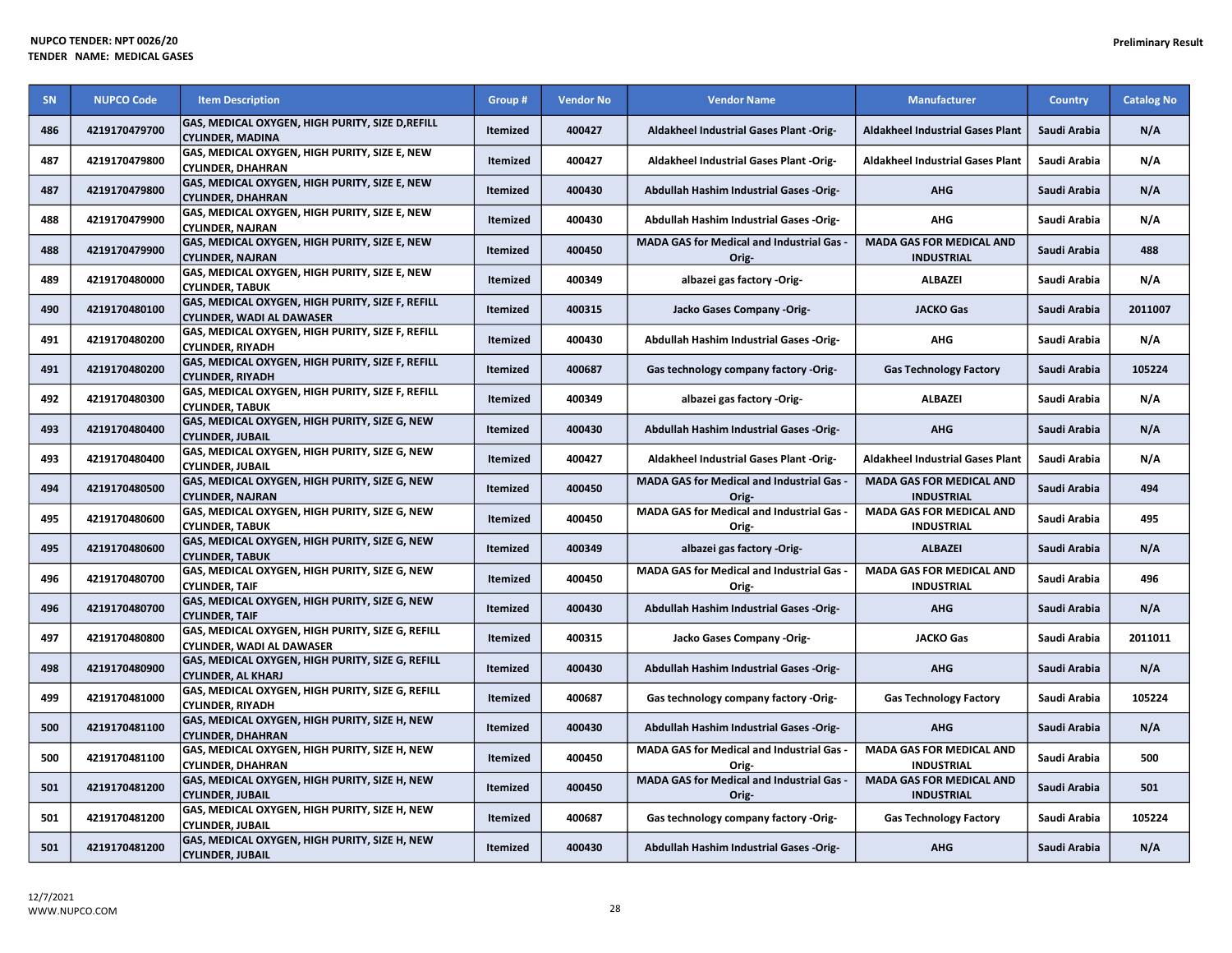| SN  | <b>NUPCO Code</b> | <b>Item Description</b>                                                            | Group #         | <b>Vendor No</b>    | <b>Vendor Name</b>                                        | <b>Manufacturer</b>                                  | <b>Country</b>      | <b>Catalog No</b>   |
|-----|-------------------|------------------------------------------------------------------------------------|-----------------|---------------------|-----------------------------------------------------------|------------------------------------------------------|---------------------|---------------------|
| 502 | 4219170481300     | GAS, MEDICAL OXYGEN, HIGH PURITY, SIZE H, NEW<br><b>CYLINDER, NAJRAN</b>           | Itemized        | 400430              | Abdullah Hashim Industrial Gases -Orig-                   | <b>AHG</b>                                           | Saudi Arabia        | N/A                 |
| 502 | 4219170481300     | <b>GAS, MEDICAL OXYGEN, HIGH PURITY, SIZE H, NEW</b><br><b>CYLINDER, NAJRAN</b>    | Itemized        | 400450              | <b>MADA GAS for Medical and Industrial Gas -</b><br>Orig- | <b>MADA GAS FOR MEDICAL AND</b><br><b>INDUSTRIAL</b> | Saudi Arabia        | 502                 |
| 503 | 4219170481400     | <b>GAS, MEDICAL OXYGEN, HIGH PURITY, SIZE H, NEW</b><br><b>CYLINDER, TABUK</b>     | <b>Itemized</b> | 400450              | MADA GAS for Medical and Industrial Gas -<br>Orig-        | <b>MADA GAS FOR MEDICAL AND</b><br><b>INDUSTRIAL</b> | Saudi Arabia        | 503                 |
| 503 | 4219170481400     | GAS, MEDICAL OXYGEN, HIGH PURITY, SIZE H, NEW<br><b>CYLINDER, TABUK</b>            | Itemized        | 400430              | Abdullah Hashim Industrial Gases -Orig-                   | <b>AHG</b>                                           | Saudi Arabia        | N/A                 |
| 504 | 4219170481500     | GAS, MEDICAL OXYGEN, HIGH PURITY, SIZE H, NEW<br><b>CYLINDER, TAIF</b>             | <b>Itemized</b> | 400450              | MADA GAS for Medical and Industrial Gas -<br>Orig-        | <b>MADA GAS FOR MEDICAL AND</b><br><b>INDUSTRIAL</b> | Saudi Arabia        | 504                 |
| 504 | 4219170481500     | <b>GAS, MEDICAL OXYGEN, HIGH PURITY, SIZE H, NEW</b><br><b>CYLINDER, TAIF</b>      | Itemized        | 400687              | Gas technology company factory -Orig-                     | <b>Gas Technology Factory</b>                        | Saudi Arabia        | 105224              |
| 504 | 4219170481500     | GAS, MEDICAL OXYGEN, HIGH PURITY, SIZE H, NEW<br><b>CYLINDER, TAIF</b>             | <b>Itemized</b> | 400430              | Abdullah Hashim Industrial Gases -Orig-                   | <b>AHG</b>                                           | Saudi Arabia        | N/A                 |
| 505 | 4219170481600     | GAS, MEDICAL OXYGEN, HIGH PURITY, SIZE H, REFILL<br><b>CYLINDER, RIYADH</b>        | Itemized        | 400687              | Gas technology company factory -Orig-                     | <b>Gas Technology Factory</b>                        | Saudi Arabia        | 105224              |
| 505 | 4219170481600     | GAS, MEDICAL OXYGEN, HIGH PURITY, SIZE H, REFILL<br><b>CYLINDER, RIYADH</b>        | Itemized        | 400430              | Abdullah Hashim Industrial Gases -Orig-                   | <b>AHG</b>                                           | Saudi Arabia        | N/A                 |
| 506 | 4219170481700     | GAS, MEDICAL OXYGEN, HIGH PURITY, SIZE H, REFILL<br><b>CYLINDER, AL KHARJ</b>      | Itemized        | 400687              | Gas technology company factory -Orig-                     | <b>Gas Technology Factory</b>                        | Saudi Arabia        | 105224              |
| 507 | 4219170481800     | GAS, MEDICAL OXYGEN, HIGH PURITY, SIZE J, NEW<br><b>CYLINDER, DHAHRAN</b>          | Itemized        | 400430              | Abdullah Hashim Industrial Gases -Orig-                   | <b>AHG</b>                                           | Saudi Arabia        | N/A                 |
| 507 | 4219170481800     | GAS, MEDICAL OXYGEN, HIGH PURITY, SIZE J, NEW<br><b>CYLINDER, DHAHRAN</b>          | Itemized        | 400450              | MADA GAS for Medical and Industrial Gas -<br>Orig-        | <b>MADA GAS FOR MEDICAL AND</b><br><b>INDUSTRIAL</b> | Saudi Arabia        | 507                 |
| 508 | 4219170481900     | GAS, MEDICAL OXYGEN, HIGH PURITY, SIZE J, NEW<br><b>CYLINDER, JUBAIL</b>           | <b>Itemized</b> | 400450              | MADA GAS for Medical and Industrial Gas -<br>Orig-        | <b>MADA GAS FOR MEDICAL AND</b><br><b>INDUSTRIAL</b> | Saudi Arabia        | 508                 |
| 508 | 4219170481900     | <b>GAS, MEDICAL OXYGEN, HIGH PURITY, SIZE J, NEW</b><br><b>CYLINDER, JUBAIL</b>    | Itemized        | 400430              | Abdullah Hashim Industrial Gases -Orig-                   | <b>AHG</b>                                           | Saudi Arabia        | N/A                 |
| 509 | 4219170482000     | GAS, MEDICAL OXYGEN, HIGH PURITY, SIZE J, NEW<br>CYLINDER, NAJRAN                  | <b>Itemized</b> | 400450              | <b>MADA GAS for Medical and Industrial Gas -</b><br>Orig- | <b>MADA GAS FOR MEDICAL AND</b><br><b>INDUSTRIAL</b> | Saudi Arabia        | 509                 |
| 510 | 4219170482100     | GAS, MEDICAL OXYGEN, HIGH PURITY, SIZE J, NEW<br><b>CYLINDER, RIYADH</b>           | Itemized        | 400450              | MADA GAS for Medical and Industrial Gas -<br>Orig-        | <b>MADA GAS FOR MEDICAL AND</b><br><b>INDUSTRIAL</b> | Saudi Arabia        | 510                 |
| 510 | 4219170482100     | <b>GAS, MEDICAL OXYGEN, HIGH PURITY, SIZE J, NEW</b><br><b>CYLINDER, RIYADH</b>    | <b>Itemized</b> | 400430              | Abdullah Hashim Industrial Gases -Orig-                   | <b>AHG</b>                                           | Saudi Arabia        | N/A                 |
| 511 | 4219170482200     | GAS, MEDICAL OXYGEN, HIGH PURITY, SIZE J, NEW<br><b>CYLINDER, TAIF</b>             | Itemized        | 400450              | MADA GAS for Medical and Industrial Gas -<br>Orig-        | <b>MADA GAS FOR MEDICAL AND</b><br><b>INDUSTRIAL</b> | Saudi Arabia        | 511                 |
| 511 | 4219170482200     | <b>GAS, MEDICAL OXYGEN, HIGH PURITY, SIZE J, NEW</b><br><b>CYLINDER, TAIF</b>      | <b>Itemized</b> | 400430              | Abdullah Hashim Industrial Gases -Orig-                   | <b>AHG</b>                                           | Saudi Arabia        | N/A                 |
| 512 | 4219170482300     | GAS, MEDICAL OXYGEN, HIGH PURITY, SIZE J, REFILL<br><b>CYLINDER, AL KHARJ</b>      | Itemized        | 400687              | Gas technology company factory -Orig-                     | <b>Gas Technology Factory</b>                        | Saudi Arabia        | 105224              |
| 512 | 4219170482300     | GAS, MEDICAL OXYGEN, HIGH PURITY, SIZE J, REFILL<br><b>CYLINDER, AL KHARJ</b>      | Itemized        | 400430              | Abdullah Hashim Industrial Gases -Orig-                   | AHG                                                  | Saudi Arabia        | N/A                 |
| 513 | 4219170482400     | GAS, MEDICAL OXYGEN, HIGH PURITY, SIZE J, REFILL<br><b>CYLINDER, DHAHRAN</b>       | Itemized        | 400687              | Gas technology company factory -Orig-                     | <b>Gas Technology Factory</b>                        | Saudi Arabia        | 105224              |
| 514 | 4219170482500     | GAS, MEDICAL OXYGEN, HIGH PURITY, SIZE J, REFILL<br><b>CYLINDER, NAJRAN</b>        | <b>Itemized</b> | <b>No Quotation</b> | <b>No Quotation</b>                                       | <b>No Quotation</b>                                  | <b>No Quotation</b> | <b>No Quotation</b> |
| 515 | 4219170482600     | GAS, MEDICAL OXYGEN, HIGH PURITY, SIZE J, REFILL<br><b>CYLINDER, RIYADH</b>        | Itemized        | 400687              | Gas technology company factory -Orig-                     | <b>Gas Technology Factory</b>                        | Saudi Arabia        | 105224              |
| 515 | 4219170482600     | <b>GAS, MEDICAL OXYGEN, HIGH PURITY, SIZE J, REFILL</b><br><b>CYLINDER, RIYADH</b> | Itemized        | 400430              | Abdullah Hashim Industrial Gases -Orig-                   | <b>AHG</b>                                           | Saudi Arabia        | N/A                 |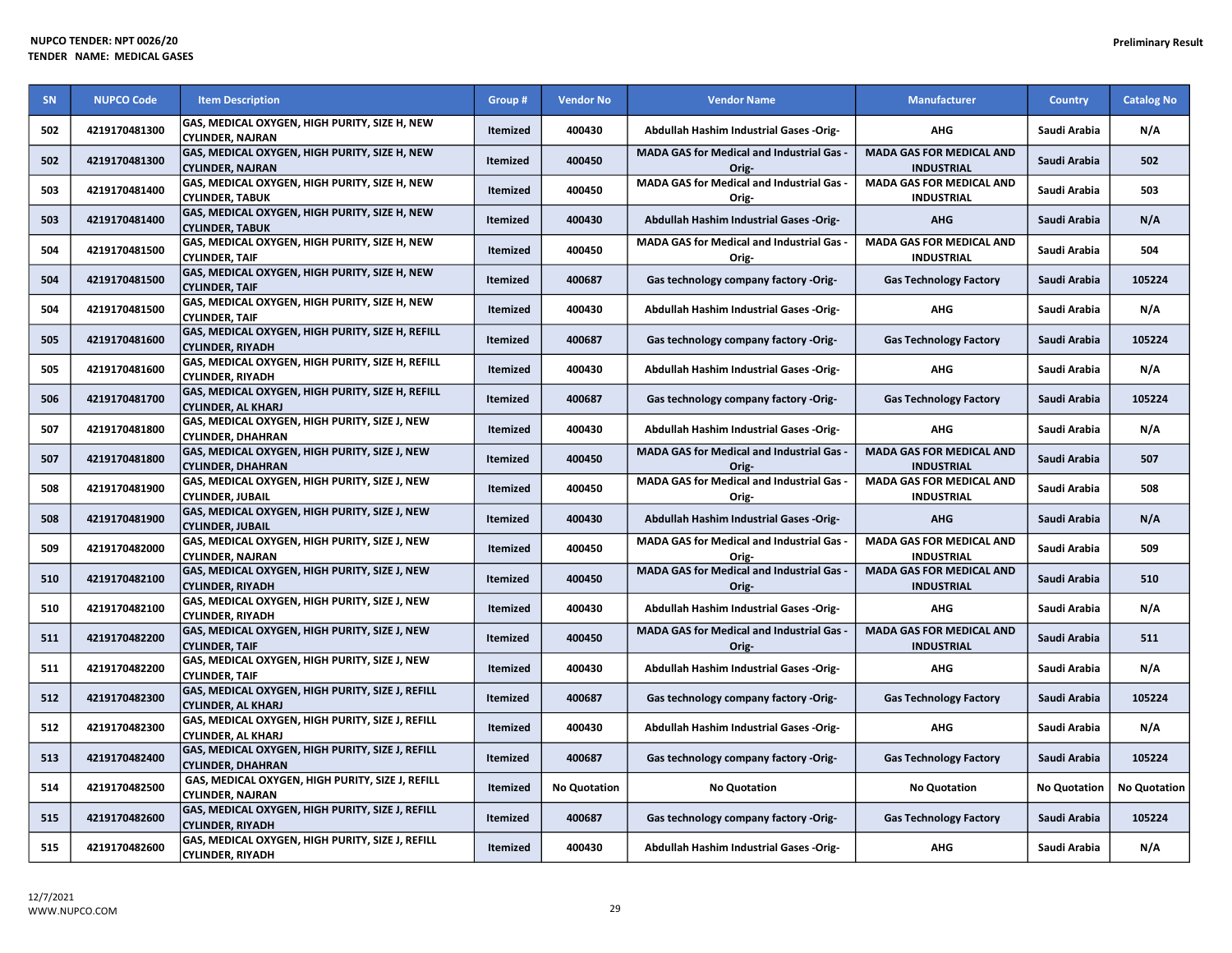| <b>SN</b> | <b>NUPCO Code</b> | <b>Item Description</b>                                                                                  | Group #         | <b>Vendor No</b>    | <b>Vendor Name</b>                                 | <b>Manufacturer</b>                                  | <b>Country</b>      | <b>Catalog No</b>   |
|-----------|-------------------|----------------------------------------------------------------------------------------------------------|-----------------|---------------------|----------------------------------------------------|------------------------------------------------------|---------------------|---------------------|
| 516       | 4219170482700     | GAS, MEDICAL OXYGEN, HIGH PURITY, SIZE J, REFILL<br><b>CYLINDER, SHAROURAH</b>                           | Itemized        | <b>No Quotation</b> | <b>No Quotation</b>                                | <b>No Quotation</b>                                  | <b>No Quotation</b> | <b>No Quotation</b> |
| 517       | 4219170482800     | GAS, MEDICAL OXYGEN, HIGH PURITY, SIZE J, REFILL<br><b>CYLINDER, TABUK</b>                               | Itemized        | 400349              | albazei gas factory -Orig-                         | <b>ALBAZEI</b>                                       | Saudi Arabia        | N/A                 |
| 518       | 4219170482900     | GAS, MEDICAL OXYGEN, HIGH PURITY, SIZE J, REFILL<br><b>CYLINDER, TAIF</b>                                | <b>Itemized</b> | 400646              | clouds of the universe for gases -Orig-            | <b>Clouds</b>                                        | Saudi Arabia        | 13                  |
| 519       | 4219170483000     | GAS, MEDICAL OXYGEN, HIGH PURITY, SIZE J, REFILL<br><b>CYLINDER, WADI AL DAWASER</b>                     | Itemized        | 400315              | Jacko Gases Company -Orig-                         | <b>JACKO Gas</b>                                     | Saudi Arabia        | 2011011             |
| 520       | 4219170483100     | GAS, MEDICAL OXYGEN, HIGH PURITY, SIZE K, NEW<br><b>CYLINDER, MADINA</b>                                 | Itemized        | 400427              | <b>Aldakheel Industrial Gases Plant -Orig-</b>     | <b>Aldakheel Industrial Gases Plant</b>              | Saudi Arabia        | N/A                 |
| 520       | 4219170483100     | GAS, MEDICAL OXYGEN, HIGH PURITY, SIZE K, NEW<br><b>CYLINDER, MADINA</b>                                 | Itemized        | 400450              | MADA GAS for Medical and Industrial Gas -<br>Orig- | <b>MADA GAS FOR MEDICAL AND</b><br><b>INDUSTRIAL</b> | Saudi Arabia        | 520                 |
| 521       | 4219170483200     | GAS, MEDICAL OXYGEN, HIGH PURITY, SIZE M, REFILL<br><b>CYLINDER, ALAHSA</b>                              | <b>Itemized</b> | 400430              | Abdullah Hashim Industrial Gases -Orig-            | <b>AHG</b>                                           | Saudi Arabia        | N/A                 |
| 522       | 4219170483300     | GAS, MEDICAL OXYGEN, HIGH PURITY, SIZE M, REFILL<br><b>CYLINDER, JEDDAH</b>                              | Itemized        | 400687              | Gas technology company factory -Orig-              | <b>Gas Technology Factory</b>                        | Saudi Arabia        | 105224              |
| 523       | 4219170483400     | GAS, MEDICAL ZERO AIR, HIGH PURITY, K SIZE, REFILL<br><b>CYLINDER, ALAHSA</b>                            | <b>Itemized</b> | 400430              | <b>Abdullah Hashim Industrial Gases -Orig-</b>     | <b>AHG</b>                                           | Saudi Arabia        | N/A                 |
| 524       | 4219170483500     | GAS, MEDICAL ZERO AIR, HIGH PURITY, K SIZE, REFILL<br><b>CYLINDER, RIYADH</b>                            | Itemized        | 400430              | Abdullah Hashim Industrial Gases -Orig-            | <b>AHG</b>                                           | Saudi Arabia        | N/A                 |
| 525       | 4219170470900     | GAS, MEDICAL NITROUS OXIDE, PURITY 99.5%, SIZE E,<br><b>REFILL CYLINDER, RIYADH</b>                      | Itemized        | 400430              | <b>Abdullah Hashim Industrial Gases -Orig-</b>     | <b>AHG</b>                                           | Saudi Arabia        | N/A                 |
| 525       | 4219170470900     | <b>GAS, MEDICAL NITROUS OXIDE, PURITY 99.5%, SIZE E,</b><br>REFILL CYLINDER, RIYADH                      | Itemized        | 400687              | Gas technology company factory -Orig-              | <b>Gas Technology Factory</b>                        | Saudi Arabia        | 112323              |
| 526       | 4219170483700     | GAS, MEDICAL ZERO AIR, HIGH PURITY, SIZE F, DHAHRAN                                                      | Itemized        | 400430              | Abdullah Hashim Industrial Gases -Orig-            | <b>AHG</b>                                           | Saudi Arabia        | N/A                 |
| 527       | 4219170483600     | GAS, MEDICAL ZERO AIR GAS, 20 - 22.5% OXYGEN,<br>NITROGEN BALANCED, 3 PPM MOISTURE REFILL                | Itemized        | 400687              | Gas technology company factory -Orig-              | <b>Gas Technology Factory</b>                        | Saudi Arabia        | 105224              |
|           |                   | CYLINDER, 1 PPM METHANE, SIZE K, DAMMAM<br><b>GAS, MIXED MEDICAL GAS CYLINDER, NITRIC OXIDE 800</b>      |                 |                     |                                                    |                                                      |                     |                     |
| 528       | 4219170483800     | PPM, BALANCE NITROGEN, REFILL, HIGH PURITY, SIZE M,<br><b>MAKKAH</b>                                     | <b>Itemized</b> | 400430              | Abdullah Hashim Industrial Gases -Orig-            | <b>AHG</b>                                           | Saudi Arabia        | N/A                 |
| 529       | 4219170484000     | GAS, MIXED MEDICAL GAS CYLINDER, PROPRIETARY<br>MIXTURE HCI< 5.5%, NEON BALANCED, USED FOR DERMA         | <b>Itemized</b> | 400430              | Abdullah Hashim Industrial Gases -Orig-            | <b>AHG</b>                                           | Saudi Arabia        | N/A                 |
|           |                   | EXCIMER LASER CALIBRATION (Xecl), 10 LITER, REFILL,<br><b>RIYADH</b>                                     |                 |                     |                                                    |                                                      |                     |                     |
| 530       | 4219170484100     | GAS, MIXED MEDICAL, 10% METHANE, ARGON BALANCE,<br>SIZE K, REFILL CYLINDER, RIYADH                       | <b>Itemized</b> | 400430              | Abdullah Hashim Industrial Gases -Orig-            | <b>AHG</b>                                           | Saudi Arabia        | N/A                 |
| 531       | 4219170483900     | GAS, MIXED MEDICAL GAS CYLINDER, NITRIC OXIDE 800<br>PPM, BALANCE NITROGEN, REFILL, HIGH PURITY, SIZE M, | Itemized        | 400430              | <b>Abdullah Hashim Industrial Gases -Orig-</b>     | <b>AHG</b>                                           | Saudi Arabia        | N/A                 |
|           |                   | <b>RIYADH</b><br>GAS, MIXED MEDICAL, 11.0 PPM NITROGEN DIOOXIDE,                                         |                 |                     |                                                    |                                                      |                     |                     |
| 532       | 4219170484200     | BALANCE, REFILL CYLINDER, SIZE 3 LITER, WADI AL<br><b>DAWASER</b>                                        | Itemized        | 400430              | Abdullah Hashim Industrial Gases -Orig-            | <b>AHG</b>                                           | Saudi Arabia        | N/A                 |
| 533       | 4219170484300     | GAS, MIXED MEDICAL, 16% OXYGEN, 4%CARBON DXIDE,<br>BALANCE NITROGEN, REFILL CYLINDER, SIZE E, DHAHRAN    | <b>Itemized</b> | 400430              | Abdullah Hashim Industrial Gases -Orig-            | <b>AHG</b>                                           | Saudi Arabia        | N/A                 |
| 534       | 4219170484400     | GAS, MIXED MEDICAL, 20% OXYGEN, BALANCE NITROGEN,<br><b>REFILL CYLINDER, SIZE J, RIYADH</b>              | <b>Itemized</b> | 400430              | Abdullah Hashim Industrial Gases -Orig-            | <b>AHG</b>                                           | Saudi Arabia        | N/A                 |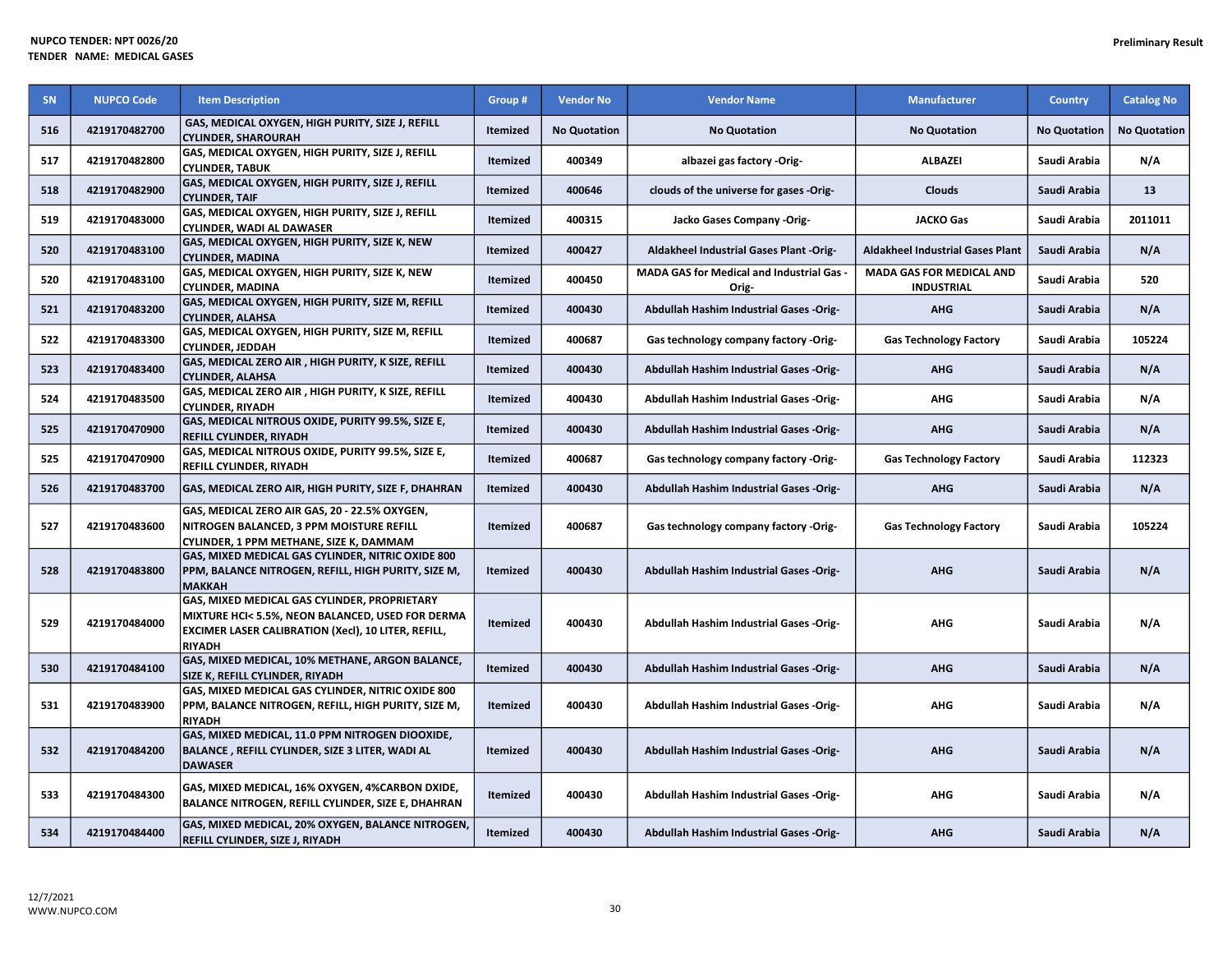| SN  | <b>NUPCO Code</b> | <b>Item Description</b>                                                                                                  | Group #         | <b>Vendor No</b>    | <b>Vendor Name</b>                                        | <b>Manufacturer</b>                                  | <b>Country</b>      | <b>Catalog No</b>   |
|-----|-------------------|--------------------------------------------------------------------------------------------------------------------------|-----------------|---------------------|-----------------------------------------------------------|------------------------------------------------------|---------------------|---------------------|
| 535 | 4219170484500     | GAS, MIXED MEDICAL, 25.0 PPM NITRIC OXIDE, BALANCE<br>NITROGEN, REFILL CYLINDER, SIZE 3 LITER, WADI AL<br><b>DAWASER</b> | <b>Itemized</b> | 400430              | Abdullah Hashim Industrial Gases -Orig-                   | <b>AHG</b>                                           | Saudi Arabia        | N/A                 |
| 536 | 4219170484600     | GAS, MIXED MEDICAL, 26% OXYGEN, BALANCE NITROGEN,<br>REFILL CYLINDER, SIZE F, DHAHRAN                                    | Itemized        | 400430              | <b>Abdullah Hashim Industrial Gases -Orig-</b>            | <b>AHG</b>                                           | Saudi Arabia        | N/A                 |
| 537 | 4219170484700     | GAS, MIXED MEDICAL, 28% CARBON DIOXIDE,<br>14%HELIUM, 21 %OXYGEN BALANCE NITROGEN, REFILL<br>CYLINDER, SIZE J, RIYADH    | <b>Itemized</b> | 400430              | Abdullah Hashim Industrial Gases -Orig-                   | <b>AHG</b>                                           | Saudi Arabia        | N/A                 |
| 538 | 4219170484800     | GAS, MIXED MEDICAL, 400 PPM NITRIC OXIDE, BALANCE<br>NITROGEN, REFILL CYLINDER, SIZE E, DHAHRAN                          | Itemized        | 400430              | Abdullah Hashim Industrial Gases -Orig-                   | <b>AHG</b>                                           | Saudi Arabia        | N/A                 |
| 539 | 4219170484900     | GAS, MIXED MEDICAL, 400 PPM NITRIC OXIDE, BALANCE<br>NITROGEN, REFILL CYLINDER, SIZE F, DHAHRAN                          | <b>Itemized</b> | 400430              | Abdullah Hashim Industrial Gases -Orig-                   | <b>AHG</b>                                           | Saudi Arabia        | N/A                 |
| 540 | 4219170485000     | GAS, MIXED MEDICAL, 400 PPM NITRIC OXIDE, BALANCE<br>NITROGEN, REFILL CYLINDER, SIZE J, RIYADH                           | Itemized        | 400430              | Abdullah Hashim Industrial Gases -Orig-                   | <b>AHG</b>                                           | Saudi Arabia        | N/A                 |
| 541 | 4219170485100     | GAS, MIXED MEDICAL, 400 PPM NITRIC OXIDE, BALANCE<br>NITROGEN, REFILL CYLINDER, SIZE J, TAIF                             | <b>Itemized</b> | 400430              | <b>Abdullah Hashim Industrial Gases -Orig-</b>            | <b>AHG</b>                                           | Saudi Arabia        | N/A                 |
| 542 | 4219170485200     | GAS, MIXED MEDICAL, 400 PPM NITRIC OXIDE, BALANCE<br>NITROGEN, REFILL CYLINDER, SIZE K, RIYADH                           | Itemized        | 400430              | <b>Abdullah Hashim Industrial Gases -Orig-</b>            | <b>AHG</b>                                           | Saudi Arabia        | N/A                 |
| 543 | 4219170485300     | GAS, MIXED MEDICAL, 400 PPM NITRIC OXIDE, BALANCE<br>NITROGEN, REFILL CYLINDER, SIZE K, TAIF                             | <b>Itemized</b> | 400430              | Abdullah Hashim Industrial Gases -Orig-                   | <b>AHG</b>                                           | Saudi Arabia        | N/A                 |
| 544 | 4219170485400     | GAS, MIXED MEDICAL, 5% CARBON DIOXIDE, 10%<br>HYDROGEN, 85% NITROGEN, SIZE K, REFILL CYLINDER,<br><b>RIYADH</b>          | <b>Itemized</b> | 400430              | <b>Abdullah Hashim Industrial Gases -Orig-</b>            | <b>AHG</b>                                           | Saudi Arabia        | N/A                 |
| 545 | 4219170485500     | GAS, MIXED MEDICAL, 5% CARBON DIOXIDE, BALANCE<br>NITROGEN, 10 LITER, REFILL CYLINDER, RIYADH                            | <b>Itemized</b> | 400430              | Abdullah Hashim Industrial Gases -Orig-                   | <b>AHG</b>                                           | Saudi Arabia        | N/A                 |
| 546 | 4219170485700     | GAS, SYNTHETIC AIR, INDUSTRIAL GRADE, K SIZE, REFILL<br><b>CYLINDER, RIYADH</b>                                          | Itemized        | 400687              | Gas technology company factory -Orig-                     | <b>Gas Technology Factory</b>                        | Saudi Arabia        | 112324              |
| 547 | 4219170485800     | GAS, MEDICAL ARGON GAS CYLINDER, PURITY 99.9 %AR,<br>SIZE F, REFILL, DHAHRAN                                             | <b>Itemized</b> | 400430              | Abdullah Hashim Industrial Gases -Orig-                   | <b>AHG</b>                                           | Saudi Arabia        | N/A                 |
| 547 | 4219170485800     | GAS, MEDICAL ARGON GAS CYLINDER, PURITY 99.9 %AR,<br>SIZE F, REFILL, DHAHRAN                                             | Itemized        | 400427              | Aldakheel Industrial Gases Plant -Orig-                   | <b>Aldakheel Industrial Gases Plant</b>              | Saudi Arabia        | N/A                 |
| 548 | 4219170485900     | GAS, MEDICAL ARGON GAS CYLINDER, PURITY 99.999%,<br>SIZE F, REFILL, NAJRAN                                               | <b>Itemized</b> | <b>No Quotation</b> | <b>No Quotation</b>                                       | <b>No Quotation</b>                                  | <b>No Quotation</b> | <b>No Quotation</b> |
| 549 | 4219170486000     | GAS, MEDICAL ARGON GAS CYLINDER, PURITY 99.999%,<br>SIZE K, NEW CYLINDER, RIYADH                                         | Itemized        | 400450              | <b>MADA GAS for Medical and Industrial Gas</b><br>Orig-   | <b>MADA GAS FOR MEDICAL AND</b><br><b>INDUSTRIAL</b> | Saudi Arabia        | 549                 |
| 550 | 4219170486100     | GAS, MEDICAL ARGON GAS CYLINDER, PURITY 99.999%,<br>SIZE K, REFILL, RIYADH                                               | Itemized        | 400687              | Gas technology company factory -Orig-                     | <b>Gas Technology Factory</b>                        | Saudi Arabia        | 106904              |
| 551 | 4219170486200     | GAS, MEDICAL ARGON GAS CYLINDER, PURITY 99.999%,<br>SIZE K, REFILL, SHAROURAH                                            | Itemized        | <b>No Quotation</b> | <b>No Quotation</b>                                       | <b>No Quotation</b>                                  | <b>No Quotation</b> | <b>No Quotation</b> |
| 552 | 4219170486300     | GAS, MEDICAL ARGON GAS CYLINDER, PURITY 99.999%,<br><b>SIZE K. REFILL. TAIF</b>                                          | <b>Itemized</b> | 400646              | clouds of the universe for gases -Orig-                   | Clouds                                               | Saudi Arabia        | 9                   |
| 553 | 4219170486400     | GAS, MEDICAL ARGON GAS CYLINDER, ULTRA HIGH PURITY<br>99.9999%, SIZE K, NEW CYLINDER, RIYADH                             | Itemized        | 400450              | <b>MADA GAS for Medical and Industrial Gas -</b><br>Orig- | <b>MADA GAS FOR MEDICAL AND</b><br><b>INDUSTRIAL</b> | Saudi Arabia        | 553                 |
| 554 | 4219170486500     | GAS, MEDICAL ARGON GAS CYLINDER, ULTRA HIGH PURITY<br>99.9999%, SIZE K ,REFILL, RIYADH                                   | Itemized        | 400315              | Jacko Gases Company -Orig-                                | <b>JACKO Gas</b>                                     | Saudi Arabia        | 2042006             |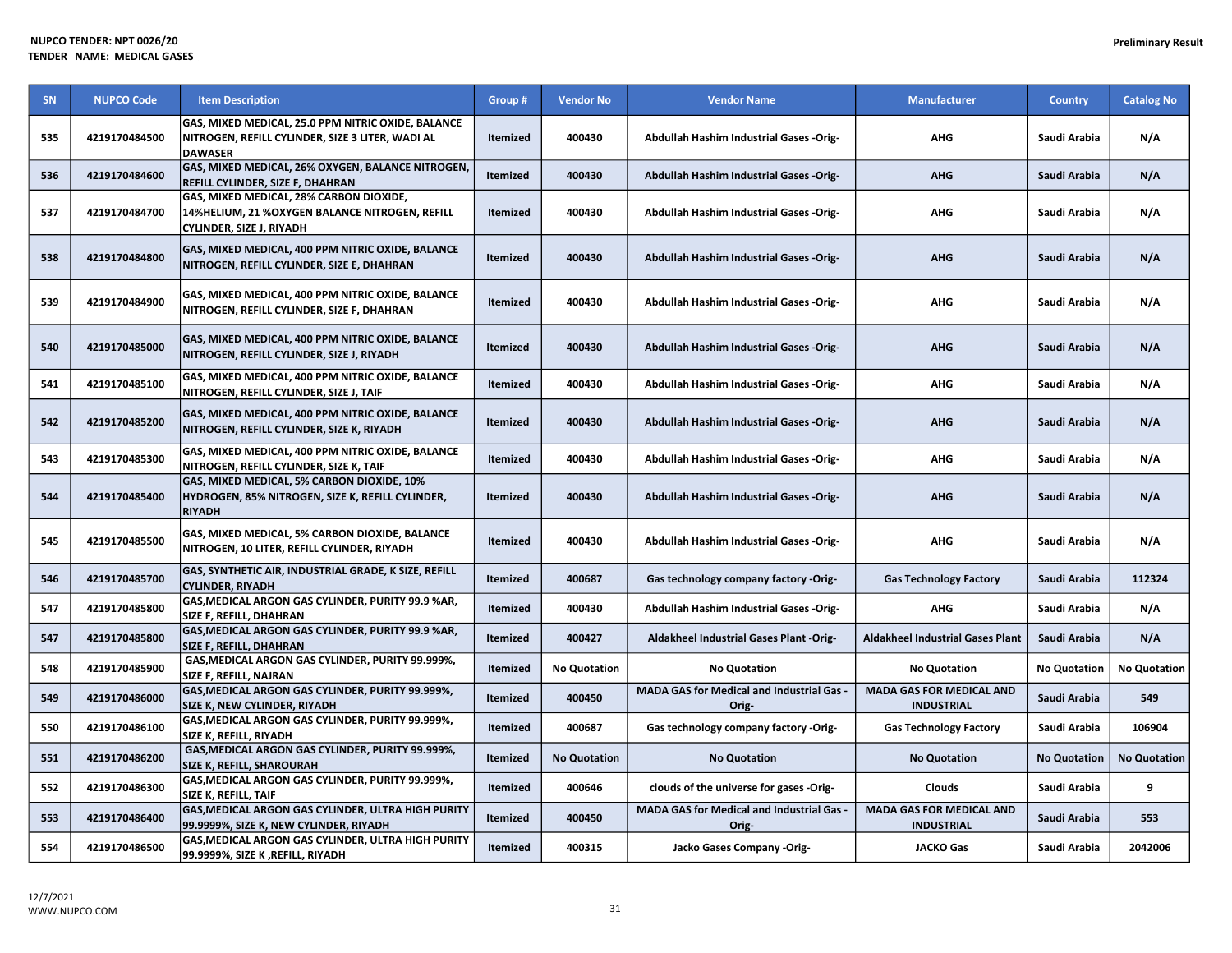| SN  | <b>NUPCO Code</b> | <b>Item Description</b>                                                                                                                     | Group #         | <b>Vendor No</b>    | <b>Vendor Name</b>                             | <b>Manufacturer</b>                 | <b>Country</b>      | <b>Catalog No</b>   |
|-----|-------------------|---------------------------------------------------------------------------------------------------------------------------------------------|-----------------|---------------------|------------------------------------------------|-------------------------------------|---------------------|---------------------|
| 554 | 4219170486500     | GAS, MEDICAL ARGON GAS CYLINDER, ULTRA HIGH PURITY<br>99.9999%, SIZE K, REFILL, RIYADH                                                      | Itemized        | 400430              | Abdullah Hashim Industrial Gases -Orig-        | <b>AHG</b>                          | Saudi Arabia        | N/A                 |
| 555 | 4219170485600     | GAS, MIXED MEDICAL, CARBON MONOXIDE 0.3%,<br>ACETYLENE 0.3%, METHAN 0.3%, OXYGEN 21%, BALANCE<br>NITROGEN , SIZE M, REFILL CYLINDER, RIYADH | <b>Itemized</b> | 400430              | <b>Abdullah Hashim Industrial Gases -Orig-</b> | <b>AHG</b>                          | Saudi Arabia        | N/A                 |
| 556 | 4219170486600     | GAS, MEDICAL GAS MIXTURE, CO 0.3%, METHANE 0.3%,<br>OXYGEN 21%, BALANCE NITROGEN, SIZE M, REFILL<br><b>CYLINDER, RIYADH</b>                 | Itemized        | 400430              | Abdullah Hashim Industrial Gases -Orig-        | <b>AHG</b>                          | Saudi Arabia        | N/A                 |
| 557 | 4219170486700     | GAS, MEDICAL GAS NITROGEN, HIGH PURITY, REFILL<br><b>CYLINDER, SIZE E, RIYADH</b>                                                           | <b>Itemized</b> | 400430              | <b>Abdullah Hashim Industrial Gases -Orig-</b> | AHG                                 | Saudi Arabia        | N/A                 |
| 558 | 4219170486900     | <b>GAS, MEDICAL MIXTURE, CARBON MONOXIDE .25%,</b><br>HELIUM 9.27%, AIR BALANCE, REFILL CYLINDER, 10L SIZE,<br><b>RIYADH.</b>               | Itemized        | 400430              | Abdullah Hashim Industrial Gases -Orig-        | <b>AHG</b>                          | Saudi Arabia        | N/A                 |
| 559 | 4219170487000     | GAS, MEDICAL OXYGEN, HIGH PURITY, NEW CYLINDER,<br>SIZE D, AL QASSIM                                                                        | <b>Itemized</b> | 400430              | Abdullah Hashim Industrial Gases -Orig-        | <b>AHG</b>                          | Saudi Arabia        | N/A                 |
| 559 | 4219170487000     | GAS, MEDICAL OXYGEN, HIGH PURITY, NEW CYLINDER,<br>SIZE D, AL QASSIM                                                                        | Itemized        | 400687              | Gas technology company factory -Orig-          | <b>Gas Technology Factory</b>       | Saudi Arabia        | 105224              |
| 560 | 4219170487100     | GAS, MEDICAL OXYGEN, HIGH PURITY, NEW CYLINDER,<br>SIZE E, AL QASSIM                                                                        | <b>Itemized</b> | 400430              | Abdullah Hashim Industrial Gases -Orig-        | <b>AHG</b>                          | Saudi Arabia        | N/A                 |
| 560 | 4219170487100     | GAS, MEDICAL OXYGEN, HIGH PURITY, NEW CYLINDER,<br>SIZE E, AL QASSIM                                                                        | Itemized        | 400687              | Gas technology company factory -Orig-          | <b>Gas Technology Factory</b>       | Saudi Arabia        | 105224              |
| 561 | 4219170487200     | LIQUID, MEDICAL CARBON DIOXIDE, HIGH PURITY, REFILL,<br><b>ALAHASA (PER US GALLON)</b>                                                      | <b>Itemized</b> | 400430              | <b>Abdullah Hashim Industrial Gases -Orig-</b> | <b>AHG</b>                          | Saudi Arabia        | N/A                 |
| 562 | 4219170487300     | LIQUID, MEDICAL LIQUID ARGON, HIGH PURITY 99.997%,<br><b>REFILL, RIYADH</b>                                                                 | <b>Itemized</b> | 400430              | <b>Abdullah Hashim Industrial Gases -Orig-</b> | <b>AHG</b>                          | Saudi Arabia        | N/A                 |
| 563 | 4219170487400     | LIQUID, MEDICAL LIQUID ARGON, HIGH PURITY 99.998%,<br><b>REFILL, RIYADH</b>                                                                 | Itemized        | 400430              | Abdullah Hashim Industrial Gases -Orig-        | AHG                                 | Saudi Arabia        | N/A                 |
| 564 | 4219170487500     | LIQUID, MEDICAL LIQUID CARBON DIOXIDE HIGH PURITY<br>SIZE K, REFILL, RIYADH (PER US GALLON)                                                 | Itemized        | 400430              | Abdullah Hashim Industrial Gases -Orig-        | <b>AHG</b>                          | Saudi Arabia        | N/A                 |
| 565 | 4219170486800     | GAS, MEDICAL MIXED GAS, NITROGEN DIOXIDE 9.0 PPM +<br>AIR BALANCE, REFILL CYLINDER, SIZE D, MAKKAH                                          | <b>Itemized</b> | 400430              | Abdullah Hashim Industrial Gases -Orig-        | AHG                                 | Saudi Arabia        | N/A                 |
| 566 | 4219170487600     | LIQUID, MEDICAL NITROGEN, HIGH PURITY, REFILL, HAFAR<br><b>AL BATEN</b>                                                                     | Itemized        | 400315              | Jacko Gases Company -Orig-                     | <b>JACKO Gas</b>                    | Saudi Arabia        | 2021004             |
| 567 | 4219170487700     | LIQUID, MEDICAL NITROGEN, HIGH PURITY, REFILL,<br><b>JEDDAH</b>                                                                             | <b>Itemized</b> | 400353              | saudi industrial gas company -Orig-            | <b>Linde Sigas</b>                  | Saudi Arabia        | $\mathbf{1}$        |
| 568 | 4219170487800     | LIQUID, MEDICAL NITROGEN, HIGH PURITY, REFILL, JIZAN                                                                                        | <b>Itemized</b> | 400426              | jazan industrial gases plant -Orig-            | <b>JAZAN INDUSTRIAL GASES PLANT</b> | Saudi Arabia        | N/A                 |
| 569 | 4219170487900     | LIQUID, MEDICAL NITROGEN, HIGH PURITY, REFILL,<br><b>МАККАН</b>                                                                             | <b>Itemized</b> | 400430              | Abdullah Hashim Industrial Gases -Orig-        | <b>AHG</b>                          | Saudi Arabia        | N/A                 |
| 570 | 4219170488000     | LIQUID, MEDICAL NITROGEN, HIGH PURITY, REFILL,<br><b>SHAROURAH</b>                                                                          | Itemized        | <b>No Quotation</b> | <b>No Quotation</b>                            | <b>No Quotation</b>                 | <b>No Quotation</b> | <b>No Quotation</b> |
| 571 | 4219170488100     | LIQUID, MEDICAL NITROGEN, HIGH PURITY, REFILL, TAIF                                                                                         | Itemized        | 400430              | Abdullah Hashim Industrial Gases -Orig-        | <b>AHG</b>                          | Saudi Arabia        | N/A                 |
| 572 | 4219170488200     | LIQUID, MEDICAL NITROGEN, HIGH PURITY, REFILL, WADI<br><b>AL DAWASER</b>                                                                    | Itemized        | <b>No Quotation</b> | <b>No Quotation</b>                            | <b>No Quotation</b>                 | <b>No Quotation</b> | <b>No Quotation</b> |
| 573 | 4219170488300     | LIQUID, MEDICAL NITROGEN, PURITY 99.999%, REFILL,<br><b>DHAHRAN</b>                                                                         | <b>Itemized</b> | 400687              | Gas technology company factory -Orig-          | <b>Gas Technology Factory</b>       | Saudi Arabia        | 107212              |